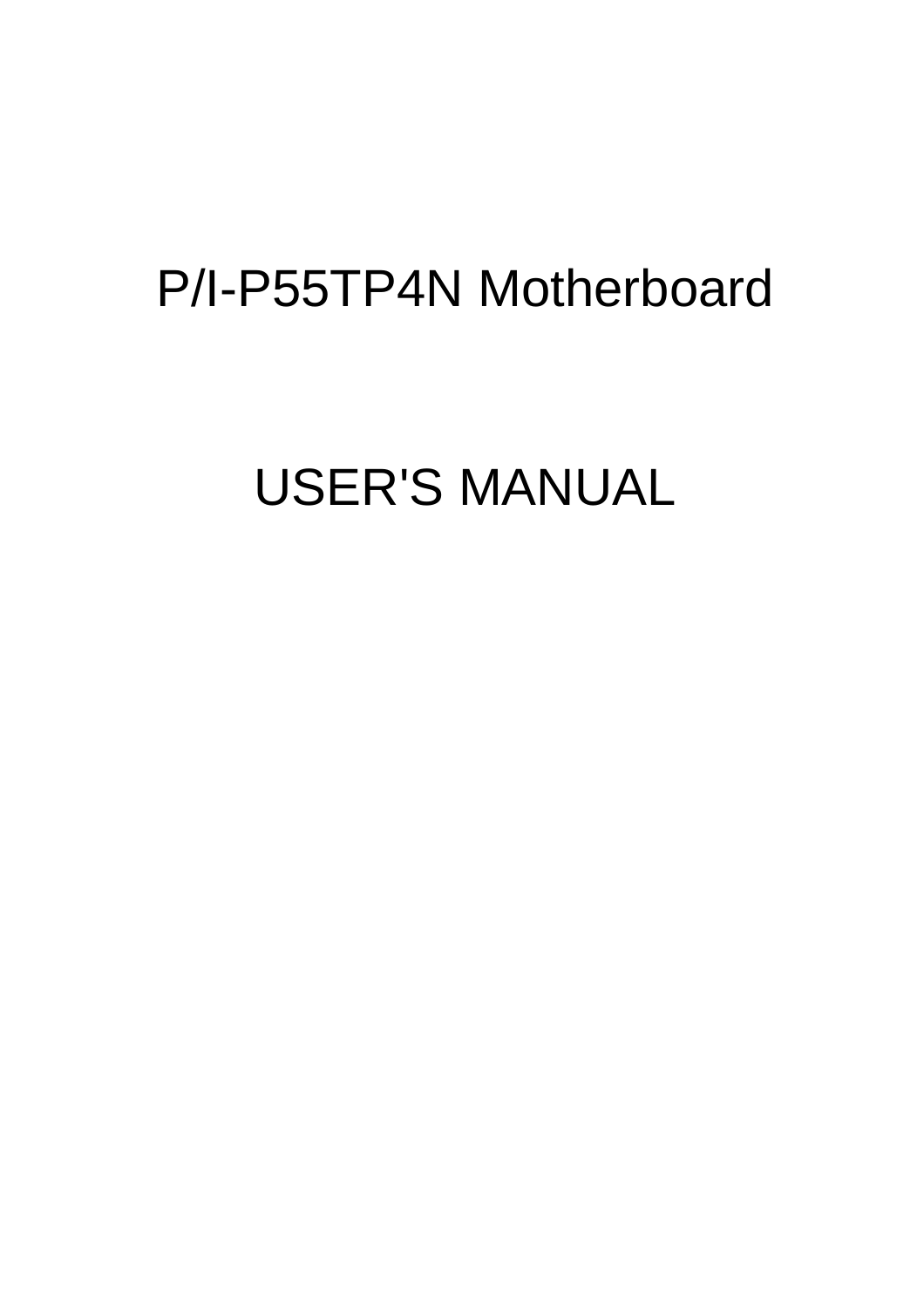# USER'S NOTICE

No part of this product, including the product and software may be reproduced, transmitted, transcribed, stored in a retrieval system, or translated into any language in any form by any means without the express written permission of ASUSTeK COMPUTER INC.(hereinafter referred to as ASUS) except documentation kept by the purchaser for backup purposes.

ASUS provides this manual "as is" without warranty of any kind, either express or implied, including but not limited to the implied warranties or conditions of merchantability or fitness for a particular purpose. In no event shall ASUS be liable for any loss or profits, loss of business, loss of use or data, interruption of business, or for indirect, special, incidental, or consequential damages of any kind, even if ASUS has been advised of the possibility of such damages arising from any defect or error in this manual or product. ASUS may revise this manual from time to time without notice. For updated BIOS, drivers, or product release information you may visit ASUSTeK's home page at: http://www.asus.com.tw/

Products mentioned in this manual are mentioned for identification purposes only. Product names appearing in this manual may or may not be registered trademarks or copyrights of their respective companies.

The product name and revision number are both printed on the motherboard itself. Manual revisions are released for each motherobard design represented by the digit before the period and for additions or corrections represented by the digit after the period. The BIOS version noted below represents the current release during this manual release. Your BIOS version displayed on the top-left of the screen during bootup may be newer, especially if you download the BIOS file from a BBS or FTP server.

© Copyright 1996 ASUSTeK Computer Inc. All rights reserved.

| <b>Product Name:</b>     | <b>P/I-P55TP4N</b>      |
|--------------------------|-------------------------|
| <b>Product Revision:</b> | 1.01                    |
| <b>Manual Revision:</b>  | <b>2.0</b>              |
| <b>BIOS</b> Version:     | $\#401A0-0201$ or later |
| <b>Release Date:</b>     | <b>May 1996</b>         |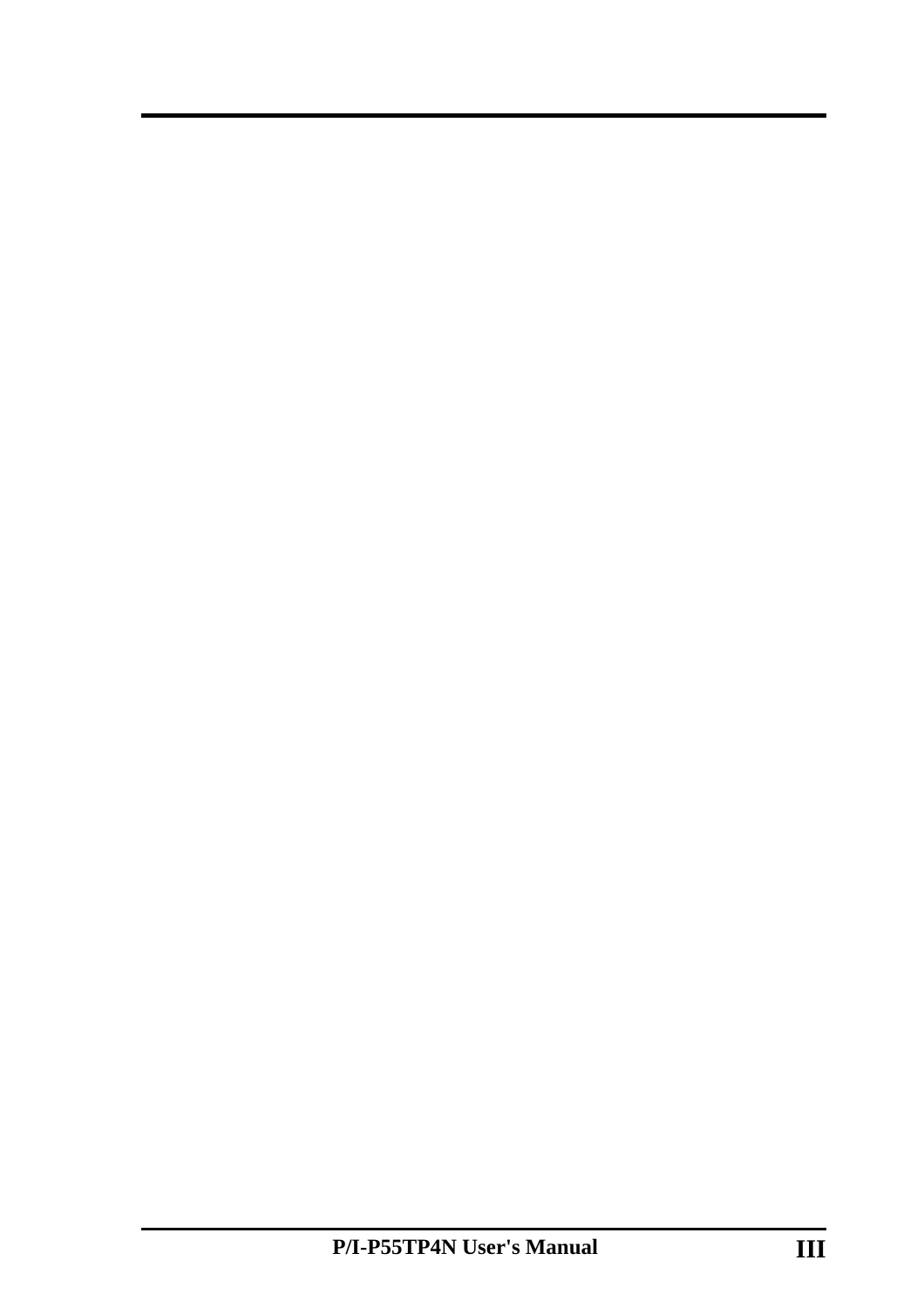# **CONTENTS**

| DRAM Memory Installation Procedures:  13<br>Compatible Cache Modules for this Motherboard  14 |  |
|-----------------------------------------------------------------------------------------------|--|
|                                                                                               |  |
| Assigning DMA Channels for ISA Cards  17                                                      |  |
|                                                                                               |  |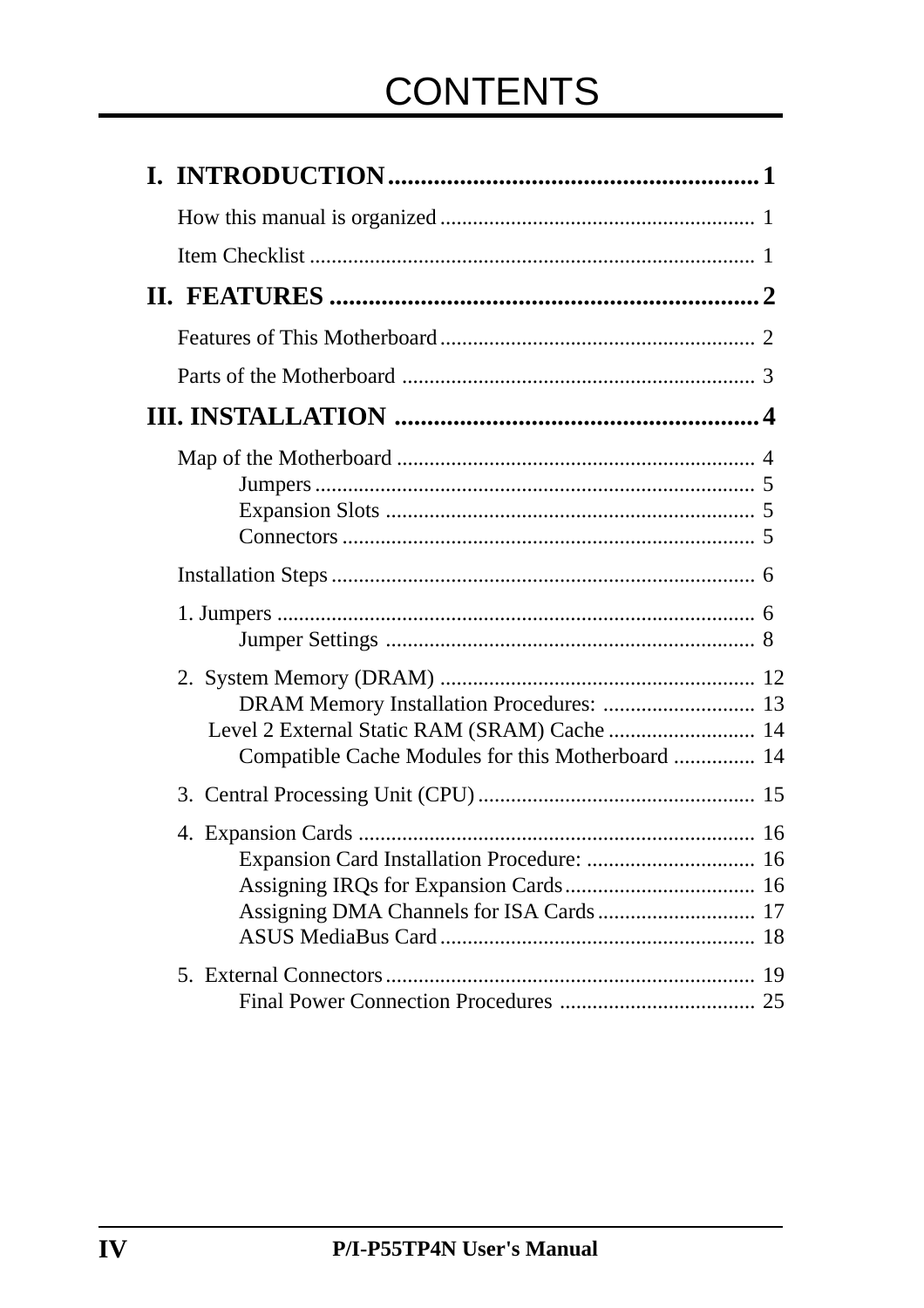| The Flash Memory Writer Utility Screen:  47 |  |
|---------------------------------------------|--|
|                                             |  |
|                                             |  |
|                                             |  |
|                                             |  |
|                                             |  |
|                                             |  |
| Notes:                                      |  |
|                                             |  |
|                                             |  |
|                                             |  |
|                                             |  |
|                                             |  |
|                                             |  |
|                                             |  |
|                                             |  |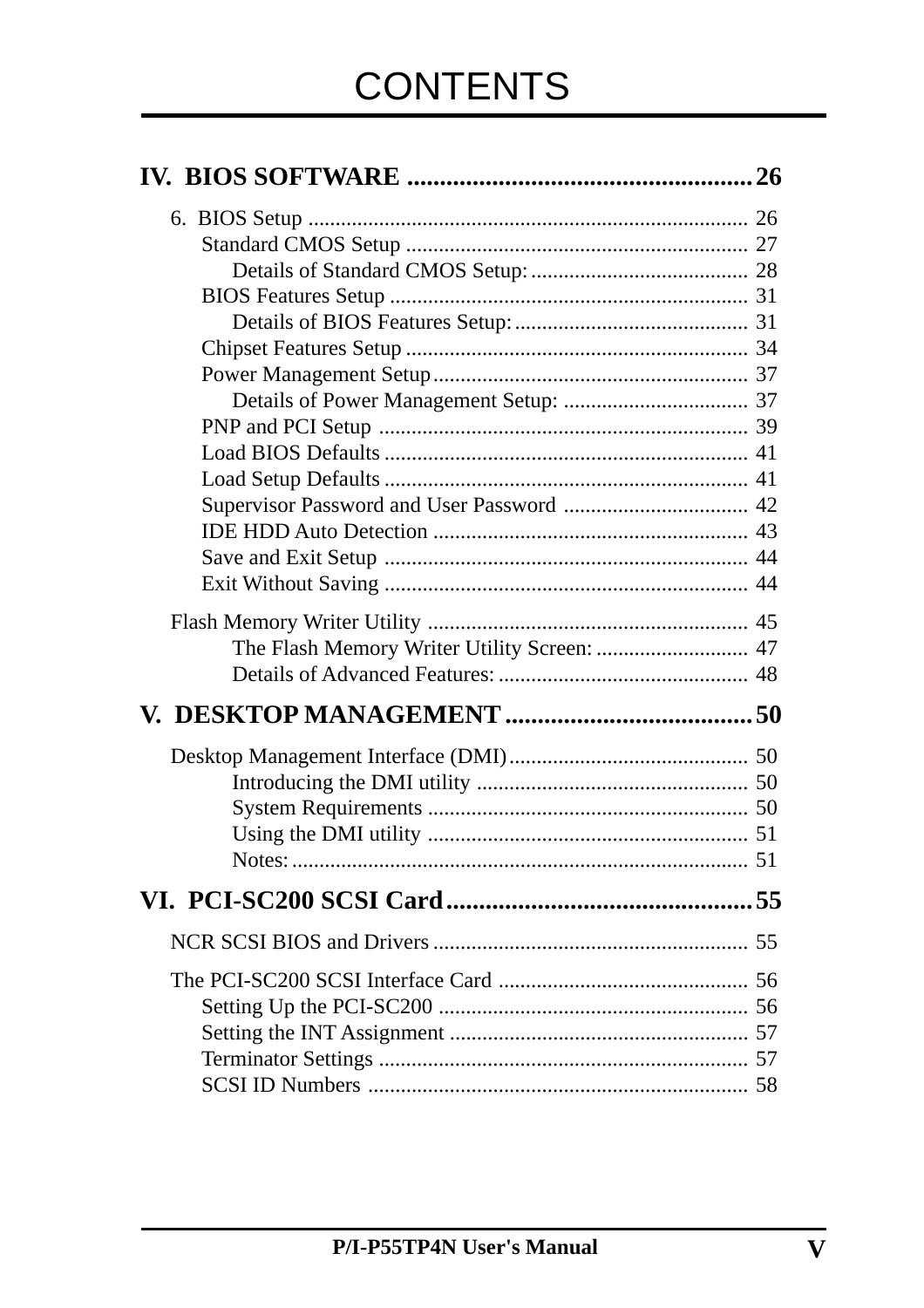# FCC & DOC COMPLIANCE

### **Federal Communications Commission Statement**

This device complies with FCC Rules Part 15. Operation is subject to the following two conditions:

- This device may not cause harmful interference, and
- This device must accept any interference received, including interference that may cause undesired operation.

This equipment has been tested and found to comply with the limits for a Class B digital device, pursuant to Part 15 of the FCC Rules. These limits are designed to provide reasonable protection against harmful interference in a residential installation. This equipment generates, uses and can radiate radio frequency energy and, if not installed and used in accordance with manufacturer's instructions, may cause harmful interference to radio communications. However, there is no guarantee that interference will not occur in a particular installation. If this equipment does cause harmful interference to radio or television reception, which can be determined by turning the equipment off and on, the user is encouraged to try to correct the interference by one or more of the following measures:

- Re-orient or relocate the receiving antenna.
- Increase the separation between the equipment and receiver.
- Connect the equipment to an outlet on a circuit different from that to which the receiver is connected.
- Consult the dealer or an experienced radio/TV technician for help.

**WARNING:** The use of shielded cables for connection of the monitor to the graphics card is required to assure compliance with FCC regulations. Changes or modifications to this unit not expressly approved by the party responsible for compliance could void the user's authority to operate this equipment.

### **Canadian Department of Communications Statement**

This digital apparatus does not exceed the Class B limits for radio noise emissions from digital apparatus set out in the Radio Interference Regulations of the Canadian Department of Communications.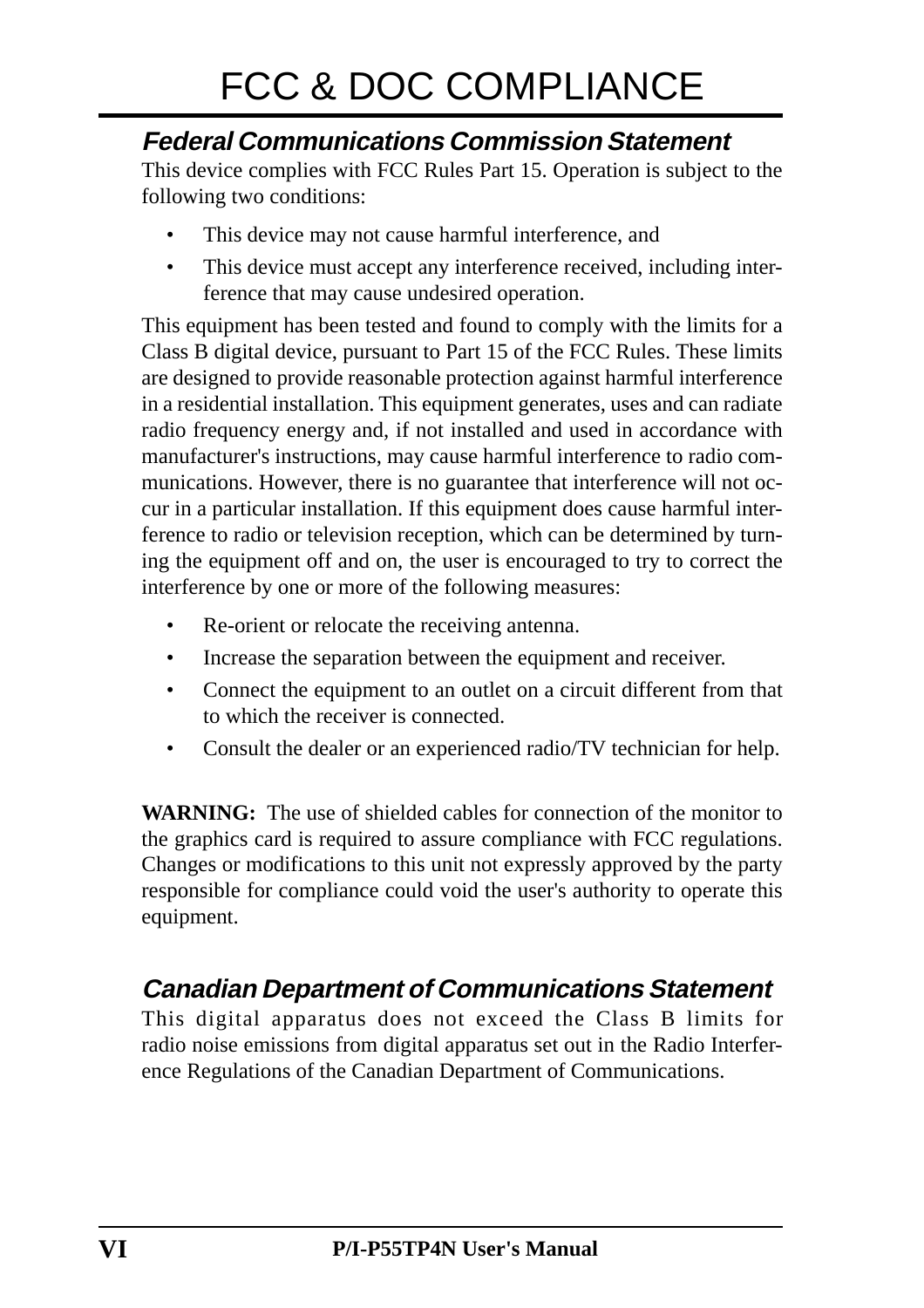## How this manual is organized

This manual is divided into the following sections:

- **I. Introduction:** Manual information and checklist
- **II. Features:** Information and specifications concerning this product
- **III. Installation:** Instructions on setting up the motherboard.
- **IV. BIOS Setup:** BIOS software setup information.
- **V. DMI Utility:** BIOS supported Desktop Management Interface
- **VI. PCI-SC200:** Installation of an optional SCSI card.

# Item Checklist

Please check that your package is complete. If you discover damaged or missing items, please contact your retailer.

- √ The P/I-P55TP4N motherboard
- $\Box$  2 serial port ribbon cables attached to a mounting bracket
- $\Box$  1 parallel ribbon cable with mounting bracket
- $\overline{M}$  1 IDE ribbon cable
- $\overrightarrow{v}$  1 floppy ribbon cable
- $\overrightarrow{v}$  1 diskette containing support software as follows:
	- Flash Memory Writer utility to update the FLASH BIOS
	- Binary file containing BIOS information
	- Desktop Management Interface (DMI) software
	- Readme files gives instructions on use of the files
- $\overline{M}$  This user's manual
- $\Box$ Optional PS/2 mouse cable with mounting bracket
- Optional infrared module  $\Box$
- Optional ASUS pipelined burst cache module  $\Box$
- Optional PCI-SC200 SCSI card $\Box$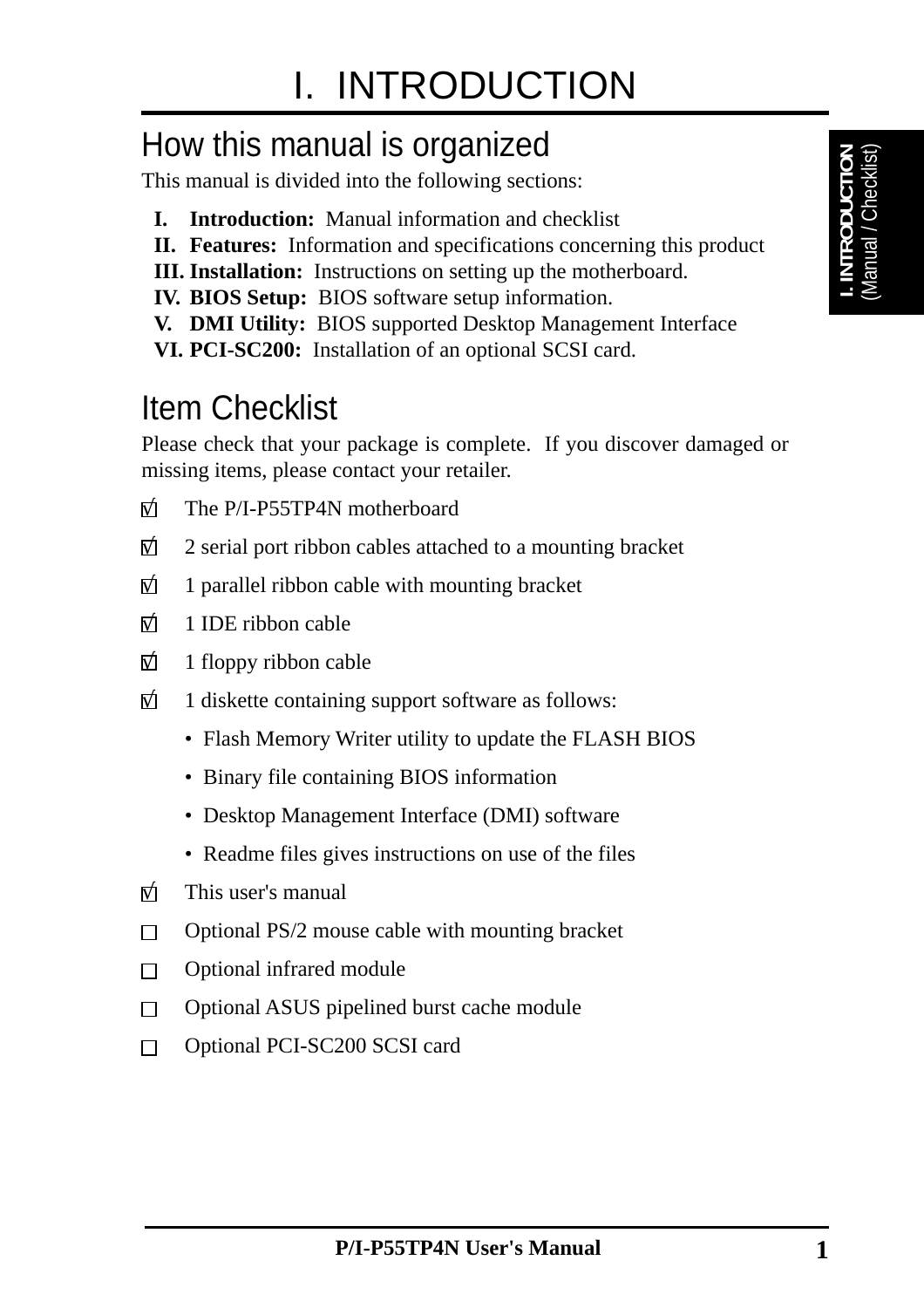# Features of This Motherboard

The P/I-P55TP4N is carefully designed for the demanding PC user who wants a great many features in a small package. This motherboard:

- **Easy Installation:** Is equipped with BIOS supports auto detection of hard drives and Plug and Play to make setup of hard drives and expansion cards virtually automatic.
- **Multi-Speed Support:** Supports one 75-166MHz Pentium CPU on a ZIF Socket 7.
- **Intel Chipset:** Features Intel's 430FX PCIset with I/O subsystems.
- **Desktop Management Interface (DMI):** Supports DMI through BIOS which allows hardware to communicate within a standard protocol creating a higher level of compatibility.
- **L2 Cache:** Provides the option of 0KB upgradeable to 256KB or 512KB, or onboard 256KB Pipelined Burst SRAM upgradeable to 512KB. Upgrades are made through a **Synchronous** SRAM cache module. **(See page 14 for compatible cache modules.)**
- **Versatile DRAM Memory Support:** Supports 72-pin SIMMs of 4MB, 8MB, 16MB, or 32MB to form a memory size between 8MB to 128MB. Supports both Fast Page Mode and Extended Data Output (EDO) SIMMs.
- **ISA and PCI Expansion Slots:** Provides three 16-bit ISA slots, three 32-bit PCI slots, and one PCI/MediaBus 2.0 which allows the use of either an standard PCI card or the ASUS MediaBus Card.
- **ASUS MediaBus Rev 2.0:** Features an expansion slot extension shared with PCI Slot 4 for an optional high-performance expansion card which includes two functions in one easy-to-install card. **(For revision compatibility information, please refer to page 18.)**
- **Super Multi-I/O:** Provides two high-speed UART compatible serial ports and one parallel port with EPP and ECP capabilities. UART2 can also be directed to the Infrared Module for wireless connections. Two floppy drives of either 5.25" or 3.5" (1.44MB or 2.88MB) are also supported without an external card. **The Japanese "Floppy 3 mode" (3.5" 1.2MB) floppy standard is also supported.**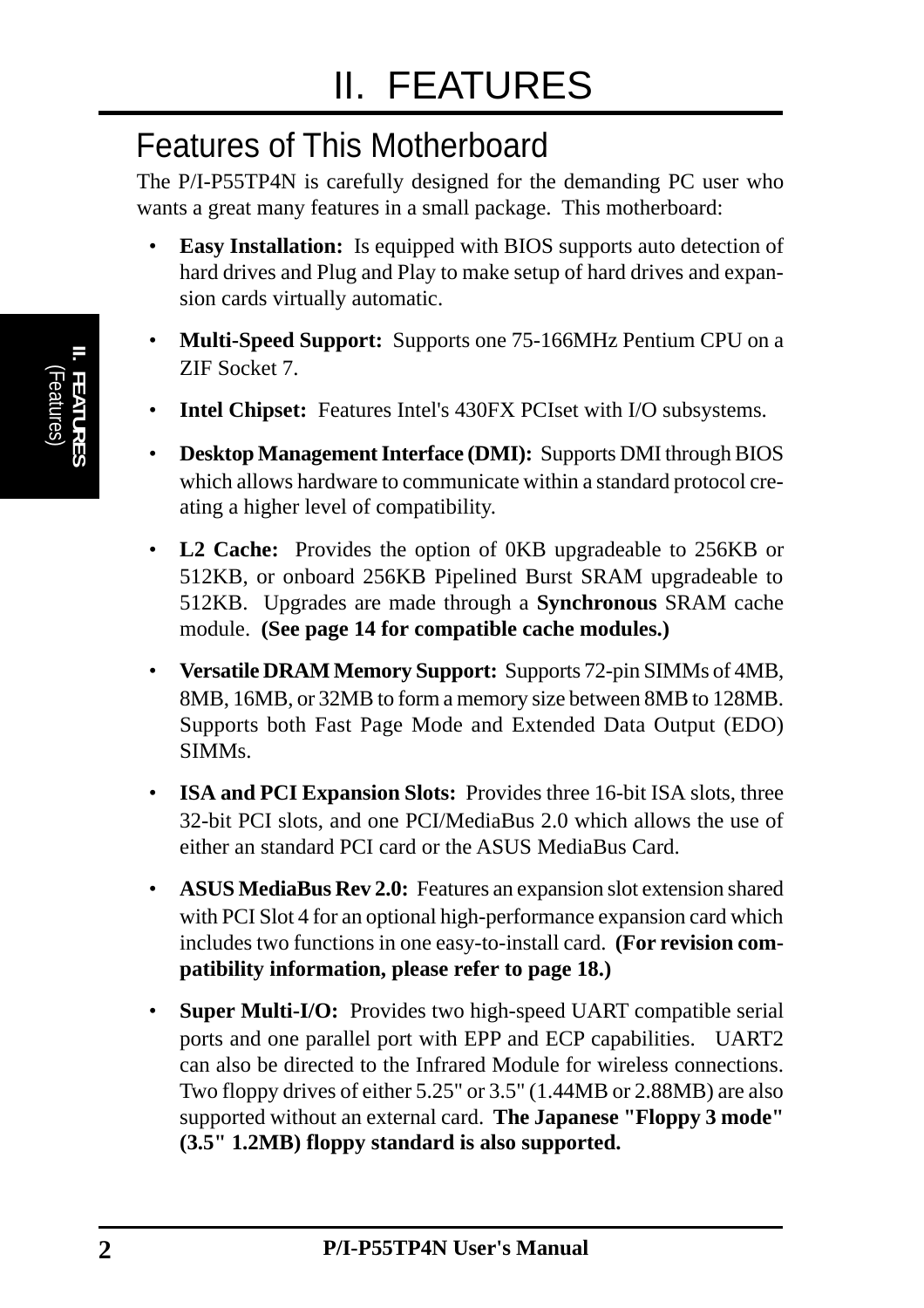# II. FEATURES

- **PCI Bus Master IDE Controller:** Comes with an onboard PCI Bus Master IDE controller with two connectors that supports four IDE devices in two channels, provides faster data transfer rates, and supports Enhanced IDE devices such as Tape Backup and CD-ROM drives. This controller supports PIO Modes 3 and 4 and Bus Master IDE DMA Mode 2. **BIOS supports IDE CD-ROM boot-up.**
- **Optional IrDA and PS/2 Mouse Connector:** This motherboard supports an optional infrared port module for wireless interface and a PS/ 2 mouse cable set.
- **NCR SCSI BIOS:** This motherboard has firmware that supports the optional ASUS PCI-SC200 SCSI controller cards.

# Parts of the Motherboard

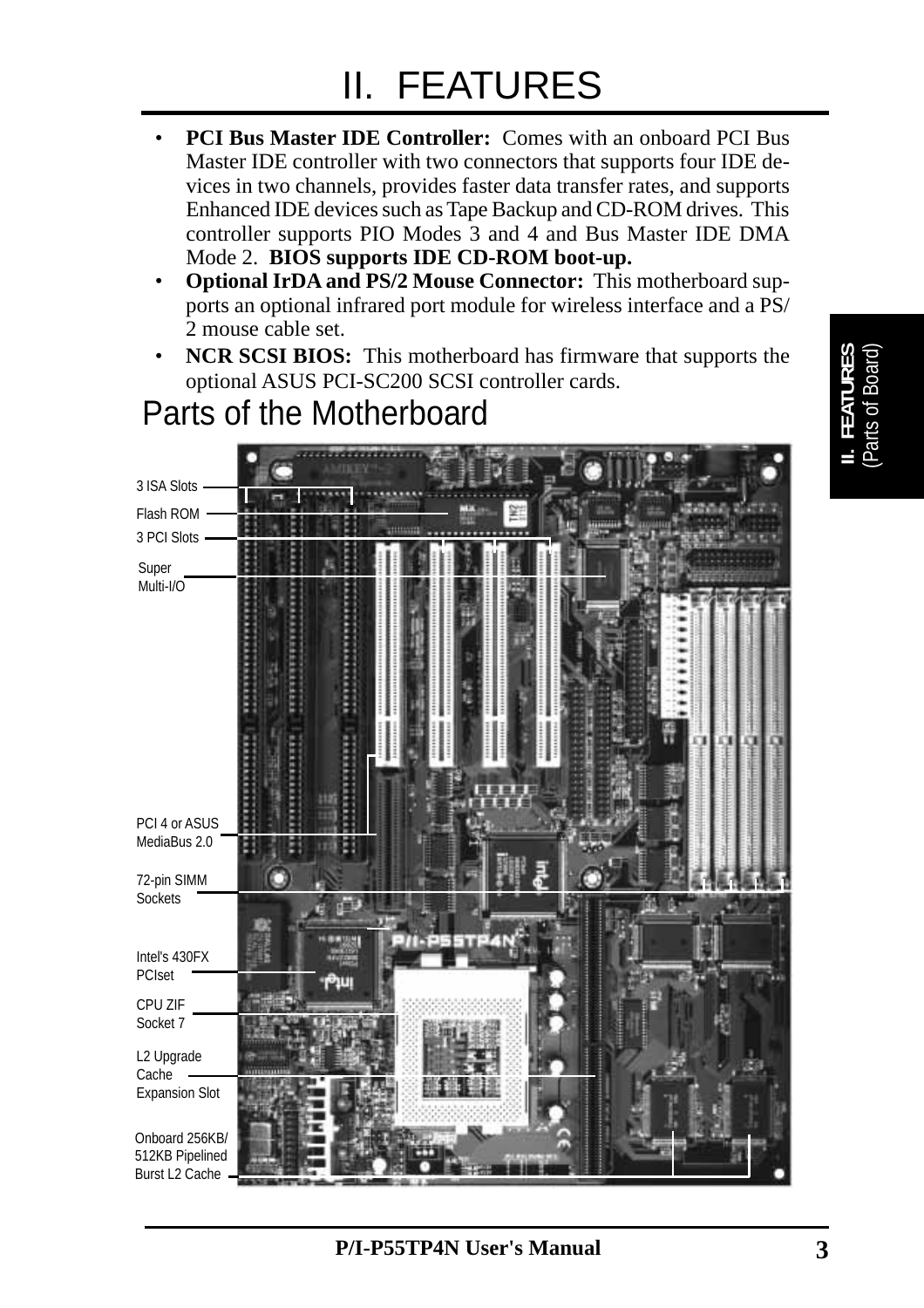## Map of the Motherboard

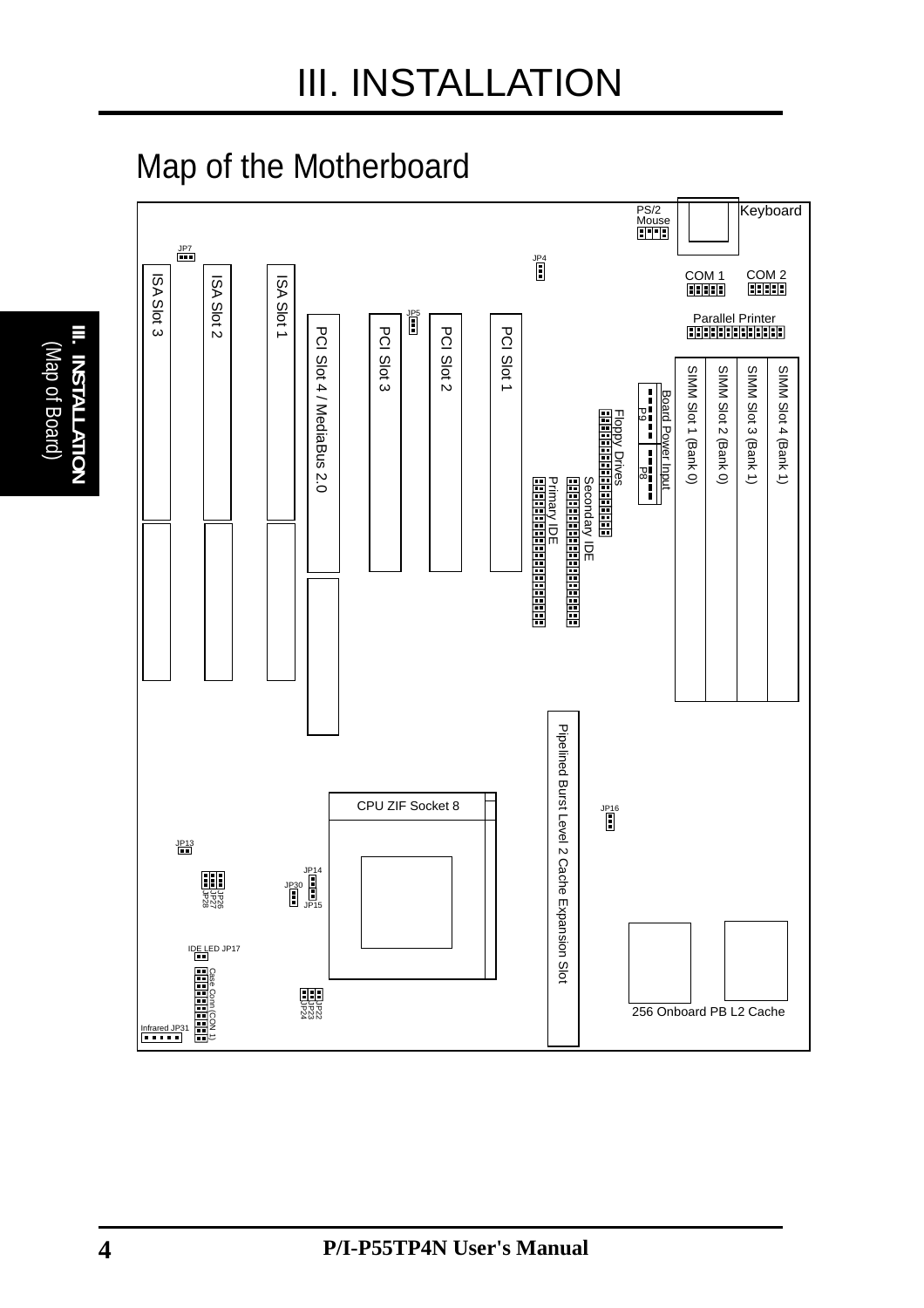# III. INSTALLATION

#### **Jumpers**

- 
- 
- 
- 
- 
- 
- 
- 1) JP4 p. 8 Multi-I/O Selection (Enable/Disable)
- 2) JP5 p. 8 Flash ROM Boot Block Program (Enable/Disable)
- 3) JP16 p. 9 Total Level 2 Cache Size Setting
- 4) JP22, 23, 24 p. 9 Voltage Regulator Output Selection
- 5) JP26, 27, 28 p. 10 CPU External Clock (BUS) Frequency Selection
- 6) JP14, 15 p. 10 CPU:BUS Frequency Ratio
- 7) JP7 p. 11 PS/2 Mouse on IRQ12 (Enable/Disable)
- 8) JP13 p. 11 CMOS RAM (Operation/Clear CMOS Data)

### **Expansion Slots**

- 
- 1) SIMM Slots p. 12 DRAM Memory Expansion slots
- 2) Cache Expansion p. 14 Socket for Pipelined Burst SRAM Cache Module
- 3) CPU ZIF Socket 7 p. 15 Socket for Central Processing Unit (CPU)
- 4) ISA Slots 1,2,3 p. 16 16-bit ISA Bus Expansion slots
- 5) PCI Slots 1,2,3 p. 16 32-bit PCI Bus Expansion slots
- 6) PCI 4 / MediaBus p. 18 32-bit PCI Bus Slot and MediaBus

### **Connectors**

- 
- 1) Keyboard p. 19 Keyboard connector (5-pin Female)
- 2) PS/2 Mouse p. 19 PS/2 Mouse connector (6-pin Block)
- 3) Parallel Port p. 20 Parallel Port connector (26-pin Block)
- 4) Serial Port p. 20 Serial Port COM1 & COM2 (10-pin Blocks)
- 5) Floppy Drive p. 21 Floppy Drive connector (34-pin Block)
- 6) Power Input p. 21 Motherboard Power connector (12-pin Block)
- 7) Primary/Second IDE p. 22 Primary/Secondary IDE connector (40-pin Blocks)
- 8) JP30 (Fan) p. 22 CPU 12V Cooling Fan connector
- 9) Turbo/Power (CON1) p. 23 Turbo LED/Power LED (2-pins)
- 10) SMI Switch (CON1) p. 23 SMI Switch lead (2-pins)
- 11) Reset Switch (CON1) p. 23 Reset Switch lead (2-pins)
- 12) Key Lock (CON1) p. 23 Keyboard Lock Switch lead (5-pins)
- 13) Speaker (CON1) p. 23 Speaker connector (4-pins)
- 
- 
- 14) JP17 (LED) p. 24 IDE LED activity light
- 16) JP31 (IR) p. 24 Infrared Port Module connector
- 
- 
- 
-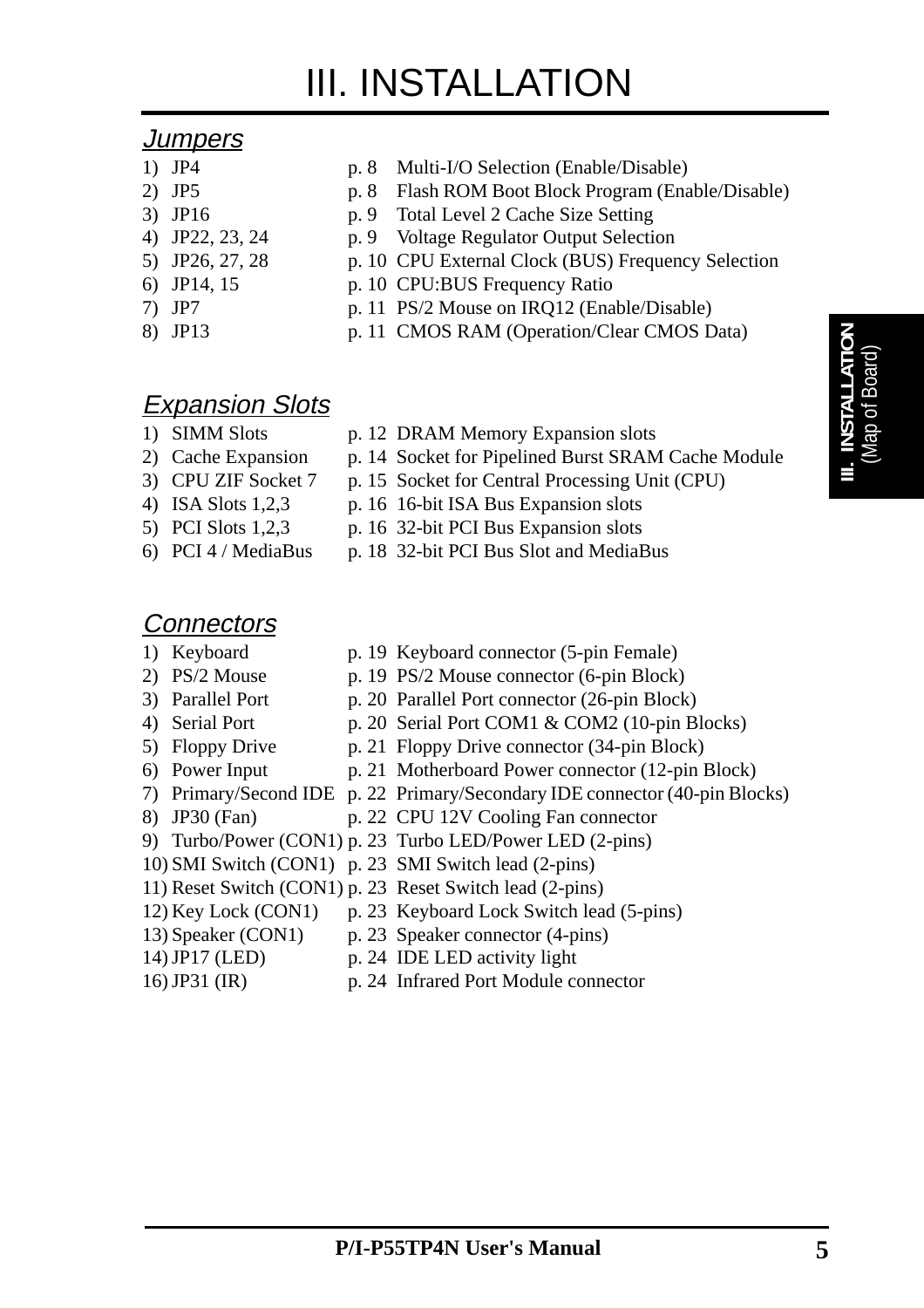## Installation Steps

Before using your computer, you must follow the six steps as follows:

- **1. Set Jumpers on the Motherboard**
- **2. Install DRAM Modules**
- **3. Install the CPU**
- **4. Install Expansion Cards**
- **5. Connect Cables, Wires, and Power Supply**
- **6. Setup the BIOS Software**

## 1. Jumpers

Several hardware settings are made through the use of jumper caps to connect jumper pins (JP) on the motherboard. See "Map of the Motherboard" on page 4 for locations of jumpers. The jumper settings will be described numerically such as  $[--1]$ ,  $[1-2]$ ,  $[2-3]$  for no connection, connect pins  $1\&2$ , and connect pins 2&3 respectively. Pin 1 for our motherboards is always on top or on the left  $\frac{p_1^{n_1}}{p_1^{n_2}-p_1}$  when holding the motherboard with the keyboard connector away from yourself. A "1" is written besides pin 1 on jumpers with three pins. The jumpers will also be shown graphically such as  $\mathbf{r} \cdot \mathbf{r}$  to connect pins 1&2 and  $\mathbf{r} \cdot \mathbf{r}$  to connect pins 2&3. Jumpers with two pins will be shown as **For** for short and  $\boxed{ }$  or open. For manufacturing simplicity, the jumpers may be sharing pins from other groups. Use the diagrams in this manual instead of following the pin layout on the board. Settings with two jumper numbers require that both jumpers be moved together. To connect the pins, simply place a plastic jumper cap over the two pins as diagramed.

(Jumpers) **III. INSTALLATION**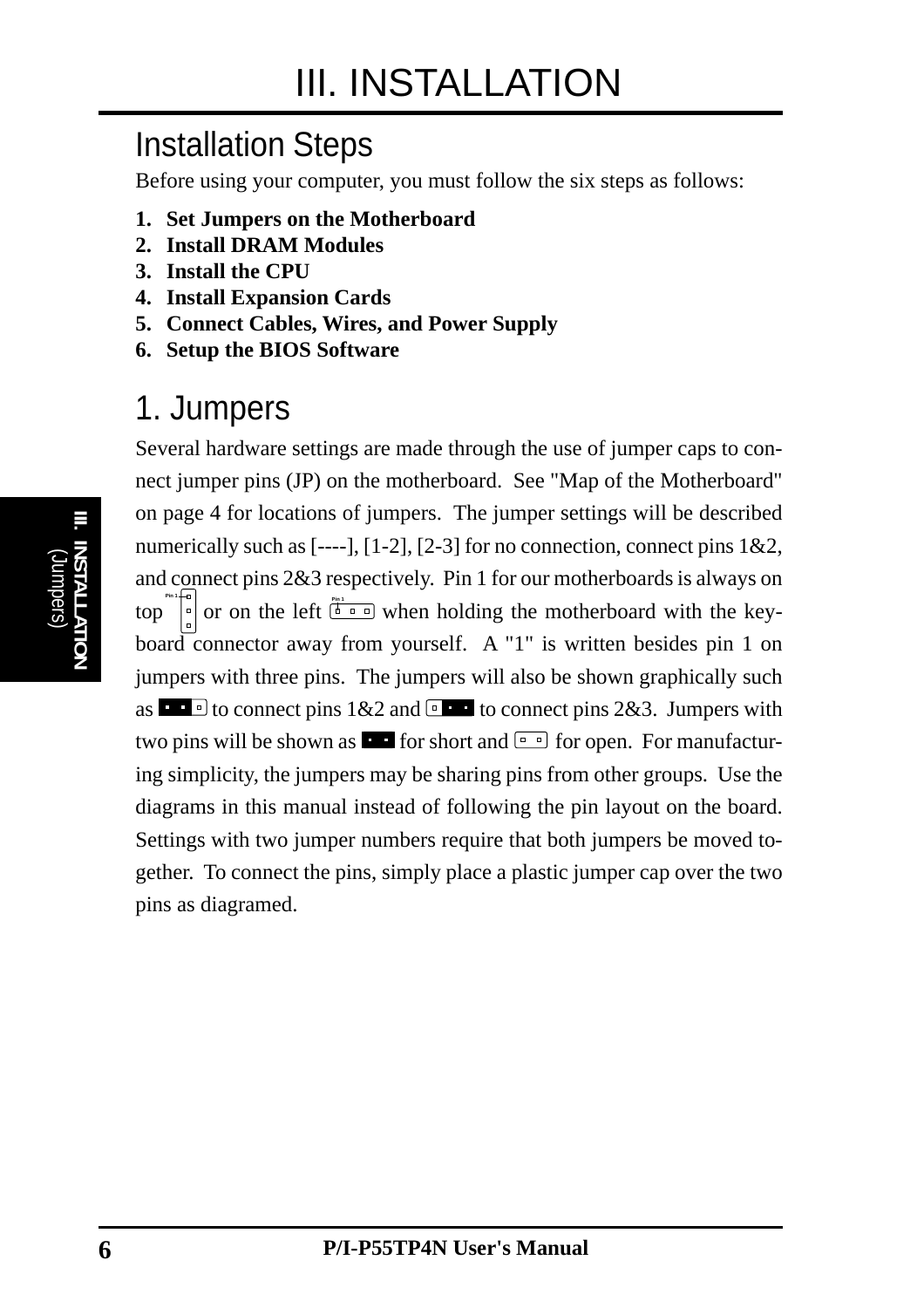**WARNING:** Some pins are used for connectors or power sources. These are clearly separated from jumpers in "Map of the Motherboard" on page 4. Placing jumper caps over these will cause damage to your motherboard.

**WARNING:** Computer motheboards and components contain very delicate Integrated Circuit (IC) chips. To protect the motherboard and other components against damage from static electricity, you should follow some precautions whenever you work on your computer.

- 1. Unplug your computer when working on the inside.
- 2. Hold components by the edges and try not to touch the IC chips.
- 3. Use a grounded wrist strap before handling computer components.
- 4. Place components on a grounded antistatic pad or on the bag that came with the component whenever you work on lay down components.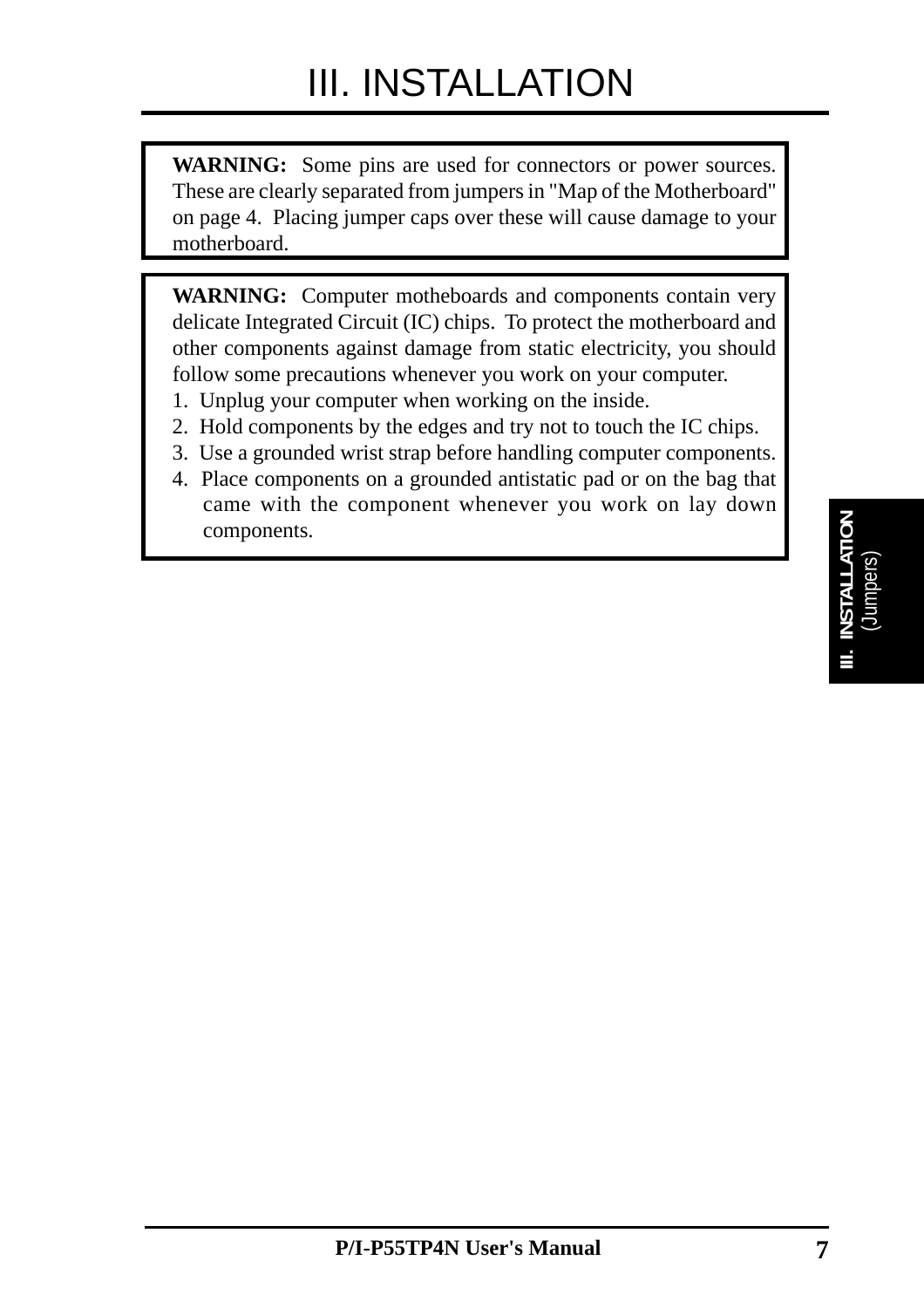### Jumper Settings

#### **1. Onboard Multi-I/O Selection (JP4)**

You can selectively disable each onboard Multi-I/O item (floppy, serial, parallel, and IrDA) through BIOS (see page 35) *or* disable all Multi-I/O items at once with the following jumper in order to use your own Multi-I/O card.



### **2. Flash ROM Boot Block Programming (JP5)**

This sets the operation mode of the boot block area of the BIOS Flash ROM to allow programming in the *Enabled* position.

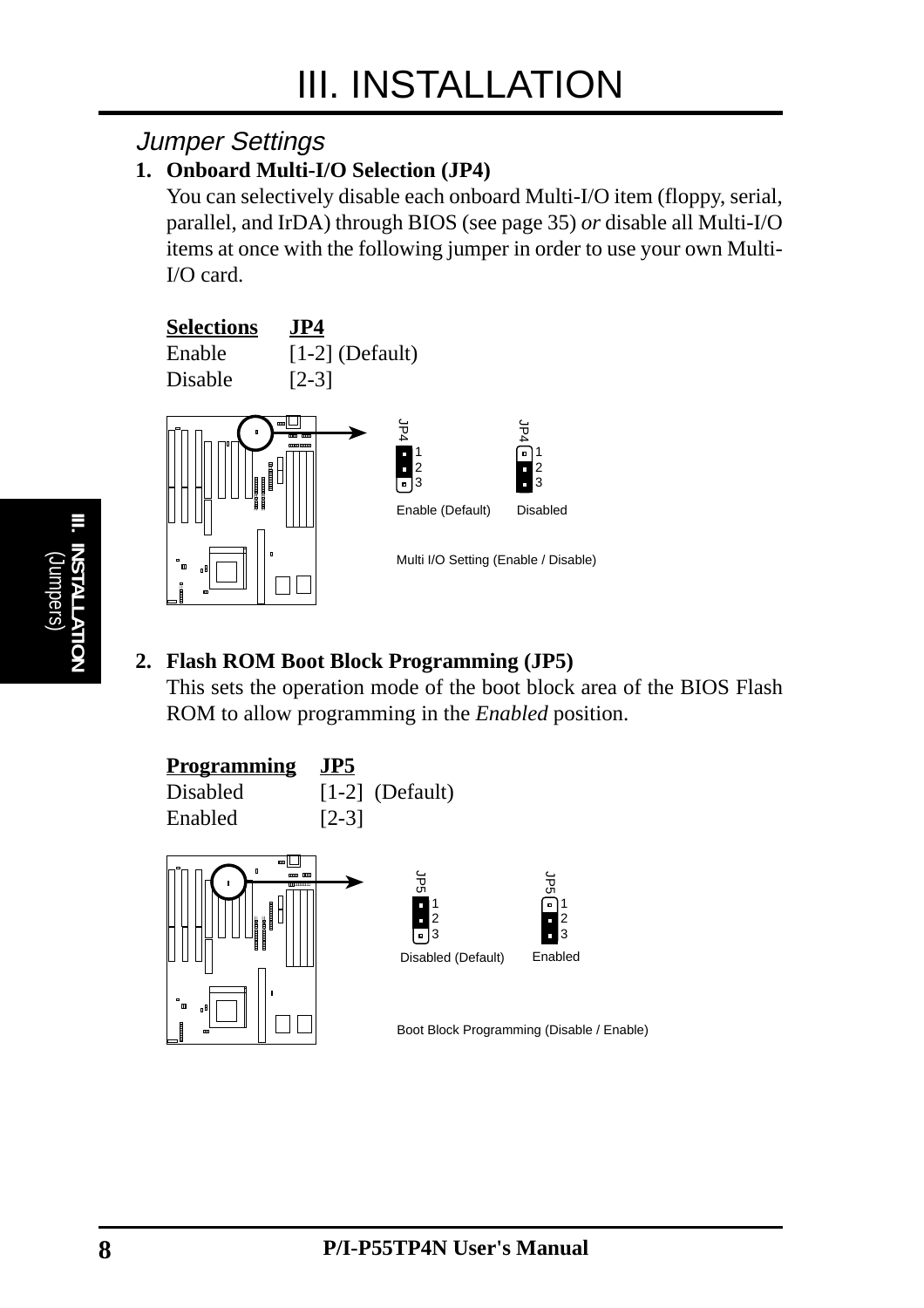#### **3. Total Level 2 Cache Size Setting (JP16)**

This jumper sets the total amount of L2 cache that is present. If you have two cache chips onboard (see "Map of Motherboard" for locations), then you have either 256KB or 512KB. An "ASUS" or "COAST" cache module can be used to upgrade the 256KB version to 512KB. If there is no onboard cache, you must install a cache module of either 256KB or 512KB. **IMPORTANT: See page 14 "SRAM Cache" for installation procedures.** Regardless of your cache combination, set the following jumpers according to the **total** amount of L2 cache that is present onboard and installed as a module.



**4. Voltage Regulator Output Selection (JP22, 23, 24)** These jumpers set the voltage supplied to the CPU.

**Selections JP24 JP23 JP22** STD 3.3V-3.465V [open] [open] [short] (Default) VRE 3.4V-3.6V [open] [short] [open]

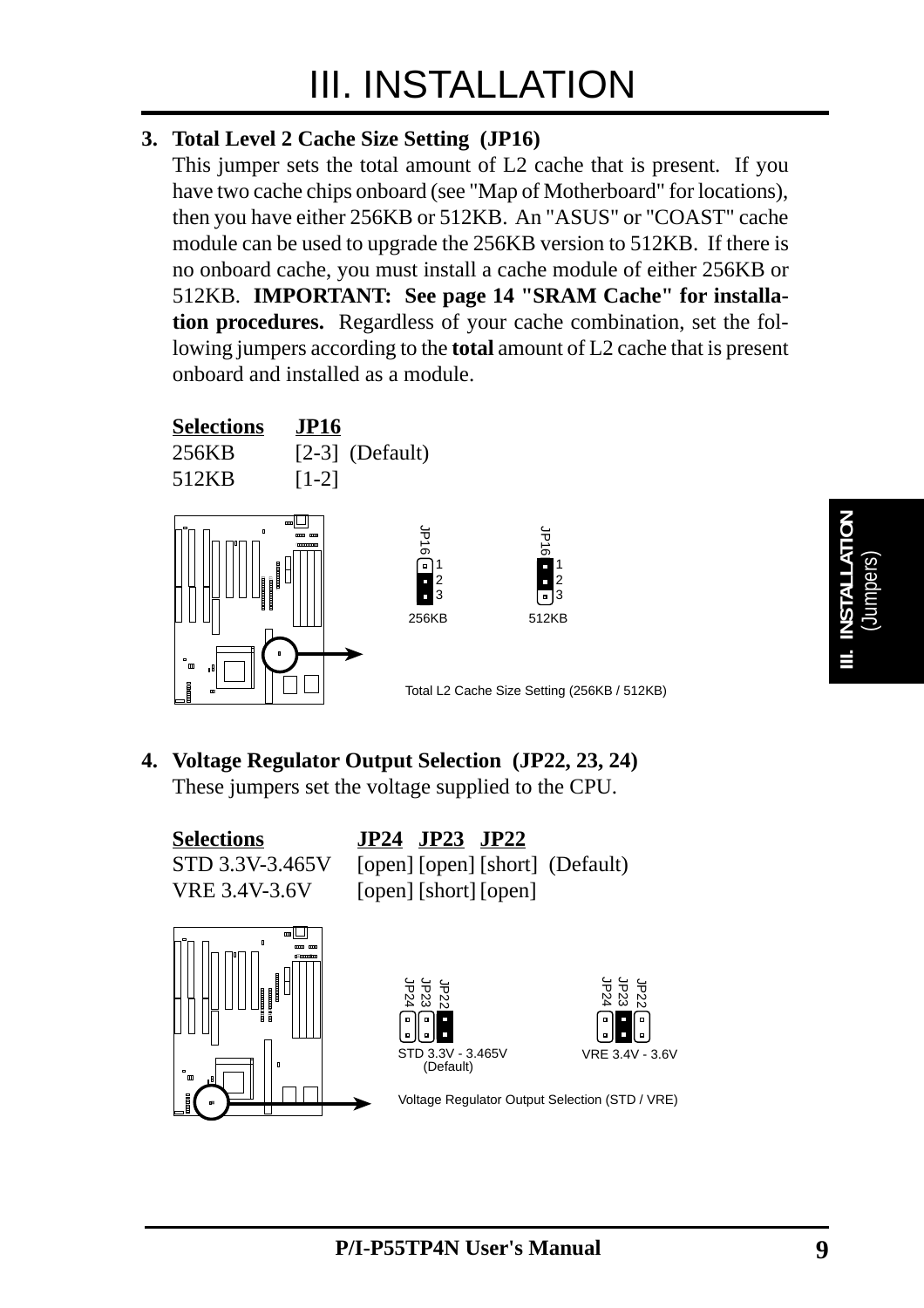#### **5. CPU External (BUS) Frequency Selection (JP26, 27, 28)**

These jumpers tells the clock generator what frequency to send to the CPU. These allow the selection of the CPU's *External* frequency (or *BUS Clock*). The BUS Clock times the BUS Ratio equals the CPU's *Internal* frequency (the advertised CPU speed).

#### **6. CPU to BUS Frequency Ratio (JP14, 15)**

These jumpers set the frequency ratio between the *Internal* frequency of the CPU and the *External* frequency (called the *BUS Clock*) within the CPU. These must be set together with the above jumpers *CPU External (BUS) Frequency Selection.*



*Set the jumpers by the Internal speed of the Intel CPU as follows:*

| <b>Internal (CPU)</b> | <b>Ratio</b> | <b>External</b> | JP28    | JP27                                                                                     | JP26            | <b>JP14</b>                                | <b>JP15</b>     |
|-----------------------|--------------|-----------------|---------|------------------------------------------------------------------------------------------|-----------------|--------------------------------------------|-----------------|
| 166MHz                | 2.5x         | 66MHz           | $[2-3]$ | $[1-2]$                                                                                  | $[2-3]$         |                                            | [short] [short] |
| 150MHz                | 2.5x         | 60MHz           | $[1-2]$ | $[2-3]$                                                                                  | $[2-3]$         |                                            | [short] [short] |
| 133MHz                | 2.0x         | 66MHz           |         | $\begin{bmatrix} 2-3 \\ 1-2 \\ 2 \end{bmatrix}$ $\begin{bmatrix} 2-3 \\ 2 \end{bmatrix}$ |                 |                                            | [open] [short]  |
| 120MHz                | 2.0x         | 60MHz           |         |                                                                                          |                 | $[1-2]$ $[2-3]$ $[2-3]$ $[open]$ $[short]$ |                 |
| 100MHz                | 1.5x         | 66MHz           | $[2-3]$ | $\lceil 1-2 \rceil$                                                                      | $[2-3]$         |                                            | [open] [open]   |
| 90MHz                 | 1.5x         | 60MHz           | $[1-2]$ | $[2-3]$                                                                                  | $[2-3]$         |                                            | [open] [open]   |
| 75MHz                 | 1.5x         | 50MHz           | $[2-3]$ |                                                                                          | $[2-3]$ $[1-2]$ |                                            | [open] [open]   |

(Jumpers) **III. INSTALLATION**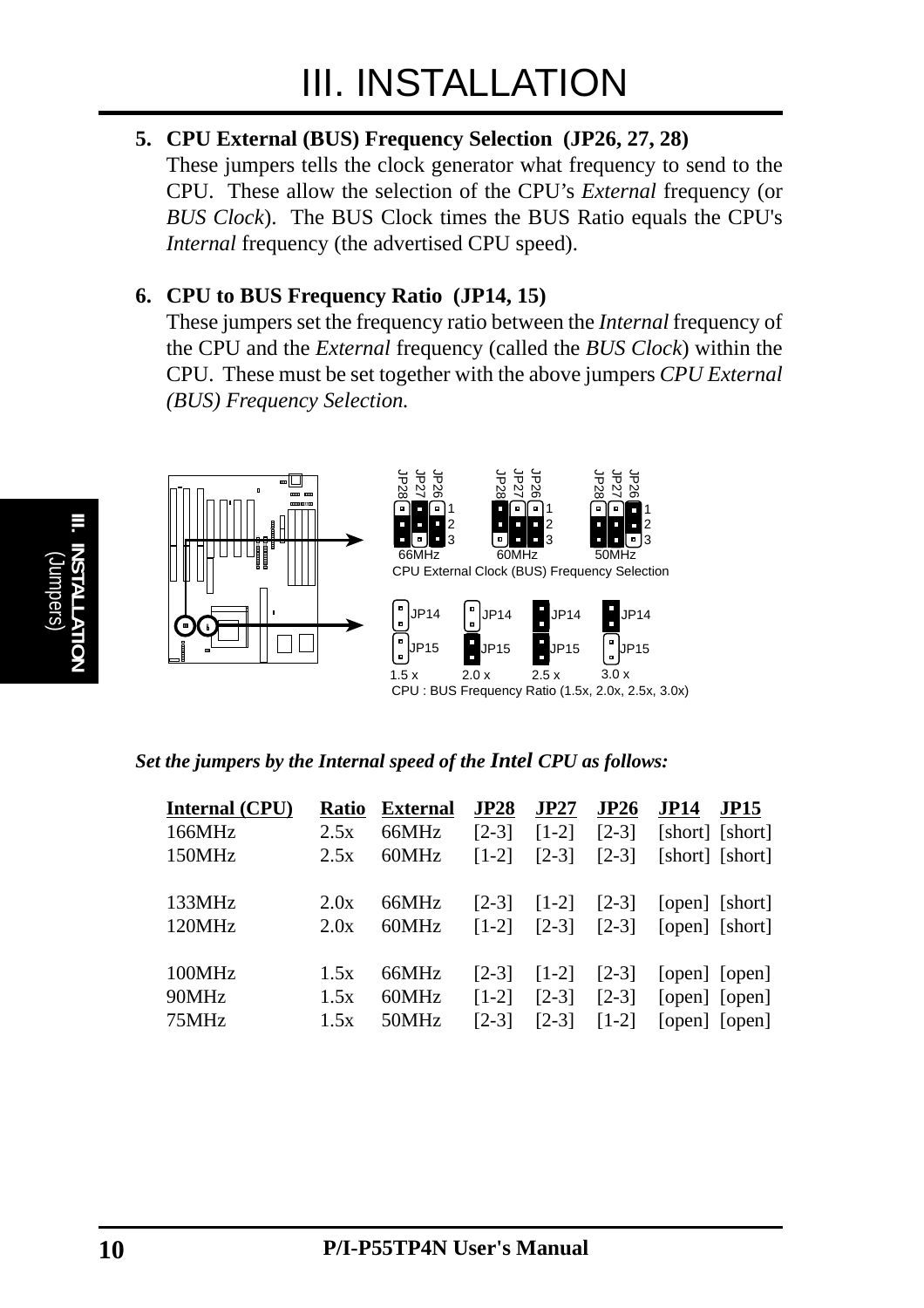#### **7. PS/2 Mouse on IRQ12 Setting (JP7)**

This jumper enables or disables the onboard PS/2 mouse lead connector. When *Enabled*, the port becomes active and uses IRQ12. When *Disabled*, IRQ12 will be freed for use by a PCI or ISA expansion card. See Page 19 for the "PS/2 Mouse connector."



#### **8. CMOS RAM (JP13)**

This clears the user-entered information stored in the Dallas DS12887A Chip such as hard disk information and passwords. Simply connect a jumper cap over this jumper for a few seconds then remove. **Make sure that your computer is turned off.** You must enter the BIOS setup (by holding down <DEL> during power-up) after this is done to re-enter BIOS information (see BIOS SETUP).



**Note:** Dallas DS12B887 chips and Benchmarq BQ3287A chips require that you power on with the jumper shorted as in the following procedures: (1) Short Jumper (while the computer is off), (2) Power on, (3) Power off, (4) Open Jumper, (5) Power on, (6) Setup BIOS (hold down <DEL>)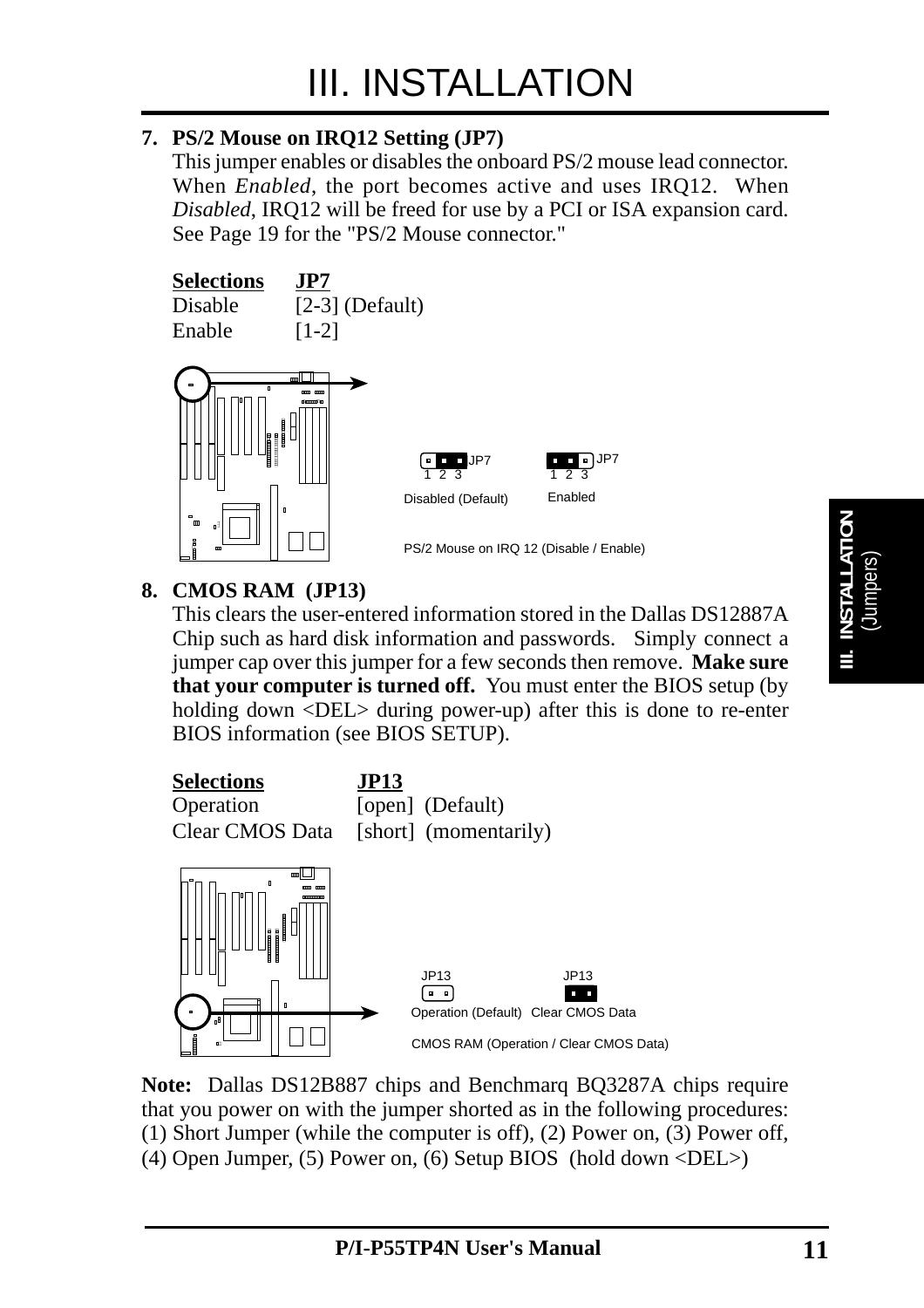# 2. System Memory (DRAM)

This motherboard supports four 72-pin SIMMs of 4MB, 8MB, 16MB, or 32MB to form a memory size between 8MB to 128MB. For BUS frequencies of 50MHz or 60MHz, you can use either 60ns or 70ns modules. *For BUS frequencies of 66MHz, you must use 60ns modules.*

*Install memory in any or all of the banks in any combination as follows:*

| <b>Bank</b>               | <b>Memory Module</b>       |    | <b>Total Memory</b> |
|---------------------------|----------------------------|----|---------------------|
| <b>Bank 0</b>             | 4MB, 8MB, 16MB, 32MB       | x2 |                     |
| <b>SIMM Slots 1&amp;2</b> | 72-pin FPM or EDO SIMM     |    |                     |
| <b>Bank 1</b>             | 4MB, 8MB, 16MB, 32MB       | x2 |                     |
| <b>SIMM Slots 3&amp;4</b> | 72-pin FPM or EDO SIMM     |    |                     |
|                           | <b>Total System Memory</b> |    |                     |

**IMPORTANT:** Each bank must have the same size memory installed in pairs.

**IMPORTANT:** Do not use memory modules with more than 24 chips per module. Modules with more than 24 chips exceed the design specifications of the memory subsystem and will cause unreliable operation.

**IMPORTANT:** Do not use SIMM Modules that use an extra TTL chip to convert the memory module from asymmetric to symmetric.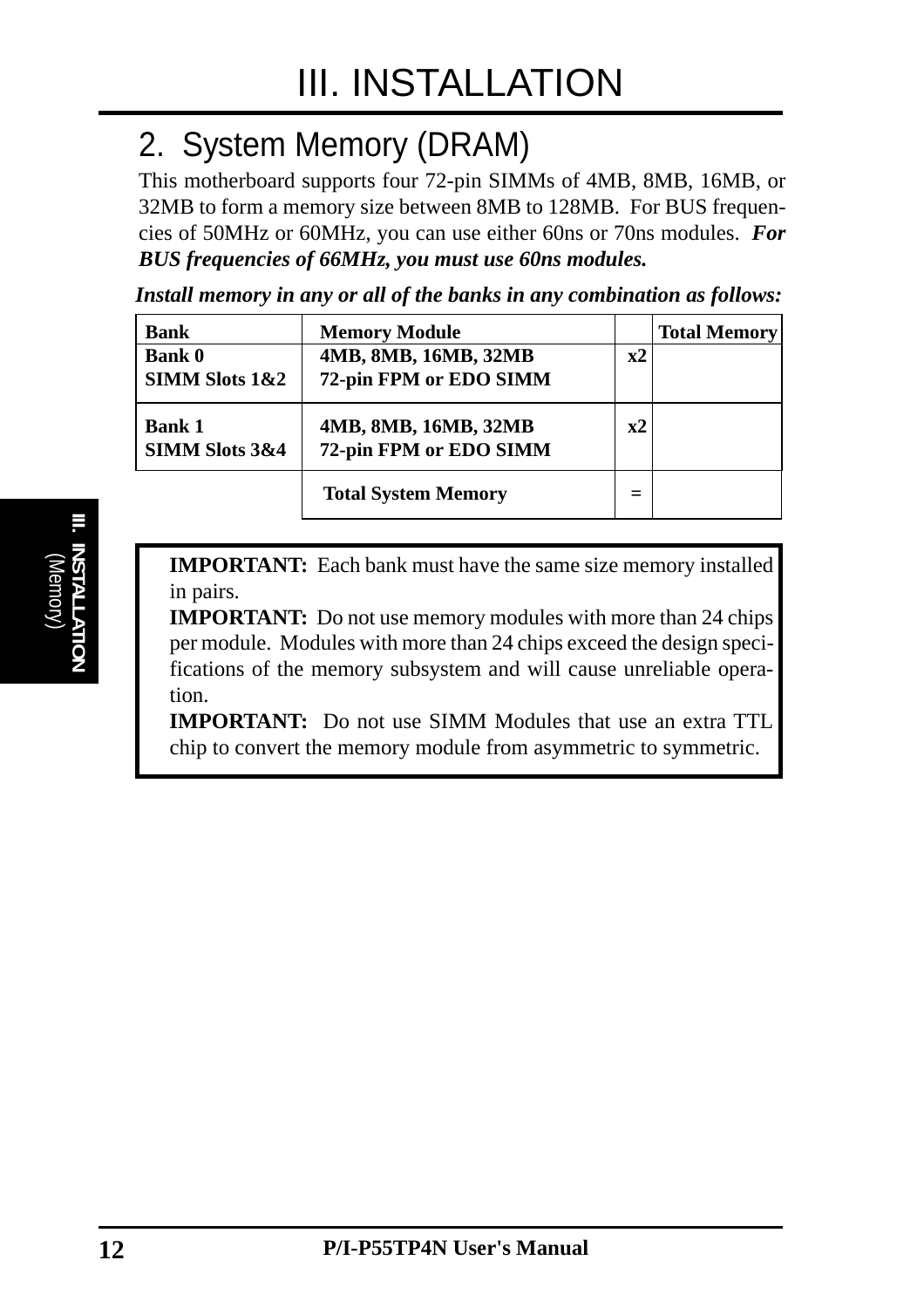## DRAM Memory Installation Procedures:

1. The SIMM memory modules will only fit in one orientation as shown because of a "Plastic Safety Tab" on one end of the SIMM slots which requires the "Notched End" of the SIMM memory modules.



- 2. Press the memory module firmly into place starting from a 45 degree angle making sure that all the contacts are aligned with the slot.
- 3. With your finger tips, rock the memory module into a vertical position so that it clicks into place.



- 4. The plastic guides should go through the two "Mounting Holes" on the sides and the "Metal Clips" should snap on the other side.
- 5. To release the memory module, squeeze both "Metal Clips" outwards and rock the module out of the "Metal Clips".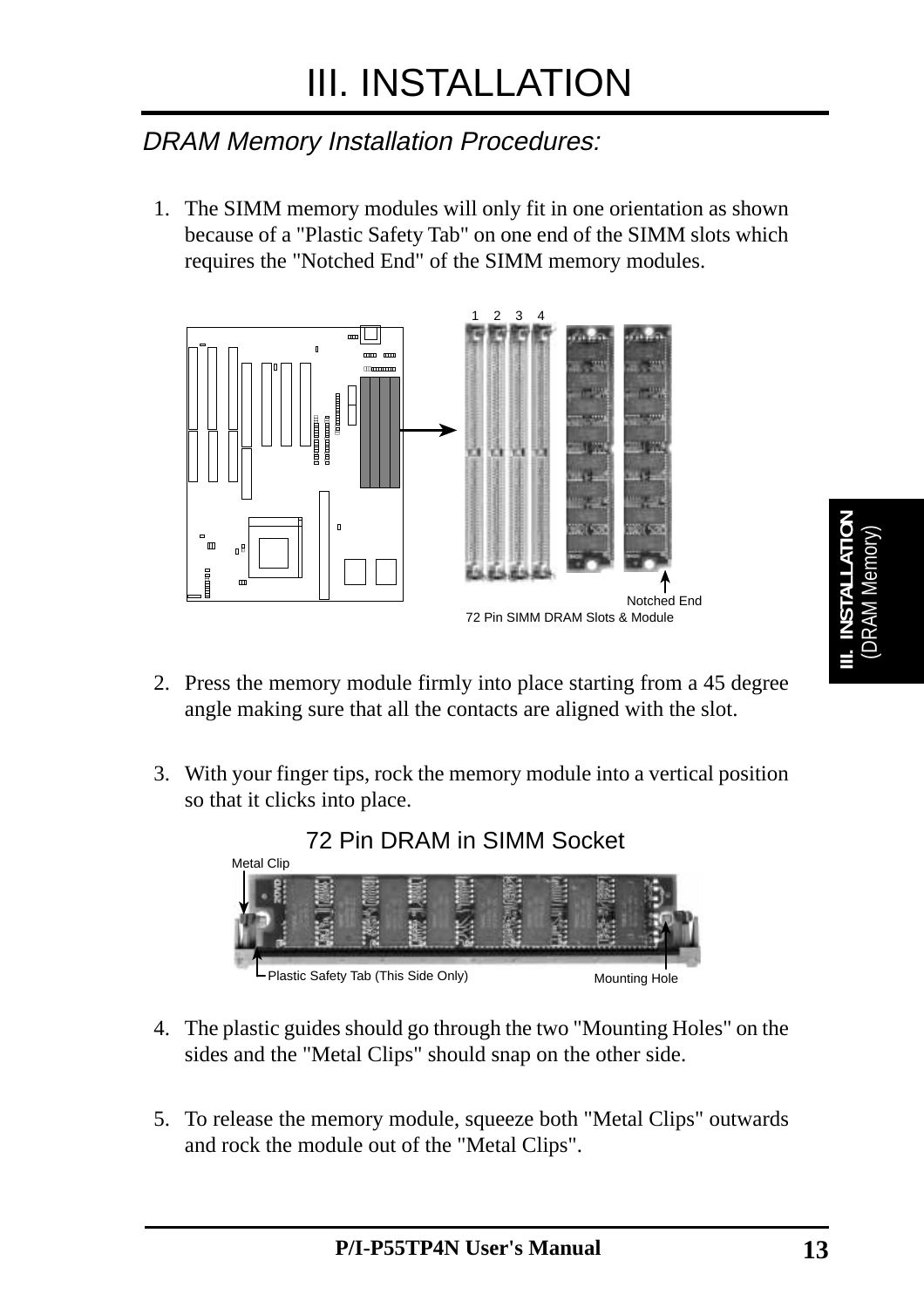## Level 2 External Static RAM (SRAM) Cache

The motherboard you purchase may either have 0KB, 256KB, or 512KB. Most likely you will have two cache chips onboard (see "Map of Motherboard" for locations), then you have 256KB pipelined bust SRAM cache. A cache module can be used to upgrade the 256KB version to 512KB and the 0KB version to 256KB or 512KB.

**IMPORTANT: You must set jumper 16 "Total Level 2 Cache Size Setting" on page 9 when changes are made to your cache size.**



256KB PB Cache Module

Insert the module as shown. Because the number of pins are different on either side of the break, the module will only fit in the orientation as shown.

| <b>Compatible Cache Modules for Motherboard PCB 1.01</b> |  |  |  |  |  |  |
|----------------------------------------------------------|--|--|--|--|--|--|
|----------------------------------------------------------|--|--|--|--|--|--|

| <b>SIMM Cache Module</b> | 256KB to 512KB | 0KB to 256/512KB |
|--------------------------|----------------|------------------|
| ASUS CM1 Rev 1.0         | N <sub>0</sub> | Yes              |
| ASUS CM1 Rev 1.3         | No             | Yes              |
| ASUS CM4 Rev 1.5         | N <sub>0</sub> | Yes              |
| ASUS CM1 Rev 1.6         | Yes            | N <sub>0</sub>   |
| ASUS CM1 Rev 3.0         | Yes            | Yes              |
| COAST <sub>1.1</sub>     | Yes            | Yes              |
| COAST <sub>1.2</sub>     | <b>Yes</b>     | Yes              |
| COAST <sub>1.3</sub>     | <b>Yes</b>     | Yes              |
| COAST <sub>2.0</sub>     | <b>Yes</b>     | Yes              |
| COAST <sub>2.1</sub>     | Yes            | Yes              |
| COAST <sub>3.0</sub>     | Yes            | <b>Yes</b>       |

**NOTE:** Motherboard PCB 1.0 can *only* use ASUS CM1 Rev. 1.6 to upgrade the 256KB version to 512KB. 0KB version can use all modules for upgrade to 256KB or 512KB *except* the ASUS CM1 Rev. 1.6.

(SRAM Cache) **III. INSTALLATION**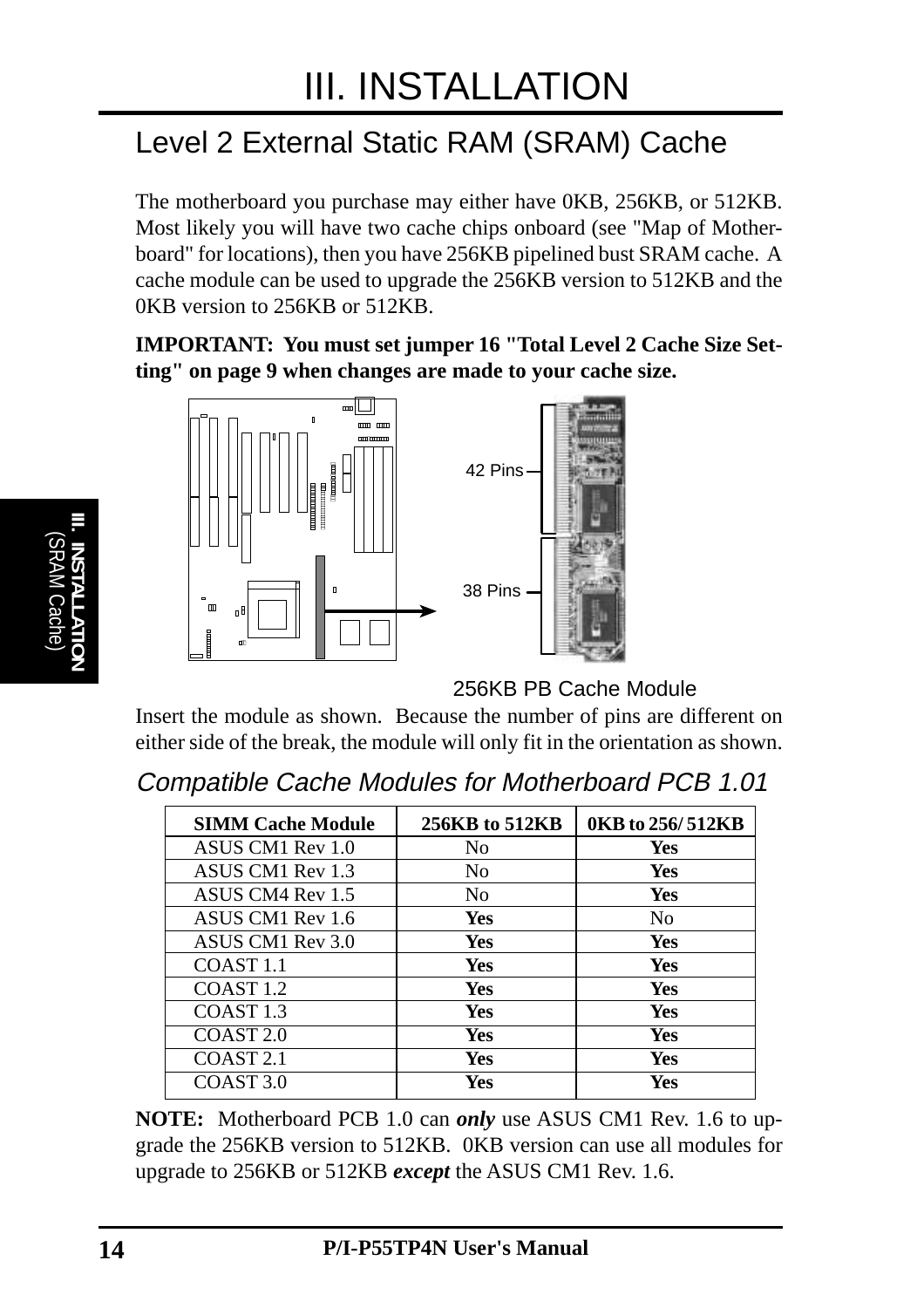# 3. Central Processing Unit (CPU)

The motherboard provides a 321-pin ZIF Socket 7 that is backwards compatible with ZIF Socket 5 processors. The CPU that came with the motherboard should have a fan attached to it to prevent overheating. If this is not the case then purchase a fan before you turn on your system. Apply thermal jelly to the CPU top and then install the fan onto the CPU.

**WARNING:** Without a fan, the CPU can overheat and cause damage to both the CPU and the motherboard. (See page 22 "CPU Cooling Fan Connector).

To install a CPU, first turn off your system and remove its cover. Locate the ZIF socket and open it by first pulling the lever sideways away from the socket then upwards to a 90-degree right angle. Insert the CPU with the correct orientation as shown. Use the notched corner of the CPU with the white dot as your guide. The white dot should point towards the end the of the lever. Notice that there is a blank area where one hole is missing from that corner of the square array of pin holes and a "1" printed on the motherboard next to that corner. Because the CPU has a corner pin for three of the four corners, the CPU will only fit in the one orientation as shown. The picture is for reference only; you should have a CPU fan that will cover the face of the CPU. With the added weight of the CPU fan, no force is required to insert the CPU. Once completely inserted, hold down on the fan and close the socket's lever.

**IMPORTANT: You must set jumpers for "CPU to BUS Frequency Ratio" and jumpers for "BUS Frequency Selection" on page 10 depending on the CPU that you install.**



ZIF Socket 7 with Pentium Processor

I. **Installation**<br>(CPU) **III. INSTALLATION**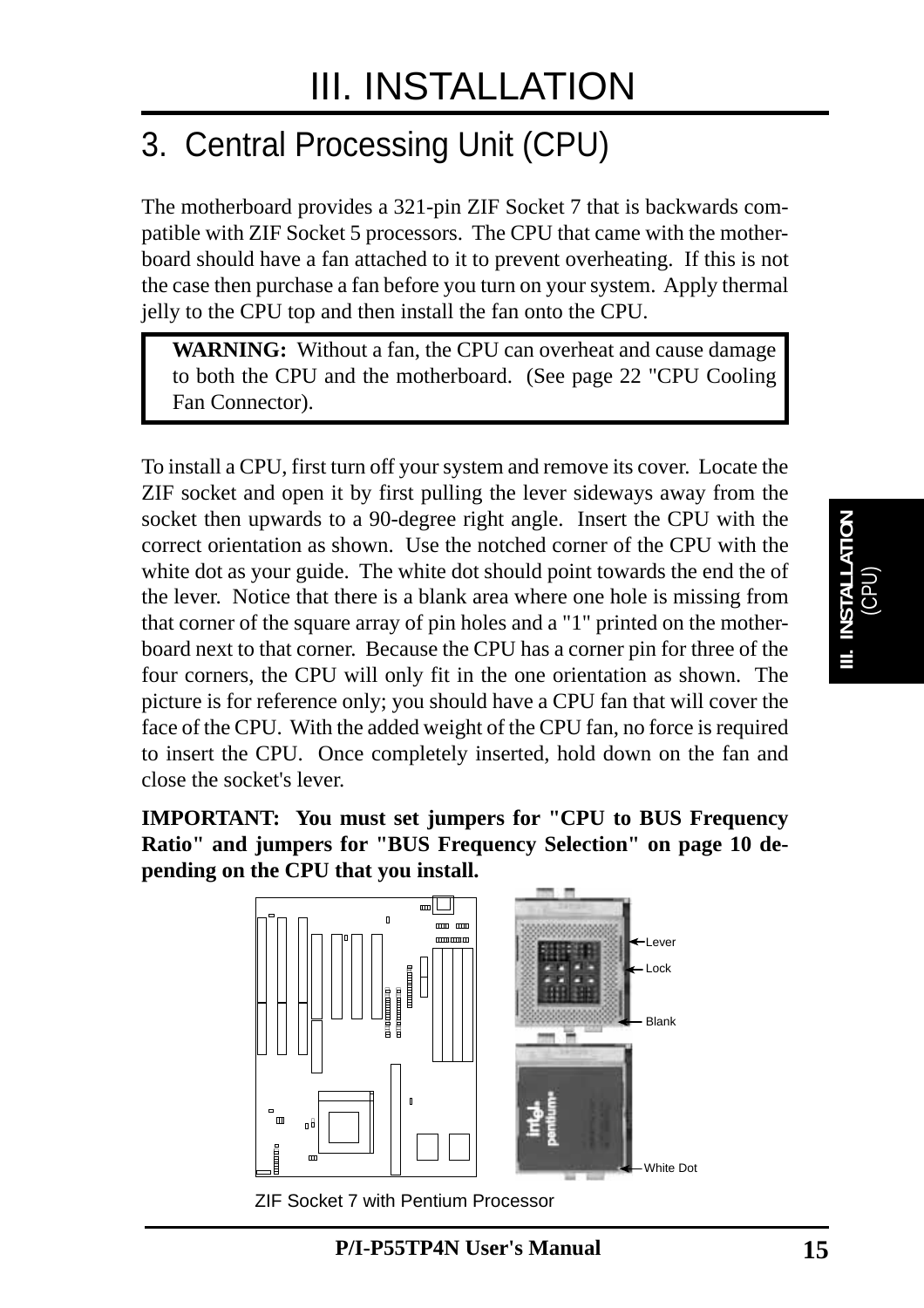# 4. Expansion Cards

First read your expansion card documentation on any hardware and software settings that may be required to setup your specific card.

**NOTE:** PCI Slot 4 has a MediaBus extension 2.0 (see page 18) which allows the installation of a PCI card or a MediaBus card (optional multifunctional card) but not both.

**WARNING:** Make sure that you unplug your power supply when adding expansion cards. Power supplies contain power reserves which can cause damage to your motherboard.

### Expansion Card Installation Procedure:

- 1. Read the documentation for your expansion card.
- 2. Set any necessary jumpers on your expansion card.
- 3. Remove your computer's cover.
- 4. Remove the bracket on the slot you intend to use. Keep the bracket for possible future use.
- 5. Carefully align the card's connectors and press firmly.
- 6. Secure the card on the slot with the screw you removed in step 4.
- 7. Replace the computer's cover.
- 8. Setup the BIOS if necessary.
- 9. Install the necessary software drivers for your expansion card.

### Assigning IRQs for Expansion Cards

Some expansion cards need to use an IRQ to operate. Generally an IRQ must be exclusively assigned to one use. In an standard design there are 16 IRQs available but most of them are already in use by parts of the system which leaves 6 free for expansion cards.

Both ISA and PCI expansion cards may need to use IRQs. System IRQs are available to cards installed in the ISA expansion bus first, and any remaining IRQs are then used by PCI cards. Currently, there are two types of ISA cards. The original ISA expansion card design, now referred to as "Legacy" ISA cards, requires that you configure the card's jumpers manually and then install it in any available slot on the ISA bus. You may use Microsoft's

**16 P/I-P55TP4N User's Manual**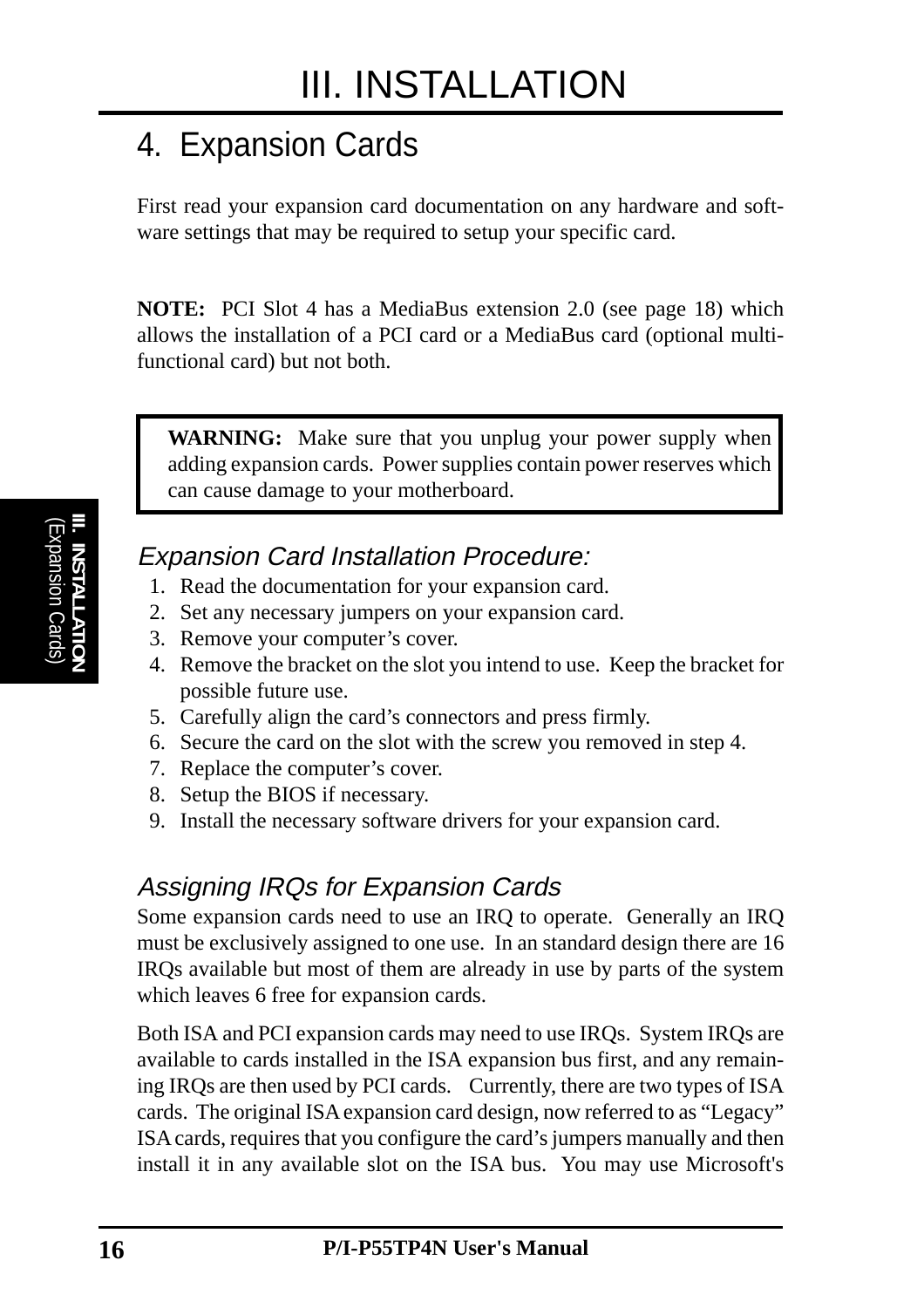# III. INSTALLATION

Diagnostic (MSD.EXE) utility included in the Windows directory to see a map of your used and free IRQs. For Windows 95 users, the "Control Panel" icon in "My Computer," contains a "System" icon which gives you a "Device Manager" tab. Double clicking on a specific device give you "Resources" tab which shows the Interrupt number and address. Make sure that no two devices use the same IRQs or your computer will experience problems when those two devices are in use at the same time.

To simplify this process this motherboard has complied with the Plug and Play (PNP) specification which was developed to allow automatic system configuration whenever a PNP-compliant card is added to the system. For PNP cards, IRQs are assigned automatically from those available.

If the system has both Legacy and PNP ISA cards installed, IRQs are assigned to PNP cards from those not used by Legacy cards. The PCI and PNP configuration of the BIOS setup utility can be used to indicate which IRQs are being used by Legacy cards. For older Legacy cards that does not work with the BIOS, you can contact your vendor for an ISA Configuration Utility.

An IRQ number is automatically assigned to PCI expansion cards after those used by Legacy and PNP ISA cards. In the PCI bus design, the BIOS automatically assigns an IRQ to a PCI slot that has a card in it that requires an IRQ. To install a PCI card, you need to set something called the INT (interrupt) assignment. Since all the PCI slots on this motherboard use an INTA #, be sure that the jumpers on your PCI cards are set to INT A.

### Assigning DMA Channels for ISA Cards

Some ISA cards, both Legacy and PNP may also need to use a DMA (Direct Memory Access) channel. DMA assignments for this motherboard are handled the same way as the IRQ assignment process described above. You can select a DMA channel in the PCI and PNP configuration section of the BIOS Setup utility. In the BIOS setup, you should choose "Yes" for those IRQ's and DMA's you wish to reserve for Legacy cards.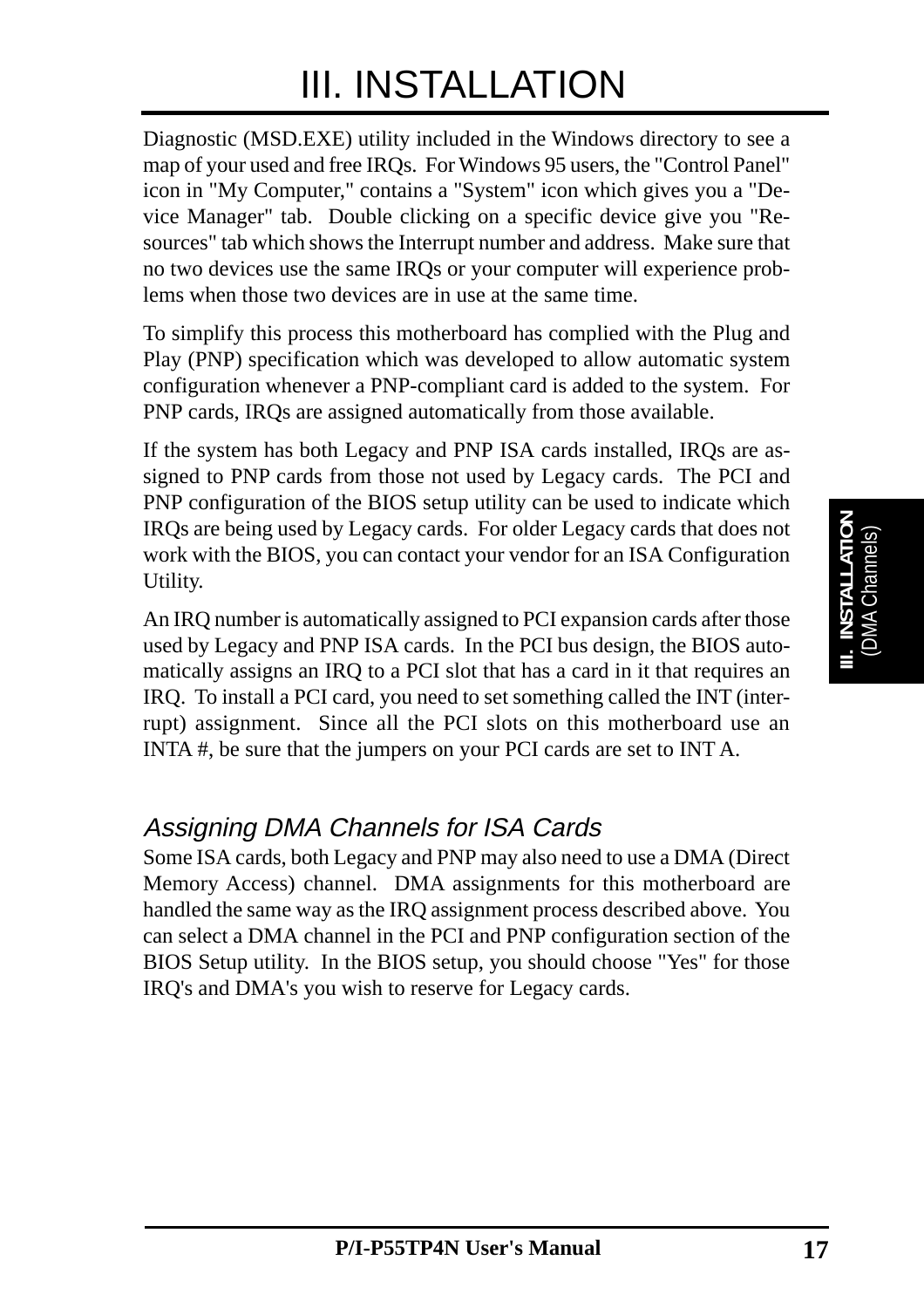### ASUS MediaBus Card

MediaBus allows a cost-efficient solution to a complete multimedia system. The advantages of using one add-on card is to reduce the slot requirements and compatibility problems in order to maximize the Plug and Play advantages. The add-on card inserts into the shared PCI 4 / MediaBus 2.0 Slot.

#### **NOTE: This motherboard uses MediaBus Rev. 2.0. The previous MediaBus cards designed for MediaBus Rev. 1.2 will not fit into the MediaBus Rev 2.0 that is on this motherboard.**

The difference between Rev. 1.2 and Rev. 2.0 is that the later revision has 72 pins instead of 68 so it does not have to use any PCI slot signals reserved for PCI cards, therefore the motherboard's PCI Slot 4 can meet standard specifications. The gap between the MediaBus extension and the PCI Slot 4 has been increased from 0.32" to 0.40" in order to prevent Rev. 1.2 MediaBus cards from being installed into the new motherboards and vice versa.

The following are MediaBus cards designed for **MediaBus 2.0** that *can* be used on this motherboard:

| $\cdot$ PCI-AS2940UW  | Ultra Fast/Wide SCSI & Audio MediaBus Card |
|-----------------------|--------------------------------------------|
| $\cdot$ PCI-AV264CT-N | PCI Audio & Video MediaBus Card            |

• PCI-AV264VT PCI Audio & Video MediaBus Card

The following are MediaBus cards designed for **MediaBus 1.2** and therefore *cannot* be used on this motherboard:

| $\cdot$ PCI-AS7870 | Fast/Wide SCSI & Audio MediaBus Card |
|--------------------|--------------------------------------|
| • PCI-AV264CT      | PCI Audio & Video MediaBus Card      |
| • PCI-AV868        | PCI Audio & Video MediaBus Card      |

\* All the above Audio features Creative Technology, Ltd.

\* All the above Video features ATI, Inc. (AV868 Video features S3, Inc.)

\* All the above SCSI features Adaptec, Inc.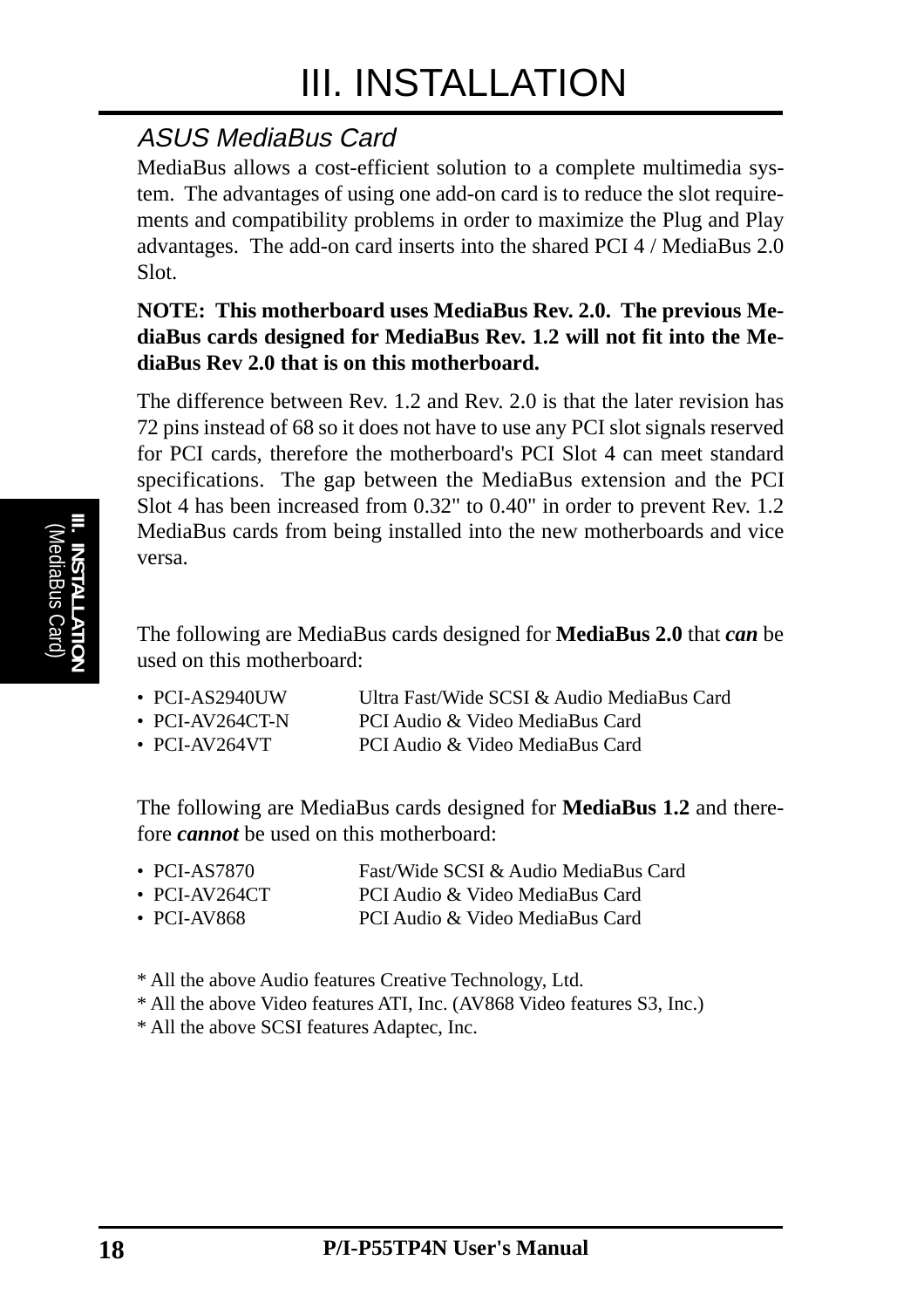## 5. External Connectors

**IMPORTANT: Ribbon cables should always be connected with the red stripe on the Pin 1 side of the connector. The four corners of the connectors are labeled on the motherboard. Pin 1 is the side closest to the power connector on hard drives and floppy drives. IDE ribbon cable must be less than 18in. (46cm), with the second drive connector no more than 6in. (15cm) from the first connector.**

#### **1. Keyboard Connector (5-pin female)**

This connection is for a standard IBM-compatible keyboard. May also be known as a 101 enhanced keyboard.



#### **2. PS/2 Mouse Connector (6-pin block)**

If you are using a PS/2 mouse, you must purchase an optional PS/2 mouse set which connects to the 6 pin block and mounts to an open slot on your computer's case. You must also set "PS/2 Mouse Selection" on page 11 to enable the PS/2 Mouse.

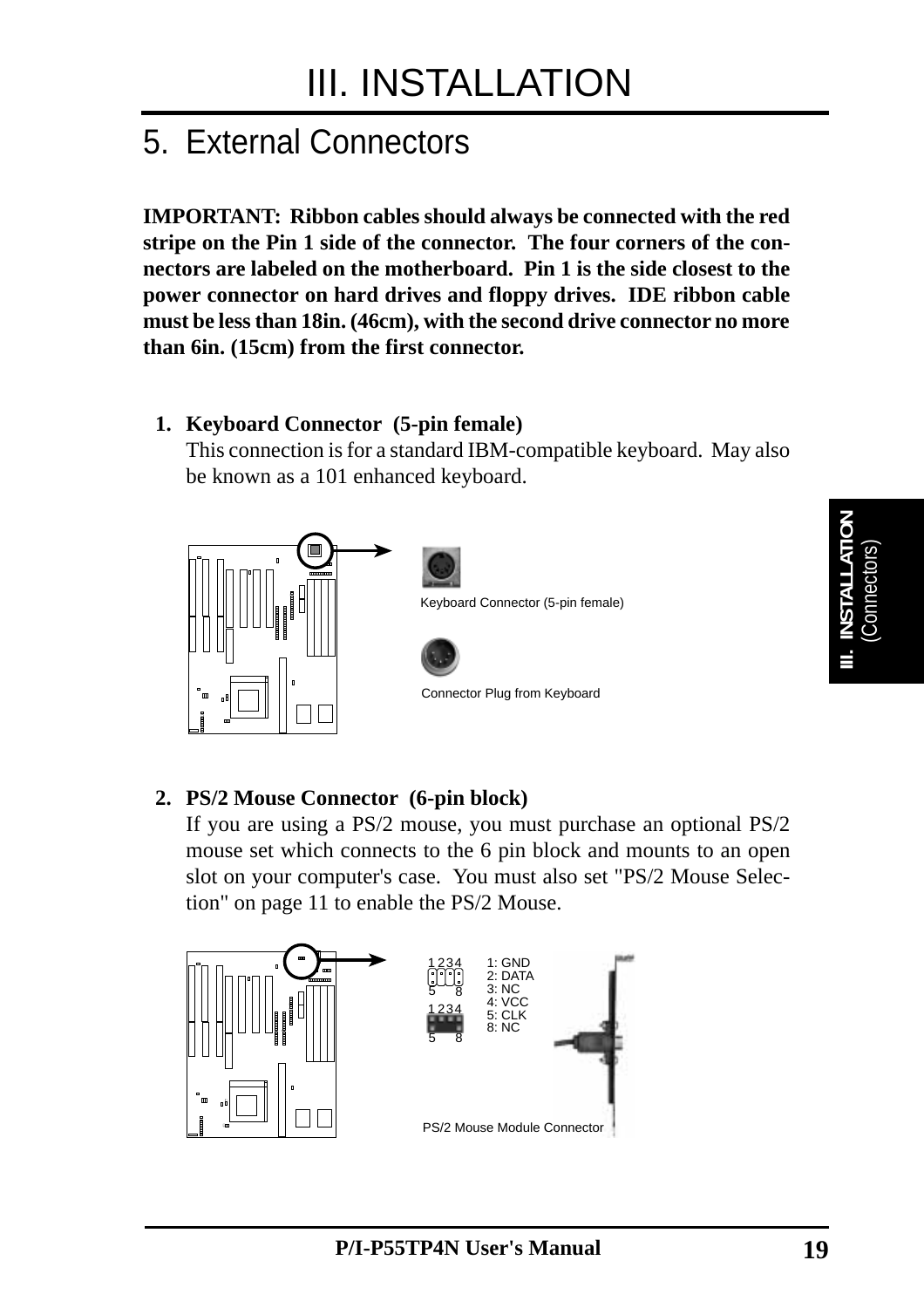#### **3. Parallel Printer Connector (26 Pin Block)**

Connection for the included parallel port ribbon cable with mounting bracket. Connect the ribbon cable to this connection and mount the bracket to the case on an open slot. It will then be available for a parallel printer cable. **Note**: Serial printers must be connected to the serial port. You can enable the parallel port and choose the IRQ through BIOS Setup on page 35 "Onboard Parallel Port."



**4. Serial port COM1 and COM2 connectors (Two 10-pin blocks)** These connectors support the provided serial port ribbon cables with mounting bracket. Connect the ribbon cables to these connectors and mount the bracket to the case on an open slot. The two serial ports on the mounting bracket will then be used for pointing devices or other serial devices. See page 35 for BIOS configuration of "Onboard Serial Port"

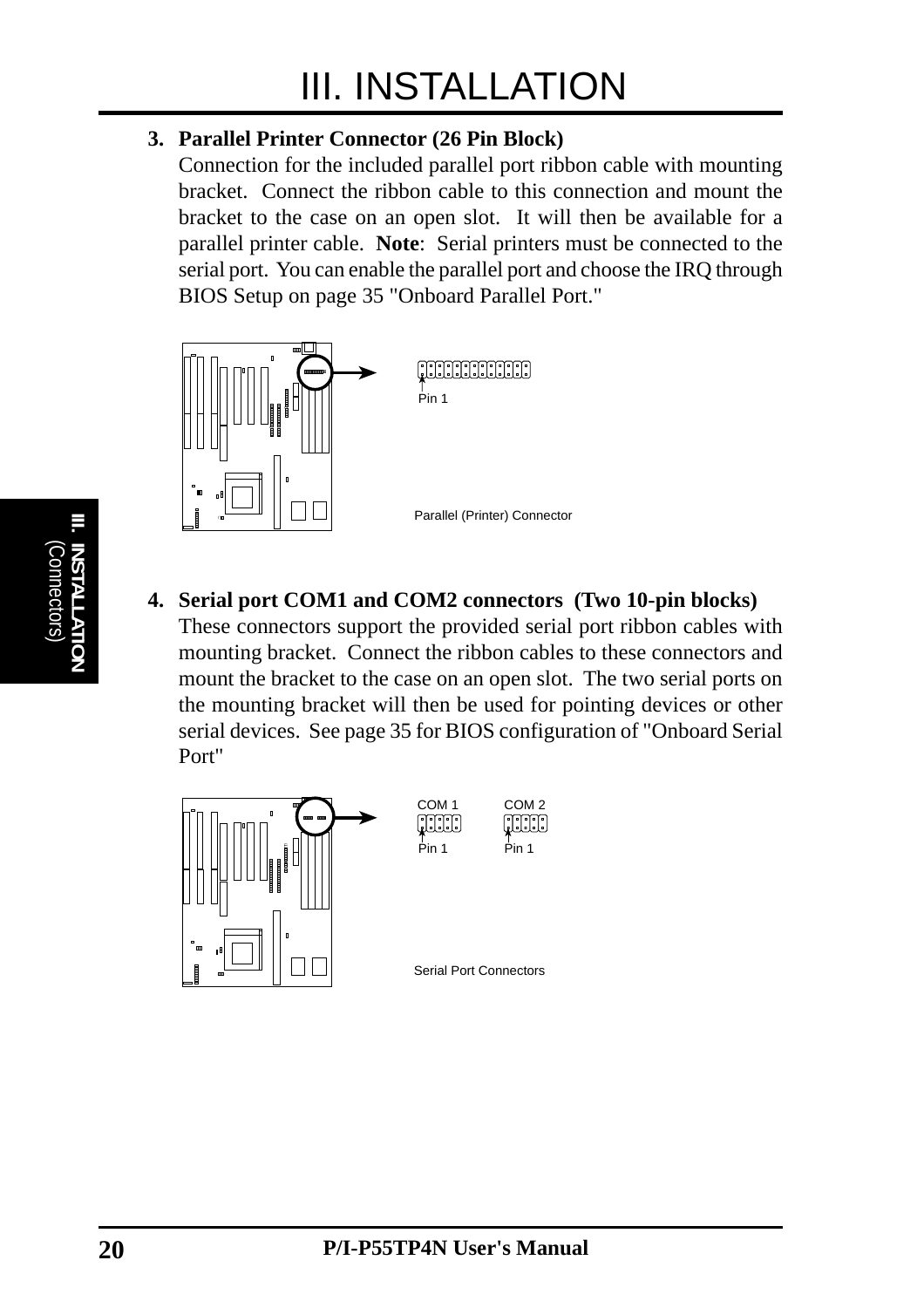#### **5. Floppy drive connector (34-pin block )**

This connector supports the provided floppy drive ribbon cable. After connecting the single end to the board, connect the two plugs on the other end to the floppy drives.



#### **6. Power connector (12-pin block)**

This connector connects to a standard 5 Volt power supply. To connect the leads from the power supply, ensure first that the power supply is not plugged. Most power supplies provide two plugs (P8 and P9), each containing six wires, two of which are black. Orient the connectors so that the black wires are located in the middle.

Using a slight angle, align the plastic guide pins on the lead to their receptacles on the connector. Once aligned, press the lead onto the connector until the lead locks into place.

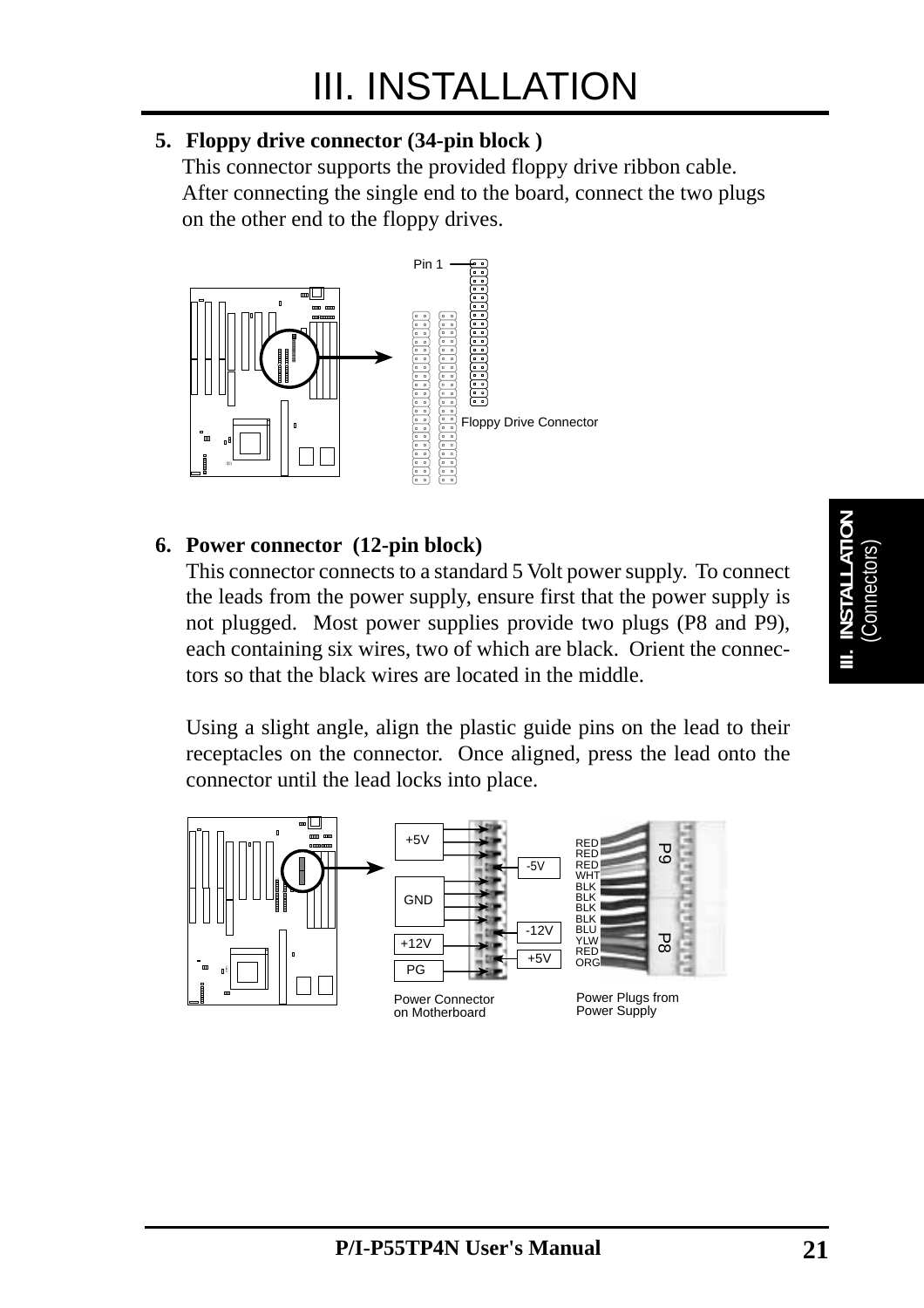#### **7. Primary / Secondary IDE connectors (Two 40-pin Block)**

This connector supports the provided IDE hard disk ribbon cable. After connecting the single end to the board, connect the two plugs at the other end to your hard disk(s). If you install two hard disks, you must configure the second drive to Slave mode by setting its jumpers accordingly. Please refer to the documentation of your hard disk for the jumper settings. You may also configure two hard disks to be both Masters using one ribbon cable on the primary IDE connector and another ribbon cable on the secondary IDE connector.



#### **8. CPU cooling fan connector (JP30)**

This connector supports a CPU cooling fan of 500mAMP (6WATT) or less. Orientate the fan so that the heat sink fins run perpendicular to the expansion slots. This will allow air flow to go across the onboard heat sink(s) instead of the expansion slots. Depending on the fan manufacturer, the wiring and plug may be different. The red wire should be positive, while the black should be ground. Connect the fan's plug to the board taking into consideration the polarity of the this connector.

**WARNING:** Damage may occur to the motherboard and/or the CPU fan if these pins are incorrectly used.

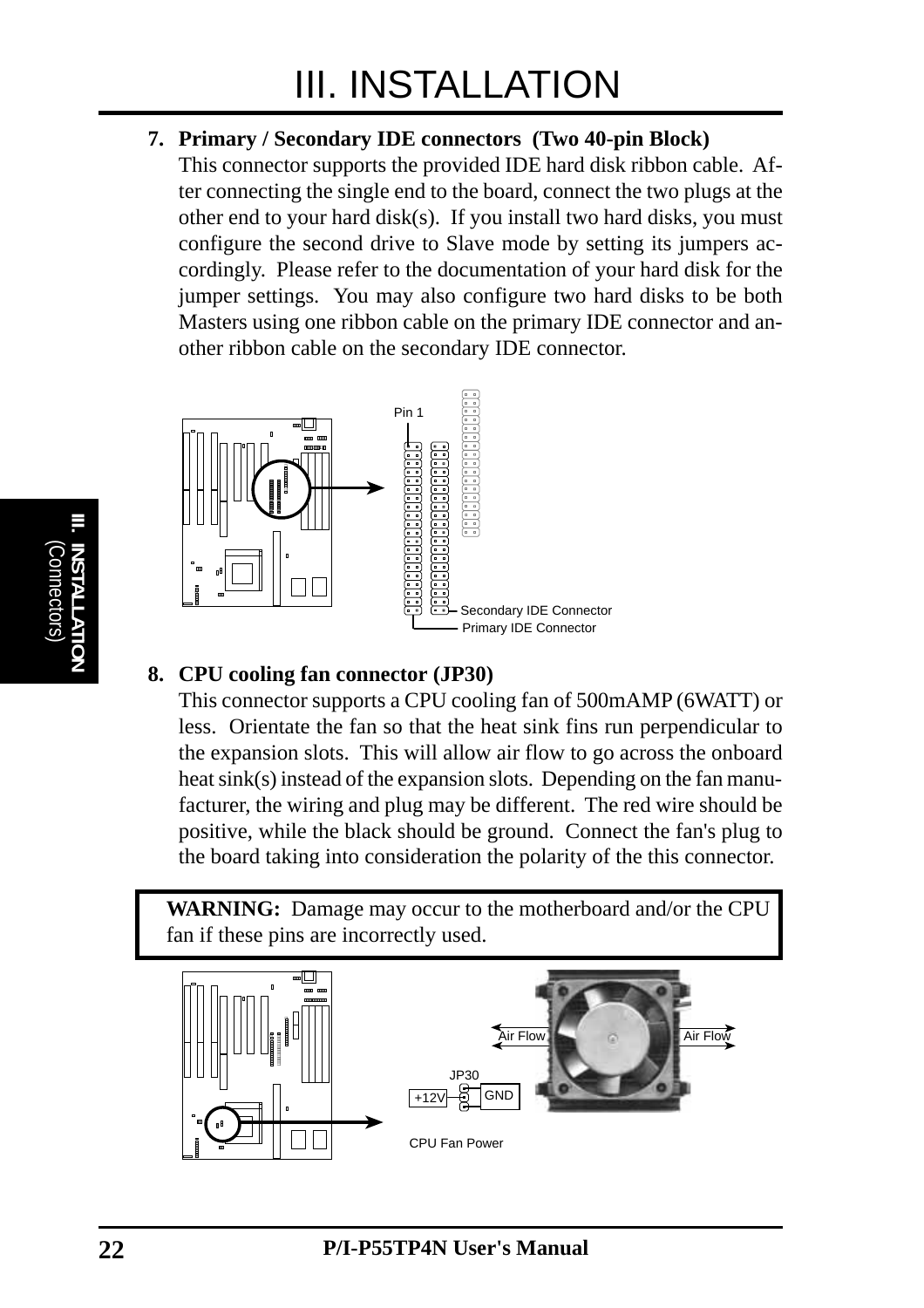#### **9. Turbo LED lead (CON1)**

The motherboard's turbo function is always on. The turbo LED connection is labeled here but the LED will remain constantly lit while the system power is on. You may wish to connect the Power LED from the system case to this lead. See the figure below.

#### **10. SMI suspend switch lead (CON1)**

This allows the user to manually place the system into a suspend mode or "Green" mode where system activity will be instantly decreased to save electricity and expand the life of certain components when the system is not in use. This 2-pin connector (see the figure below) connects to the case-mounted suspend switch. If you do not have a switch for the connector, you may use the "Turbo Switch" since it does not have a function. SMI is activated when it detects a *short to open* moment and therefore leaving it shorted will not cause any problems. May require one or two pushes depending on the position of the switch. Wake-up can be controlled by settings in the BIOS but the keyboard will always allow wake-up (the SMI lead cannot wake-up the system). If you want to use this connector, "Suspend Switch" in the POWER MANAGEMENT SETUP of the BIOS software should be on the default setting of *Enable* (see page 38).

#### **11. Reset switch lead (CON1)**

This 2-pin connector connects to the case-mounted reset switch for rebooting your computer without having to turn off your power switch This is a preferred method of rebooting in order to prolong the life of the system's power supply. See the figure below.

#### **12. Keyboard lock switch lead (CON1)**

This 5-pin connector connects to the case-mounted key switch for locking the keyboard for security purposes. See the figure below.

#### **13. Speaker connector (CON1)**

This 4-pin connector connects to the case-mounted speaker.



| l Turbo or<br>l Power LED | $+5V$<br>GND |        | +5\<br>- NC<br>GND                 | Power LED &          |
|---------------------------|--------------|--------|------------------------------------|----------------------|
| l SMI Lead                | GND          | ٠<br>o | <b>LOCK</b>                        | Keyboard Lock        |
| <b>Reset SW</b>           |              |        | $+5V$<br>GND<br><b>GND</b><br>SPKR | Speaker<br>Connector |

System Case Connections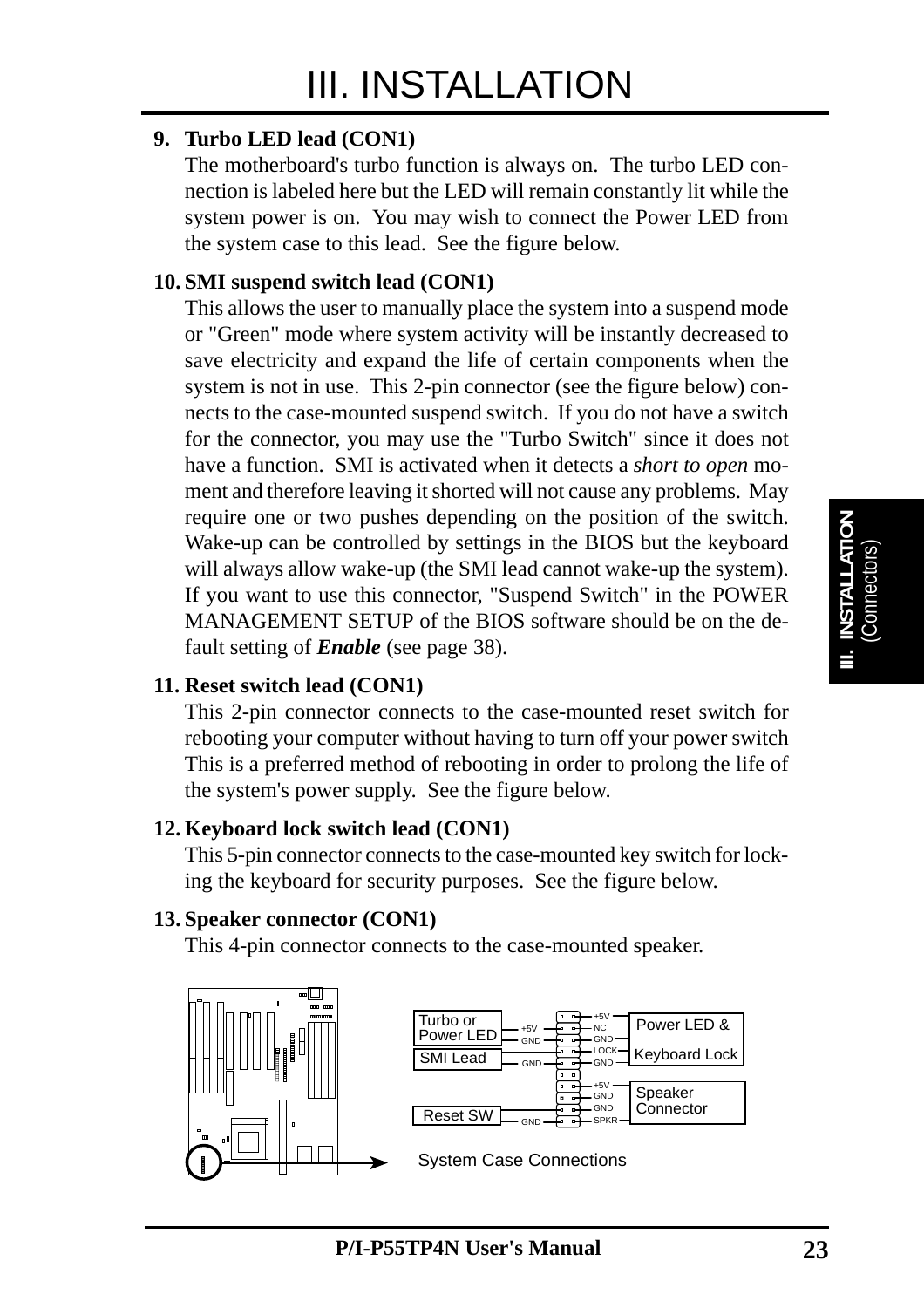#### **14. IDE activity LED (JP17)**

This connector connects to the hard disk activity indicator light on the case.



#### **16. IrDA-compliant infrared module connector (JP31)**

This connector supports the optional wireless transmitting and receiving infrared module. This module mounts to a small opening on system cases that support this feature. You must also configure the setting through BIOS setup on page 36 to select whether UART2 is directed for use with COM2 or IrDA. Use the five pins (as defined by Intel) as shown on the Back View and connect a ribbon cable from the module to the motherboard according to the pin definitions. The ribbon cable that may be supplied may either have five or ten pins (for other standards). If using a ten-pin ribbon cable, use only the top five row of the ribbon cable plug.

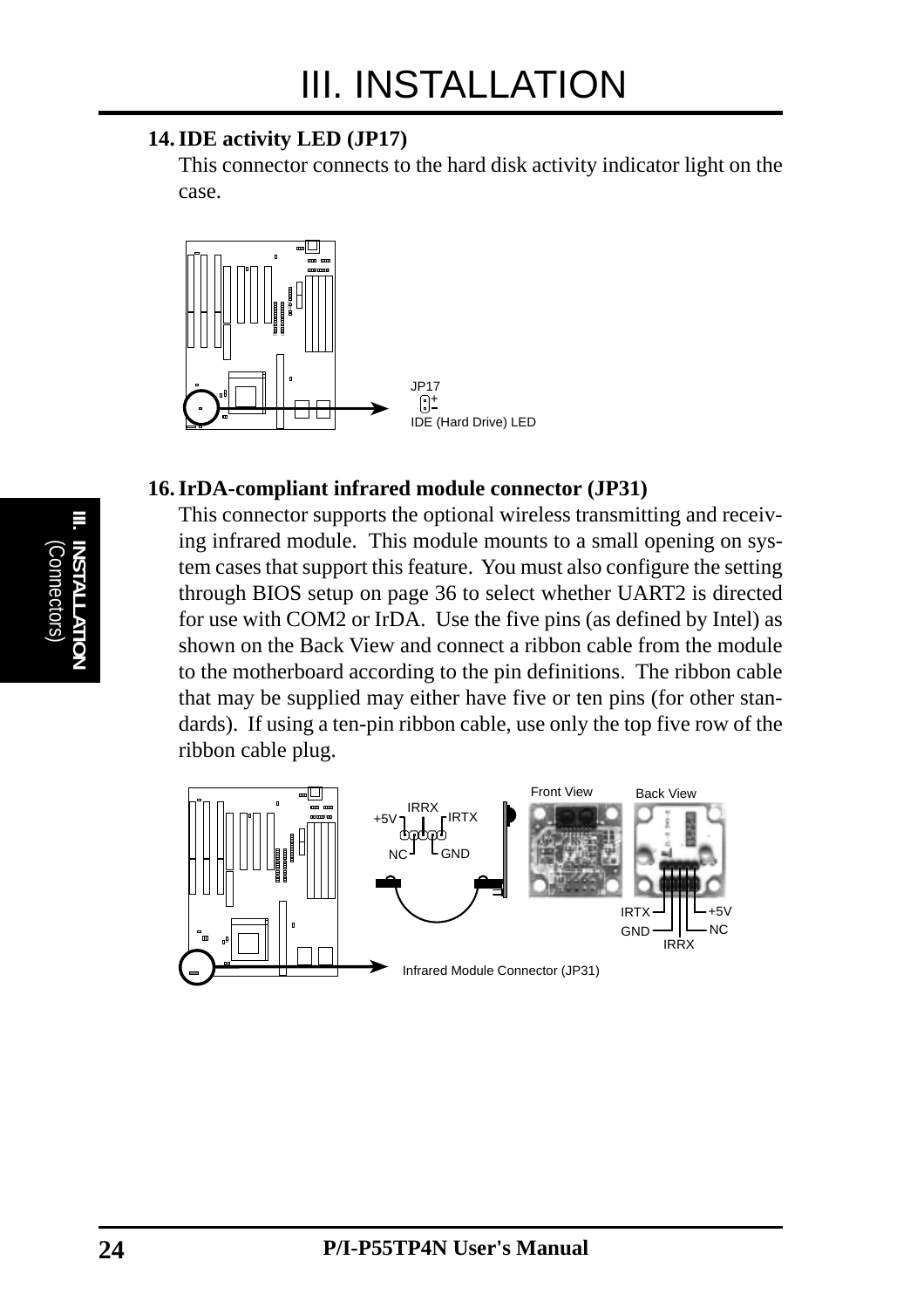### Final Power Connection Procedures

- 1. After all jumpers and connections are made, close the system case cover.
- 2. Make sure that all switches are in the off position as marked by  $\bigcirc$ .
- 3. Connect the power supply cord into the power supply located on the back of your system case as instructed by your system user's manual.
- 4. Connect the power cord into an power outlet that is equipped by a surge protector.
- 5. You may then turn on your devices in the following order:
	- a. Your monitor
	- b. External SCSI devices (starting with the last device on the chain)
	- c. Your system power
- 6. The power LED on the front panel of the system case will light and the monitor LED as well. The system will then run power-on tests. While the tests are running, additional messages will appear on the screen. If you do not see anything within 30 seconds from the time you turn on the power, the system may have failed a power-on test. Recheck your jumper settings and connections or call your authorized dealer for assistance.
- 7. During power-on, hold down the <Delete> key to enter BIOS setup. Follow the next section "BIOS SOFTWARE" for instructions.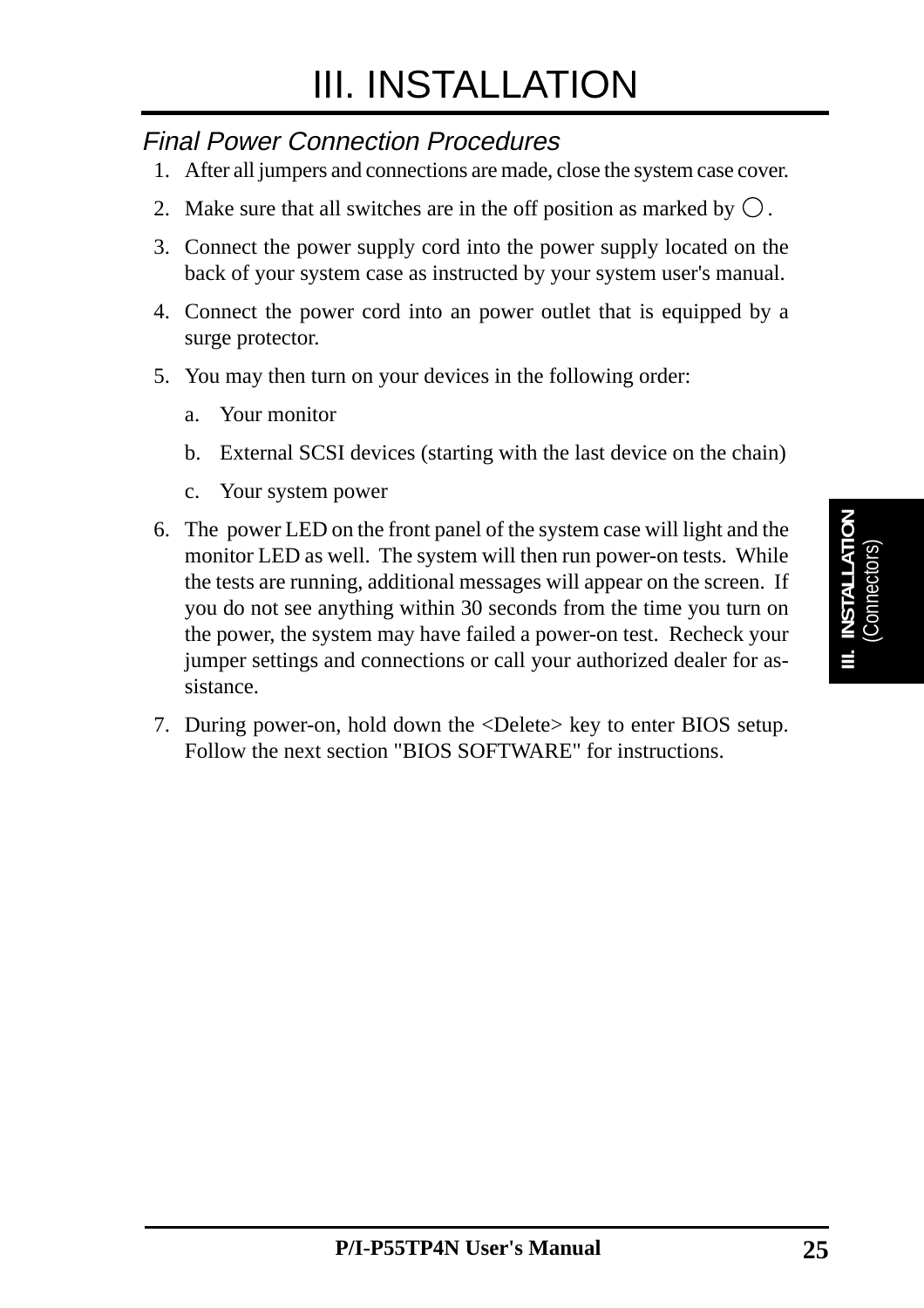## 6. BIOS Setup

The motherboard supports two programmable Flash ROM chips: 5 Volt and 12 Volt. Either of these memory chips can be updated when BIOS upgrades are released. Use the Flash Memory Writer utility to download the new BIOS file into the ROM chip as described in detail on page 45.

All computer motherboards provide a Setup utility program for specifying the system configuration and settings. If your motherboard came in a computer system, the proper configuration entries may have already been made. If so, invoke the Setup utility, as described later, and take note of the configuration settings for future reference; in particular, the hard disk specifications.

If you are installing the motherboard, reconfiguring your system or you receive a Run Setup message, you will need to enter new setup information. This section describes how to configure your system using this utility.

The BIOS ROM of the system stores the Setup utility. When you turn on the computer, the system provides you with the opportunity to run this program. This appears during the Power-On Self Test (POST). Press the <Delete> key to call up the Setup utility. If you are a little bit late pressing the mentioned key(s), POST will continue with its test routines, thus preventing you from calling up Setup. If you still need to call Setup, reset the system by simultaneously pressing the <Ctrl>, <Alt> and <Delete> keys, or by pushing the Reset button on the system case. You can also restart by turning the system off and then back on again.

When you invoke Setup, the main program screen will appear with the following options:

| 71mg, Date, Hard Disk Type            |                                                                           |  |  |  |
|---------------------------------------|---------------------------------------------------------------------------|--|--|--|
| Esc : Quit<br>F10 : Save & Exit Setup | → ・・ : Select Item<br>(Shift)F2 : Change Color                            |  |  |  |
| LOAD SETUP OFFAULTS                   |                                                                           |  |  |  |
| LOAD SIDS (DEFAULTS)                  |                                                                           |  |  |  |
| <b>PNP AND PCE SETUP</b>              | <b>EXIT NITHOUT SAYING</b>                                                |  |  |  |
| <b>FONER MANAGEMENT SEEUP</b>         | SAVE & IDG SETUP                                                          |  |  |  |
| CHIPSEY FEATURES SETUP                | TOE HOO AUTO DETECTION                                                    |  |  |  |
| <b>BIOS FLATURES SETUP</b>            | USER PASSWORD                                                             |  |  |  |
| STANDARD CMOS SETUP                   | SUPERVISOR PASSWORD                                                       |  |  |  |
|                                       | ROM PCI/ISA BIOS (PI-5XTP4)<br>CMOS SETUP UTILITY<br>AWARD SOFTWARE, INC. |  |  |  |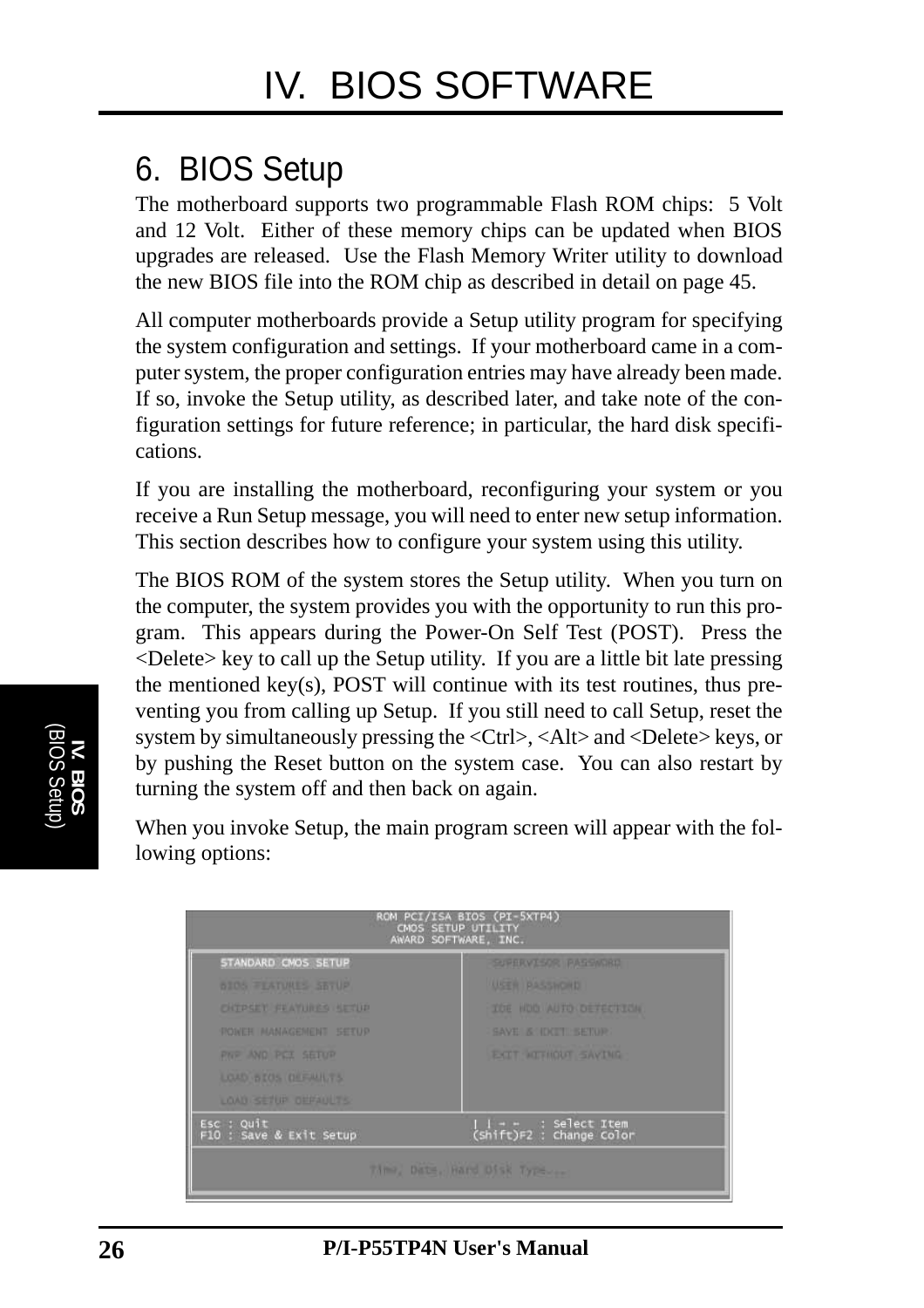**NOTE:** The "Load BIOS Defaults" option loads the minimized settings for troubleshooting. "Load Setup Defaults", on the other hand, is for loading optimized defaults for regular use. Choosing defaults at this level, will modify all applicable settings.

A section at the bottom of the above screen displays the control keys for this screen. Take note of these keys and their respective uses. Another section just below the control keys section displays information on the currently highlighted item in the list.

## Standard CMOS Setup

This "Standard CMOS Setup" option allows you to record some basic system hardware configuration and set the system clock and error handling. If the motherboard is already installed in a working system, you will not need to select this option anymore. However, if the configuration stored in the CMOS memory on the board gets lost or damaged, or if you change your system hardware configuration, you will need to respecify the configuration values. The configuration values usually get lost or corrupted when the power of the onboard CMOS battery weakens.

| ROM PCI/ISA BIOS (PI-5XTP4)<br>STANDARD CMOS SETUP<br>AWARD SOFTWARE, INC.                                                              |                                                                                         |  |  |  |
|-----------------------------------------------------------------------------------------------------------------------------------------|-----------------------------------------------------------------------------------------|--|--|--|
| Date (mm:dd:yy) : Thu, Apr 25 1996<br>Time $(hh:mm:ss)$ : 19 : 30 : 16                                                                  |                                                                                         |  |  |  |
| HARD DISKS                                                                                                                              | TYPE SIZE CYLS HEAD PRECOMP LANDZ SECTOR<br><b>MODE</b>                                 |  |  |  |
| $\frac{0}{0}$<br><b>Primary Master : Auto</b><br>Primary Slave : Nome<br>Secondary Master : None<br>$\bar{0}$<br>Secondary Slave : None | oooo<br>$rac{1}{2}$<br>$0$ AUTO<br>$rac{1}{2}$<br>oooo<br>-------<br>-------<br>------- |  |  |  |
| Drive A : 1.44M, 3.5 in.<br>Drive B : Nome<br>Floppy 3 Mode Support : Disabled                                                          | Base Memory: 640K<br>Extended Memory: 64512K<br>Other Memory: 384K                      |  |  |  |
| Video : EGA/VGA<br>Halt On : All Errors                                                                                                 | Total Memory: 65536K                                                                    |  |  |  |
| $PU/PD/+/-$ : Modify<br>i l → ←   : Select Item<br>ESC : Quit<br>(Shift)F2 : Change Color<br>$F1$ : Help                                |                                                                                         |  |  |  |

The above screen provides you with a list of options. At the bottom of this screen are the control keys for use on this screen. Take note of these keys and their respective uses.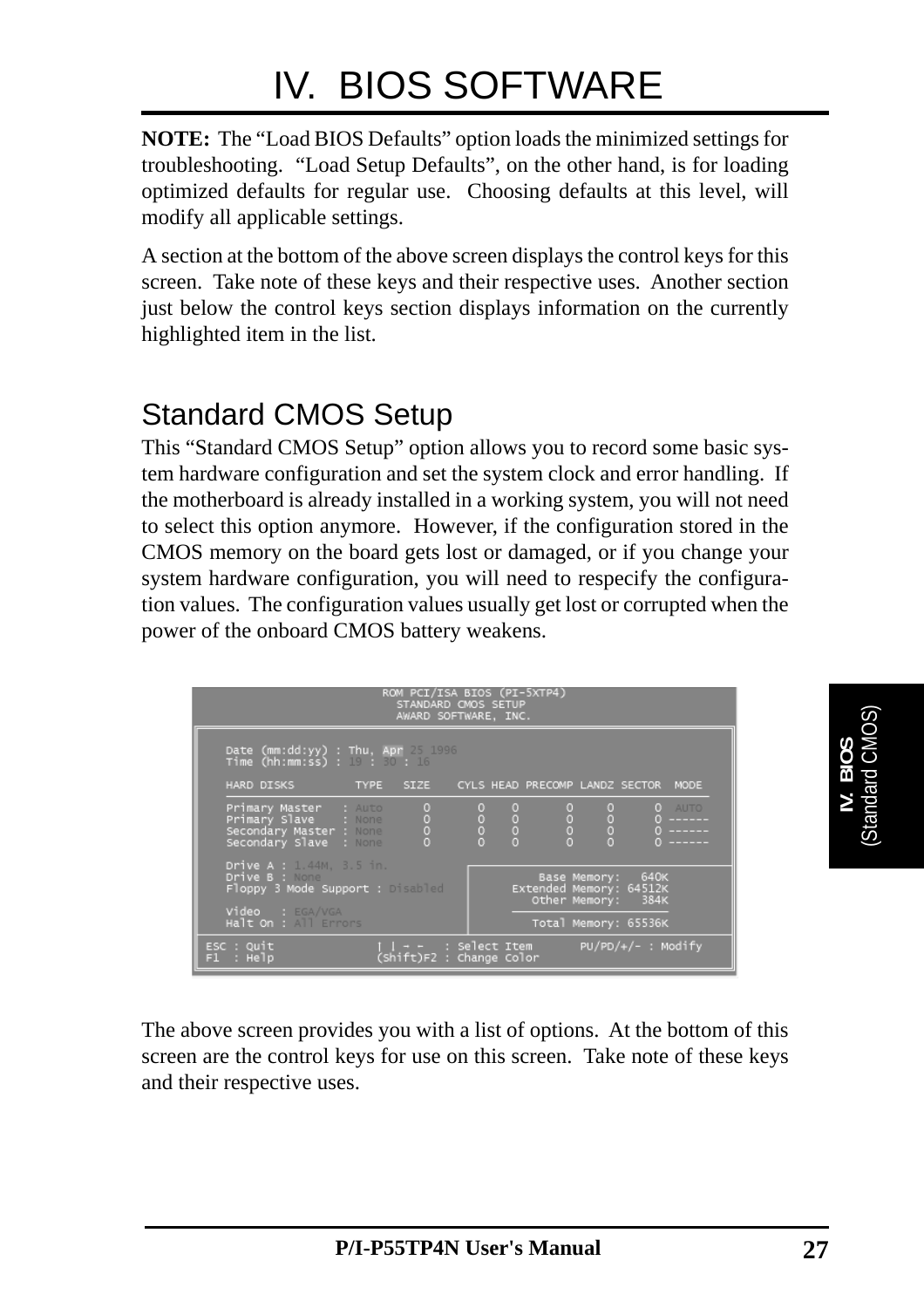User-configurable fields appear in a different color. If you need information on the selected field, press the <F1> key. The help menu will then appear to provide you with the information you need. The memory display at the lower right-hand side of the screen is read-only and automatically adjusts accordingly.

### Details of Standard CMOS Setup: **Date**

To set the date, highlight the "Date" field and then press the page up/page down or +/- keys to set the current date. Follow the month, day and year format. Valid values for month, day and year are:

| <b>Month:</b> | 1 to 12    |
|---------------|------------|
| Day:          | 1 to 31    |
| Year:         | up to 2099 |

#### **Time**

To set the time, highlight the "Time" field and then press the page up/page down or +/- keys to set the current time. Follow the hour, minute and second format. Valid values for hour, minute and second are:

| Hour:   | 00 to 23 |
|---------|----------|
| Minute: | 00 to 59 |
| Second: | 00 to 59 |

You can bypass the date and time prompts by creating an AUTOEXEC.BAT file. For information on how to create this file, please refer to the MS-DOS manual.

#### **Hard Disks**

This field records the specifications for all non-SCSI hard disk drives installed in your system. The onboard PCI IDE connectors provide Primary and Secondary channels for connecting up to four IDE hard disks or other IDE devices. Each channel can support up to two hard disks; the first of which is the "master" and the second is the "slave".

Specifications for SCSI hard disks need not to be entered here since they operate using device drivers and are not supported by any the BIOS. If you install the optional PCI-SC200 SCSI controller card into the motherboard (see page 55 for instructions). If you install other vendor's SCSI controller card, please refer to their respective documentations on how to install the required SCSI drivers.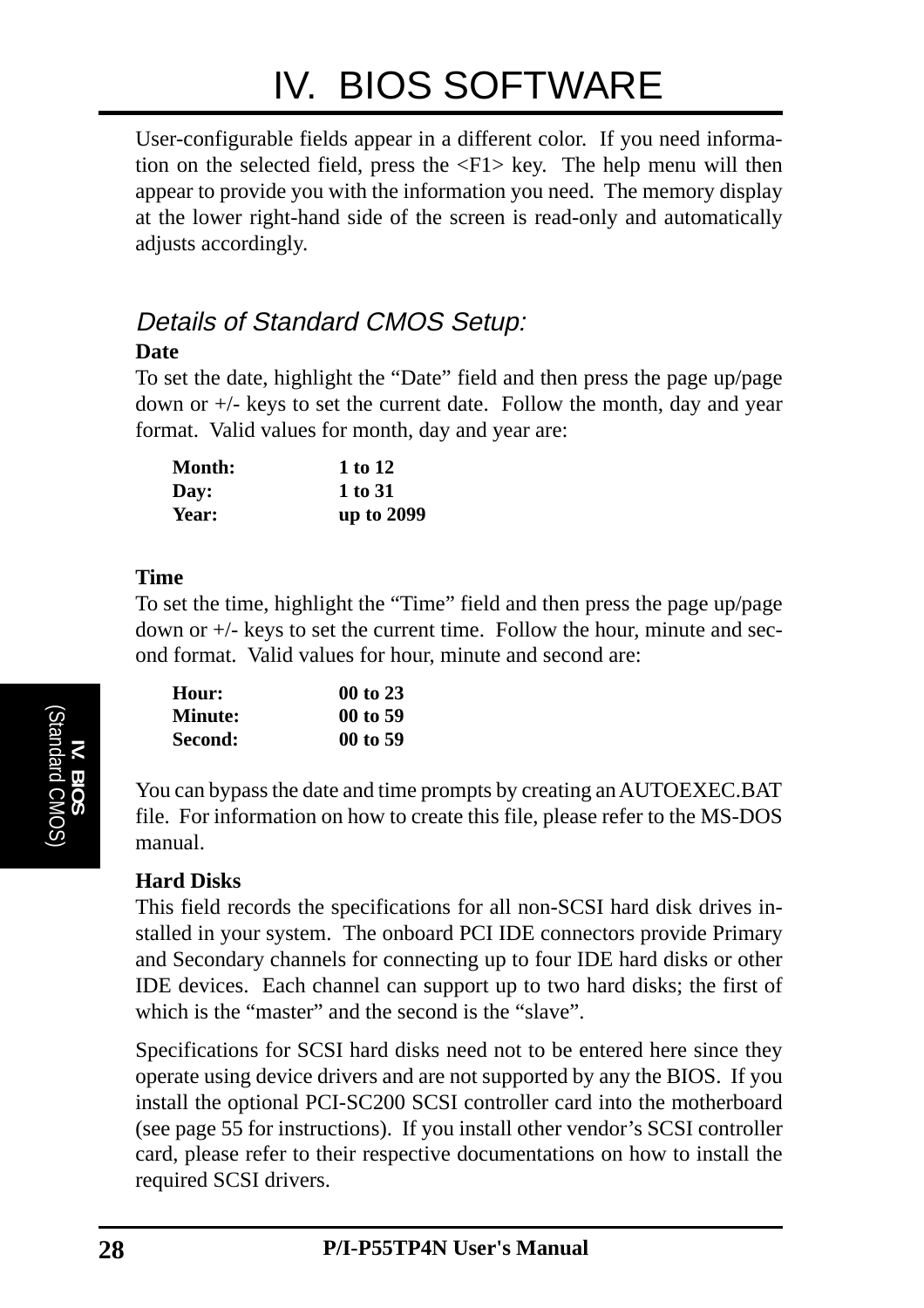To enter specifications for a hard disk drive, you must select first a "type". You can select "User" and specify the specifications yourself manually, or you can select from the provided predefined drive specifications. To select, simply press the <Page Up> or <Page Down> key to change the option listed after the drive letter.

For an IDE hard disk drives, you can:

- Use the *Auto* setting for detection during boot-up (see below)
- Use the IDE HDD AUTO DETECTION in the main menu to automatically enter the drive specifications, or you can:
- Enter the specifications yourself manually by using the "User" option

The entries for specifying the hard disk type include **CYLS** (number of cylinders), **HEAD** (number of read/write heads), **PRECOMP** (write precompensation), **LANDZ** (landing zone), **SECTOR** (number of sectors) and **MODE**. The **SIZE** field automatically adjusts according to the configuration you specify. The documentation that comes with your hard disk should provide you with the information regarding the drive specifications.

The **MODE** entry is for IDE hard disks only, and can be ignored for MFM and ESDI drives. This entry provides three options: *Normal, Large, LBA*, or *Auto* (see below "Auto Detection"). Set **MODE** to the *Normal* for IDE hard disk drives smaller than 528MB; set it to *LBA* for drives over 528MB that support Logical Block Addressing (LBA) to allow larger IDE hard disks; set it to *Large* for drives over 528MB that do not support LBA. *Large* type of drive can only be used with MS-DOS and is very uncommon. Most IDE drives over 528MB support the *LBA* mode.

#### **Auto detection of hard disks on boot-up (New Feature)**

For each field: Primary Master, Primary Slave, Secondary Master, and Secondary Slave, you can select *Auto* under the TYPE and MODE fields. This will enable auto detection of your IDE drives during boot-up. This will allow you to change your hard drives (with the power off) and then power on without having to reconfigure your hard drive type. If you use older hard drives which do not support this feature, then you must configure the hard drive in the standard method as described on page 28.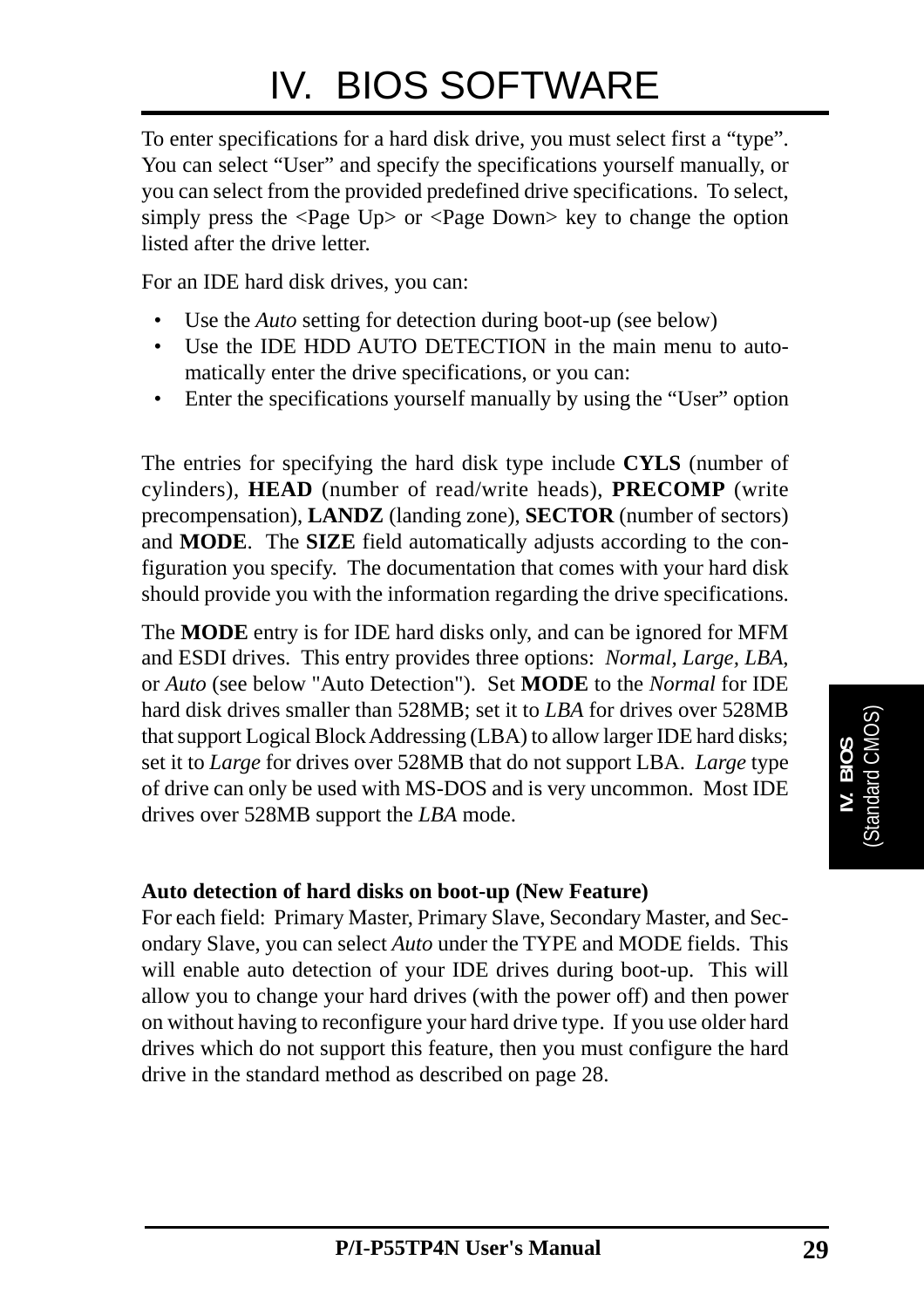#### **Drive A, Drive B**

These fields record the types of floppy disk drives installed in your system. The available options for drives A and B are:

```
360KB, 5.25 in.
1.2MB, 5.25 in.
720KB, 3.5 in.
1.44MB, 3.5 in.
2.88MB, 3.5 in.
None
```
To enter the configuration value for a particular drive, highlight its corresponding field and then select the drive type using the left- or right-arrow key.

#### **Floppy 3 Mode Support**

This is the Japanese standard floppy drive. The standard stores 1.2MB in a 3.5" diskette. This is normally disabled but you may choose from either:

*Drive A Drive B Both Disabled* (Default)

#### **Video**

Set this field to the type of video display card installed in your system. The options are:

```
EGA/VGA (Default)
Mono (for Hercules or MDA)
CGA 40
CGA 80
```
If you are using a VGA or any higher resolution card, choose the "EGA/ VGA" option.

#### **Halt On**

This field determines which types of errors will cause the system to halt.

*All Errors* (Default) *No Errors All, But Keyboard All, But Diskette All, But Disk/Key*

**IV. BIOS** (Standard CMOS)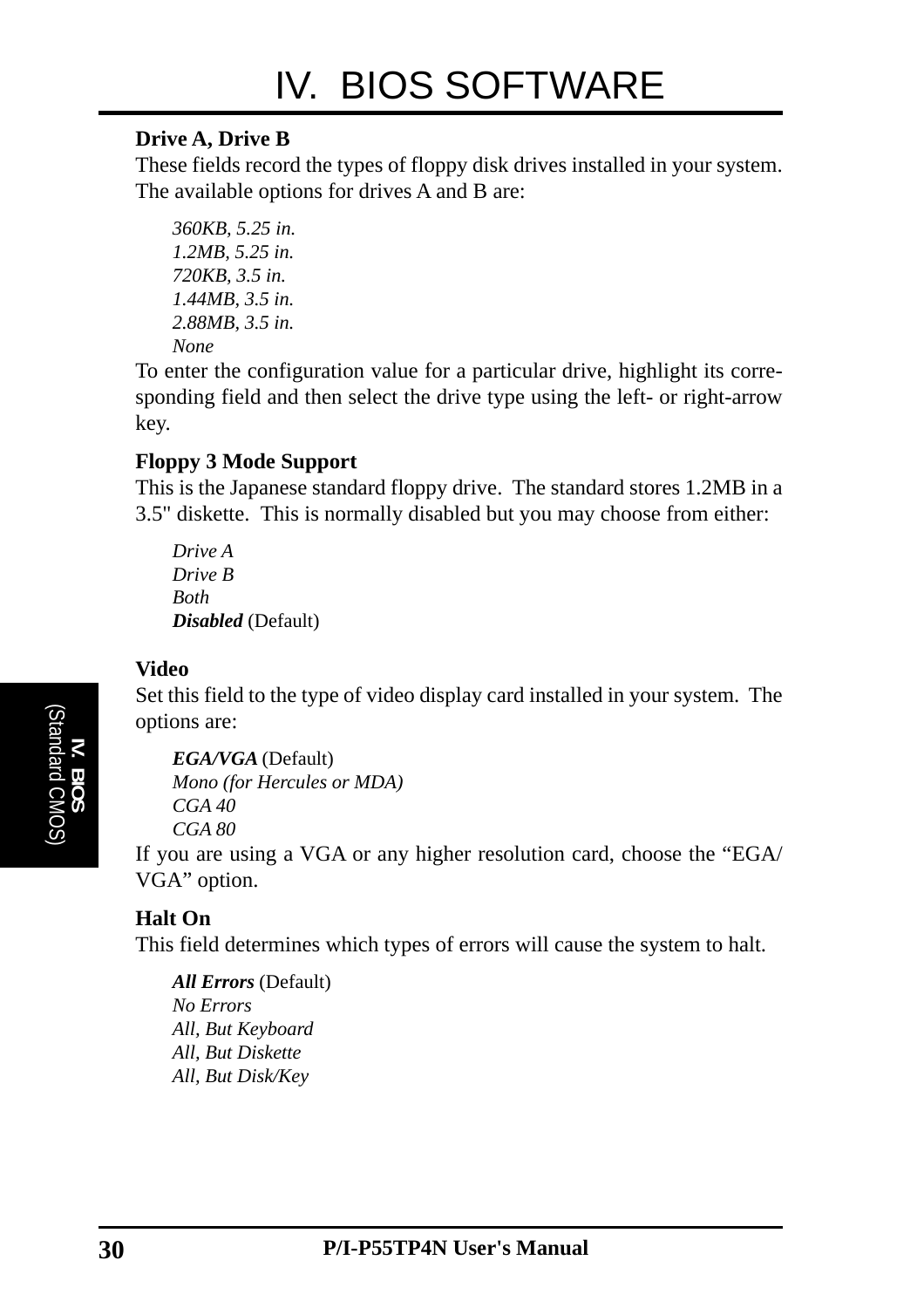## BIOS Features Setup

This "BIOS Features Setup" option consists of configuration entries that allow you to improve your system performance, or let you set up some system features according to your preference. Some entries here are required by the motherboard's design to remain in their default settings.

| ROM PCI/ISA BIOS (PI-5XTP4)<br><b>BIOS FEATURES SETUP</b><br>AWARD SOFTWARE, INC.                                                                                                                                                                                                                                                                                        |                                                                                                                             |                                                                                                                                                                                                                                                     |  |  |
|--------------------------------------------------------------------------------------------------------------------------------------------------------------------------------------------------------------------------------------------------------------------------------------------------------------------------------------------------------------------------|-----------------------------------------------------------------------------------------------------------------------------|-----------------------------------------------------------------------------------------------------------------------------------------------------------------------------------------------------------------------------------------------------|--|--|
| Virus Warning<br>CPU Internal Cache<br>External Cache<br>Quick Power On Self Test<br>Boot Sequence<br>Swap Floppy Drive<br>Boot Up Floppy Seek<br>Floppy Disk Access Control: R/W<br>Boot Up NumLock Status<br>Boot Up System Speed<br>IDE HDD Block Mode<br>Typematic Rate Setting<br>Typematic Rate (Chars/Sec) : 1<br>Typematic Delay (Msec) : 250<br>Security Option | : Disabled<br>Enabled<br>Enabled<br>Enabled<br>C, A<br>Disabled<br>Disabled<br>$\sim$ 0n<br>$  High$<br>Enabled<br>Disabled | Video BIOS Shadow<br>Enabled<br>C8000-CBFFF Shadow<br>Disabled<br>: Disabled<br>CC000-CFFFF Shadow<br>: Disabled<br>D0000-D3FFF Shadow<br>D4000-D7FFF Shadow<br>Disabled<br>Disabled<br>D8000-DBFFF Shadow<br><b>Disabled</b><br>DC000-DFFFF Shadow |  |  |
| Setup<br><b>PCI/VGA Palette Snoop : Disabled</b><br>$OS/2$ Onboard Memory $> 64M$ : Disabled                                                                                                                                                                                                                                                                             |                                                                                                                             | ESC : Quit<br>Il-- : Select Item<br>$PU/PD/+/-$ : Modify<br>$:$ Help $\overline{\phantom{a}}$<br>F1<br>: Old Values (Shift)F2 : Color<br>F <sub>5</sub><br>: Load BIOS Defaults<br>F <sub>6</sub><br>F7<br>: Load Setup Defaults                    |  |  |

A section at the lower right of the screen displays the control keys you can use. Take note of these keys and their respective uses. If you need information on a particular entry, highlight it and then press the <F1> key. A pop-up help menu will appear to provide you with the information you need. To load the last set values, press the <F5> key. <F6> and <F7> load the BIOS default values and Setup default values, respectively.

### Details of BIOS Features Setup:

#### **Virus Warning**

This field protects the boot sector and partition table of your hard disk against accidental modifications. Any attempt to write to them will cause the system to halt and display a warning message. If this occurs, you can either allow the operation to continue or use a bootable virus-free floppy disk to reboot and investigate your system. The default setting is "Disabled". This setting is recommended because conflicts with new operating systems. Installation of new operating systems require that you disable this to prevent write errors.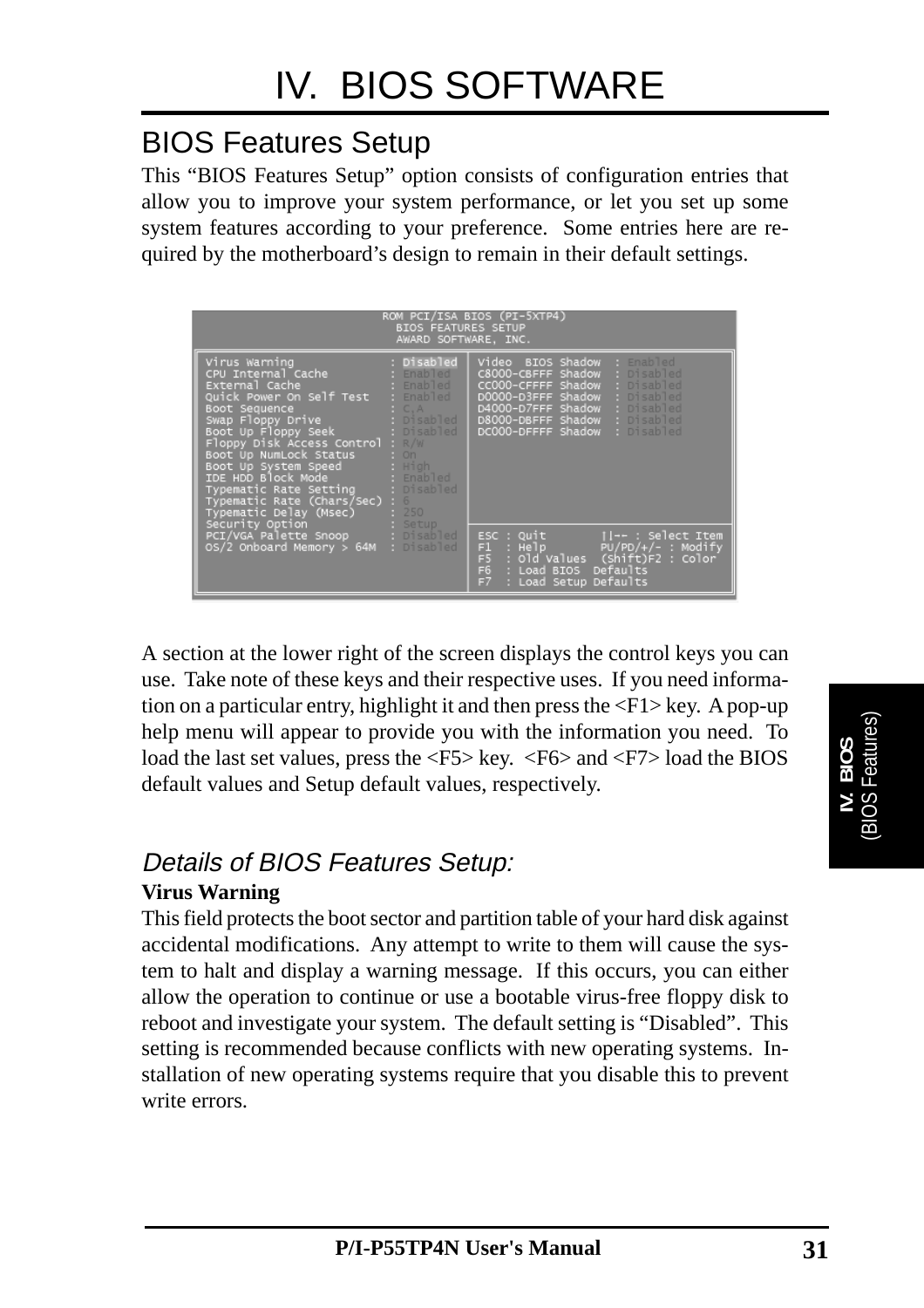#### **CPU Internal Cache / External Cache**

These fields allow you to *Enable* or *Disable* the CPU's "Level 1" built-in cache and the "Level 2" secondary cache. By default, these fields are enabled. With Setup Defaults, the L2 cache is *Disabled*.

#### **Quick Power On Self Test**

This field speeds up the Power-On Self Test (POST) routine by skipping retesting a second, third, and forth time. Setup default setting for this field is *Enabled*. A complete test of the system is done on each test.

#### **Boot Sequence**

This field determines where the system looks first for an operating system. Options are *C,CDROM,A*; *CDROM,C,A*; *A,C*; *C,A* The setup default setting is to check first the hard disk and then the floppy drive; that is, *C, A*.

#### **Swap Floppy Drive**

When enabled, the BIOS swaps floppy drive assignments so that Drive A becomes Drive B, and Drive B becomes Drive A under DOS. By setup default, this field is set to *Disabled*.

#### **Boot Up Floppy Seek**

When enabled, the BIOS will seek the floppy "A" drive one time. By setup default, this field is set to *Disabled*.

#### **Floppy Disk Access Control**

This allows protection of files from the computer system to be copied to floppy drives by allowing the setting of *Read Only* to only allow reads from the floppy but not writes. The setup default *R/W* allows both reads and writes.

#### **Boot Up NumLock Status**

This field enables users to activate the Num Lock function upon system boot. The setup default setting for this field is *On*.

#### **Boot Up System Speed**

This has not function and should be left at the setup default of *High*.

#### **IDE HDD Block Mode**

This field enhances hard disk performance by making multi-sector transfers instead of one sector per transfer. Most IDE drives, except older versions, can utilize this feature. By setup default, this field is set to *Enabled*.

#### **Typematic Rate Setting**

When enabled, you can set the two typematic controls listed next. Setup default setting is *Disabled*.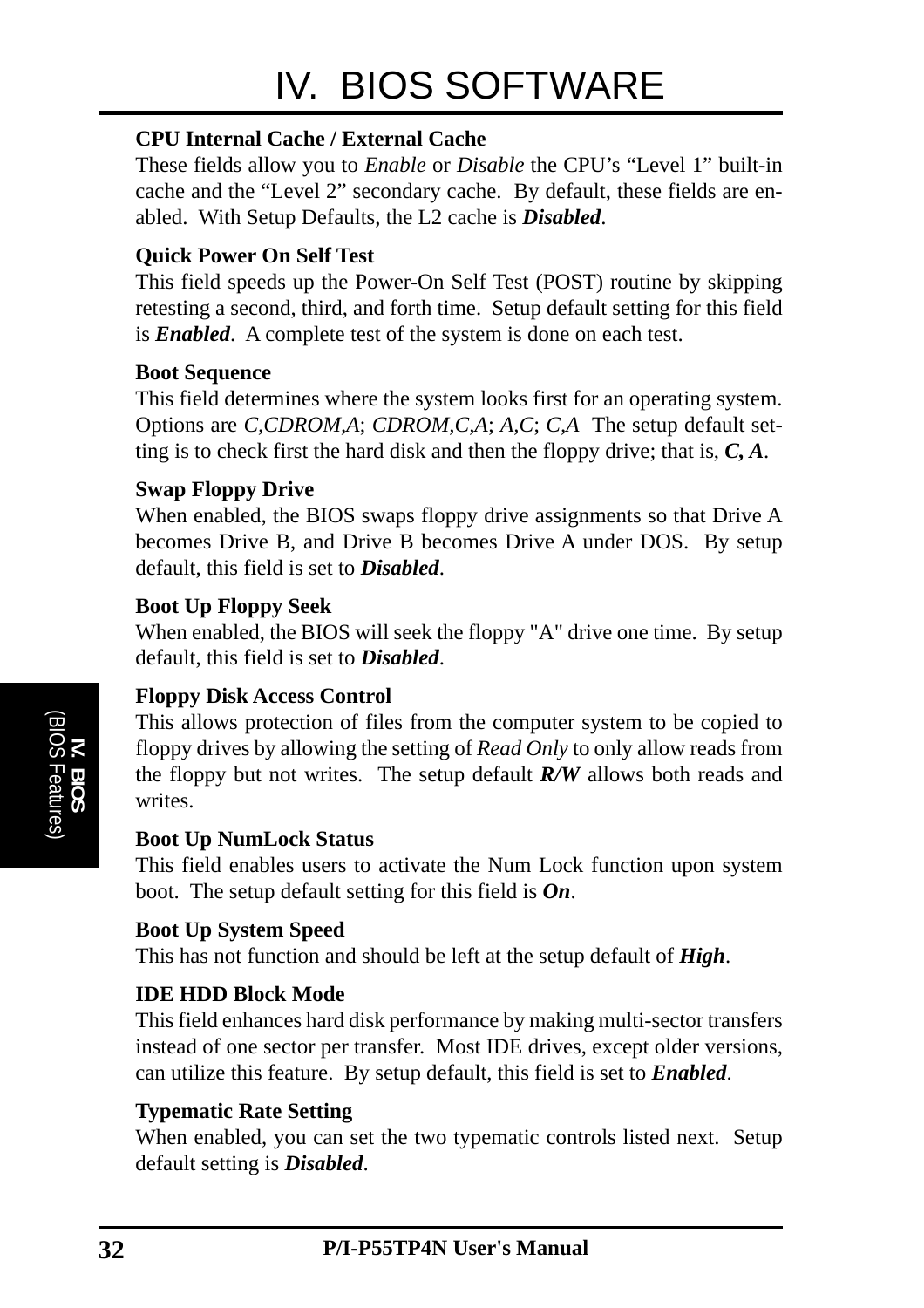#### **Typematic Rate (Char/Sec)**

This field controls the speed at which the system registers repeated keystrokes. Options range from 6 to 30 characters per second. Setup default setting is *6*.

#### **Typematic Delay (Msec)**

This field sets the time interval for displaying the first and second characters. Four delay rate options are available: 250ms, 500ms, 750ms and 1000ms. Setup default value is *250ms*.

#### **Security Option**

This field determines when the system prompts for the password. The default setting is *System*, where the system prompts for the User Password every time you boot up. The other option is *Setup*, where the system always boots up, and prompts for the Supervisor Password only when the Setup utility is called up. You can specify a password by using the *Supervisor Password* or *User Password* option from the main screen as explained later in this section.

#### **PCI/VGA Palette Snoop**

Some display cards that are non-standard VGA such as graphics accelerators or MPEG Video Cards may not show colors properly. The setting *Enabled* should correct this problem. Otherwise leave this on the setup default setting of *Disabled*.

#### **OS/2 Onboard Memory > 64M**

When using OS/2 operating systems with installed DRAM of greater than 64MB, you need to *Enable* this option otherwise leave this on the setup default of *Disabled*.

#### **Video BIOS Shadow**

This field allows you to change the video BIOS location from ROM to RAM. Relocating to RAM enhances system performance, as information access is faster than the ROM. Setup default setting is *Enabled*.

#### **C8000-CBFFF to DC000-DFFFF**

These fields are used for shadowing other expansion card ROMs. If you install other expansion cards with ROMs on them, you will need to know which addresses the ROMs use to shadow them specifically. Shadowing a ROM reduces the memory available between 640KB and 1024KB by the amount used for this purpose.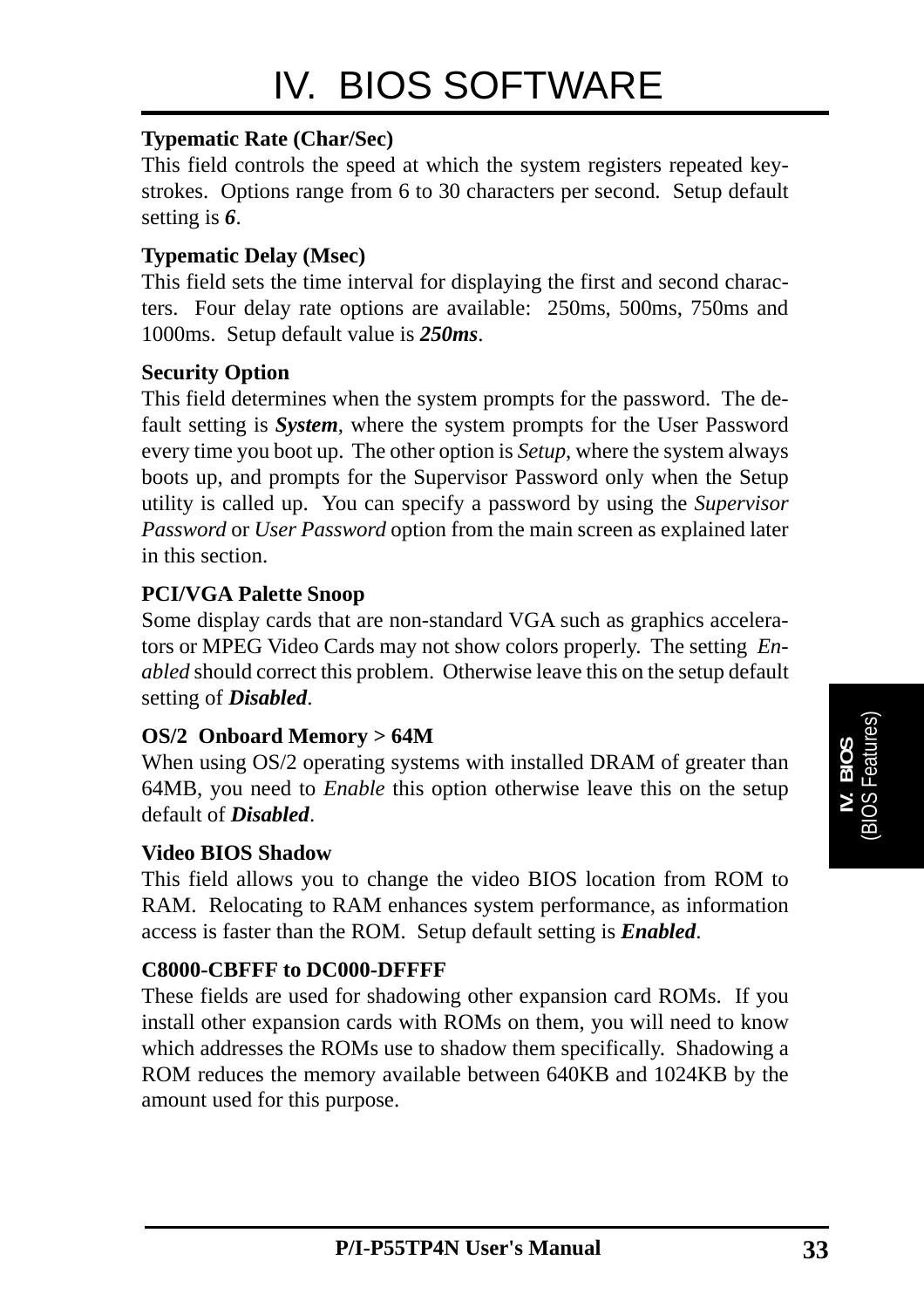## Chipset Features Setup

This "Chipset Features Setup" option controls the configuration of the board's chipset. Control keys for this screen are the same as for the previous screen.

| ROM PCI/ISA BIOS (PI-5XTP4)<br>CHIPSET FEATURES SETUP<br>AWARD SOFTWARE, INC.                                                                                                                                                                                                                 |                                                                                                                                                                                                                                                                                                                                         |  |  |  |
|-----------------------------------------------------------------------------------------------------------------------------------------------------------------------------------------------------------------------------------------------------------------------------------------------|-----------------------------------------------------------------------------------------------------------------------------------------------------------------------------------------------------------------------------------------------------------------------------------------------------------------------------------------|--|--|--|
| : Enabled<br>Auto Configuration<br>DRAM Read Timing EDO/STD : $\overline{x444}/\overline{x444}$<br>DRAM Write Timing : x444<br>RAS to CAS Delay : 3T<br>DRAM Leadoff Timing<br>: 8T                                                                                                           | : Enabled<br>Onboard FDC Controller<br>Onboard FDC Swap A & B<br>No Swap<br>Onboard Serial Port 1<br>COM1, 3F8H<br>Onboard Serial Port 2<br>COM2, 2F8H<br>Onboard Parallel Port<br>378H/IRQ<br><b>Parallel Port Mode [18]: Normal</b>                                                                                                   |  |  |  |
| <b>Enabled</b><br>PCI Concurrency<br><b>PCI Streaming Contract Streaming</b> (Fig. 2016)<br><b>CPU to PCI Burst that the state of the state of the state of the state of the state of the state of the state</b><br>16-bit I/O Recovery Time : 1 BUSCER<br>8-bit I/O Recovery Time : I BUSCIK | ECP DMA Select<br>and the control of the control of the control of the control of the control of the control of the control of t<br>UART2 Use Infrared<br>Disabled<br>Onboard PCI IDE Enable<br>- Both<br>IDE 0 Master Mode<br>- Auto<br>IDE 0 Slave Mode : AUTO<br>IDE 1 Master Mode<br><b>Auto</b><br>IDE 1 Slave Mode<br><b>Auto</b> |  |  |  |
|                                                                                                                                                                                                                                                                                               | ESC : Ouit<br> il-- : Select Item<br>$\therefore$ Help $\equiv$<br>$PU/PD/+/-$ : Modify<br>F1.<br>: Old Values (Shift)F2 : Color<br>F5<br>: Load BIOS Defaults<br>F <sub>6</sub><br>: Load Setup Defaults<br>FZ.                                                                                                                        |  |  |  |

#### **Auto Configuration**

The default setting of *Enabled* sets the optimal timings for the next ten entries based on the CPU clock speed. Do not change these settings unless it is necessary.

**PCI Concurrency** (leave on default setting)

**PCI Streaming** (leave on default setting)

**CPU to PCI Burst** (leave on default setting)

#### **16-bit I/O Recovery Time**

Timing for 16-bit ISA cards (leave on default setting)

**8-bit I/O Recovery Time** Timing for 8-bit ISA cards (leave on default setting)

#### **Video BIOS Cacheable**

Allows the Video BIOS to be cached to allow faster execution. (Leave on default setting)

#### **Memory Hole at 15M - 16M**

Enabling this features reserves 15MB to 16MB memory address space to ISA expansion cards that specifically require this setting. This makes the memory from 15MB and up unavailable to the system. ISA Expansion cards can only access memory up to 16MB. The default is Disabled.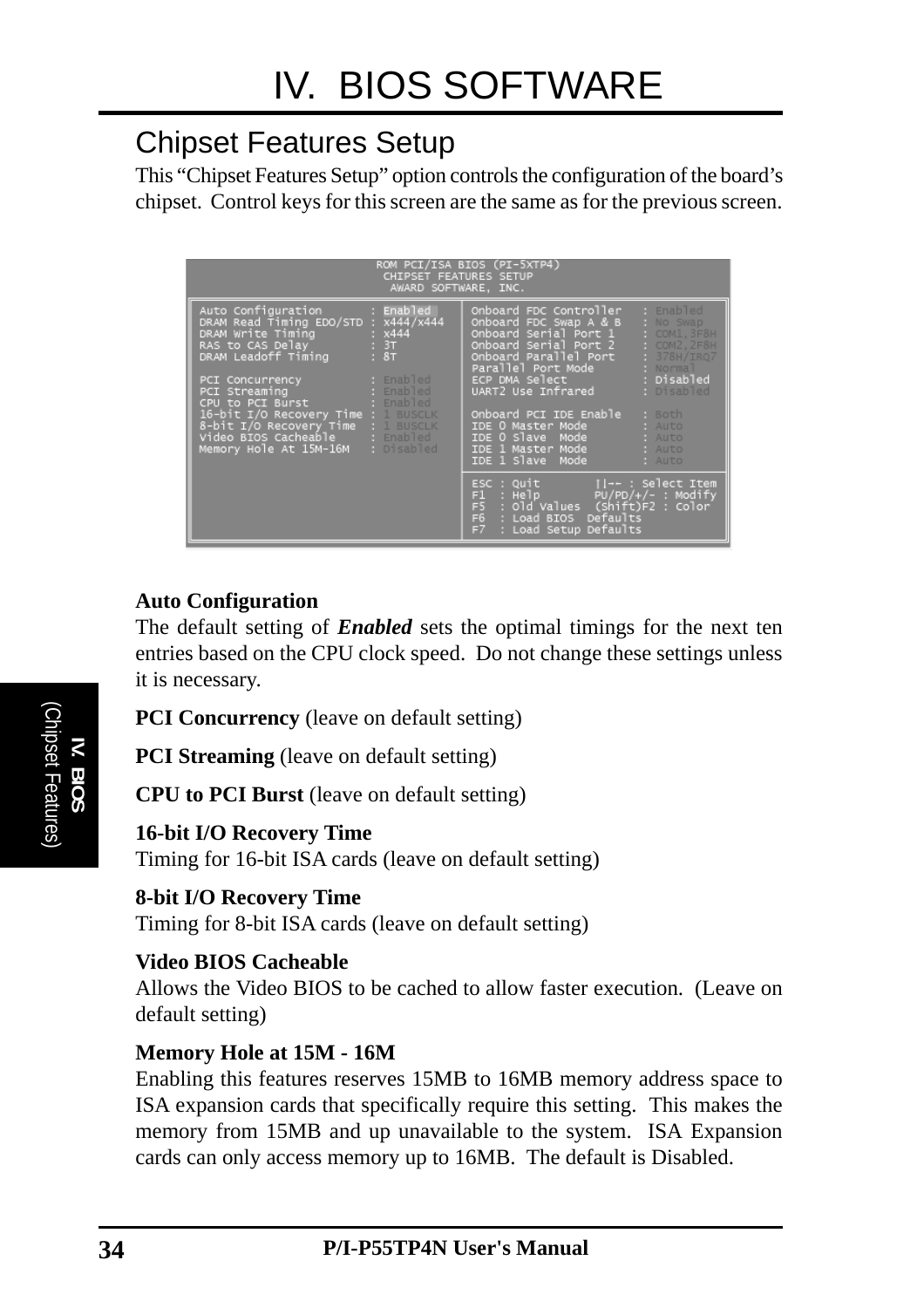#### **Onboard FDC Controller**

When enabled, this field allows you to connect your floppy disk drives to the onboard floppy drive connector instead of a separate controller card. If you want to use a different controller card to connect the floppy drives, set this field to "Disabled". Default setting is "Enabled".

#### **Onboard FDC Swap A: B:**

This field reverses the drive letter assignments of your floppy disk drives. Two options are available: "No Swap" and "Swap AB". "No Swap" is the default setting. If you want to switch drive letter assignments, set this field to "Swap AB", and the swap will be controlled in hardware. This works separately from the BIOS Features floppy disk swap feature. It is functionally the same as physically interchanging the connectors of the floppy disk drives.

#### **Onboard Serial Port 1 / Onboard Serial Port 2**

These fields control the assignments for the motherboard's two onboard serial connectors. The following lists the available options:

*COM1, 3F8H* (Onboard Serial Port 1 default) *COM2, 2F8H* (Onboard Serial Port 2 default) *COM3, 3E8H COM4, 2E8H Disabled* (Disables the onboard serial ports)

#### **Onboard Parallel Port**

This field sets the address of the onboard parallel port connector. You can select either: *3BCH / IRQ 7, 378H / IRQ 7* (default)*, 278H / IRQ 5, Disabled.* If you install an I/O card with a parallel port, ensure that there is no conflict in the address assignments. The PC can support up to three parallel ports as long as there are no conflicts for each port.

#### **Parallel Port Mode**

This field allows you to set the operation mode of the parallel port. The default setting *Normal*, allows normal-speed operation but in one direction only; *EPP* allows bidirectional parallel port operation at maximum speed; *ECP* allows the parallel port to operate in bidirectional mode and at a speed faster than the maximum data transfer rate; *ECP+EPP* allows normal speed operation in a two-way mode.

#### **ECP DMA Select**

This selection is available only if you select *ECP* or *ECP+EPP* in the **Parallel Port Mode**. Select either DMA Channel *1, 3,* or *Disable*. The setup default is DMA Channel *3*.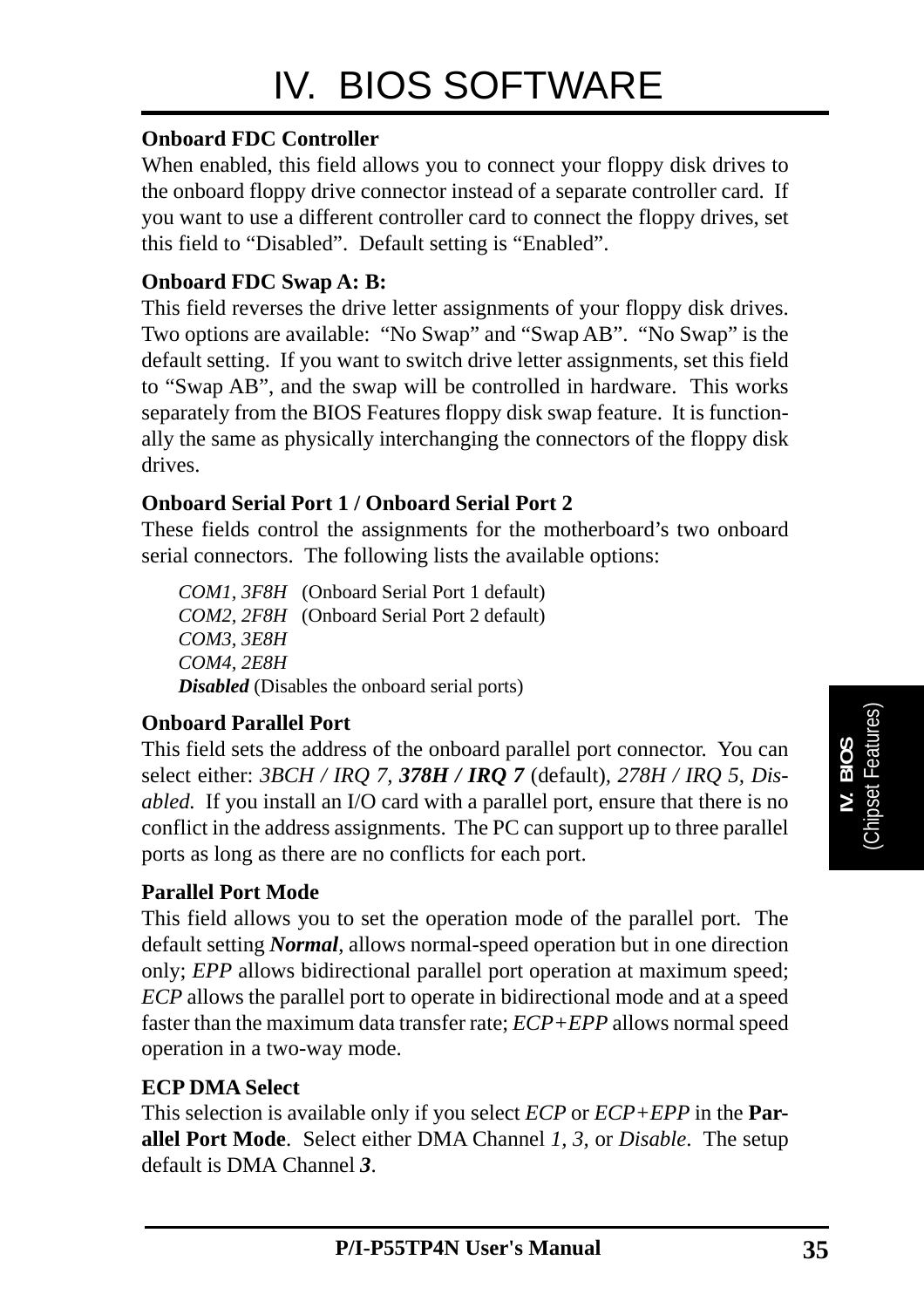#### **UART2 Use Infrared**

When enabled, this field activates the onboard infrared feature and sets the second serial UART to support the infrared module connector on the motherboard. If your system already has a second serial port connected to the onboard COM2 connector, it will no longer work if you enable the infrared feature. By default, this field is set to *Disabled*, which leaves the second serial port UART to support the COM2 serial port connector. See page 24 for the Infrared Connector.

#### **Onboard PCI IDE Enable**

You can select to enable the *primary* IDE channel, *secondary* IDE channel, *both* (default), or *disable* both channels (for systems with only SCSI hard drives).

#### **IDE 0 Master/Slave Mode, IDE 1 Master/Slave Mode**

Each channel (0 and 1) has both a master and a slave making four IDE devices possible. Because each IDE device may have a different Mode timing (*0, 1, 2, 3, 4*), it is necessary for these to be independent. The default setting of *Auto* will allow auto-detection to ensure the optimal performance.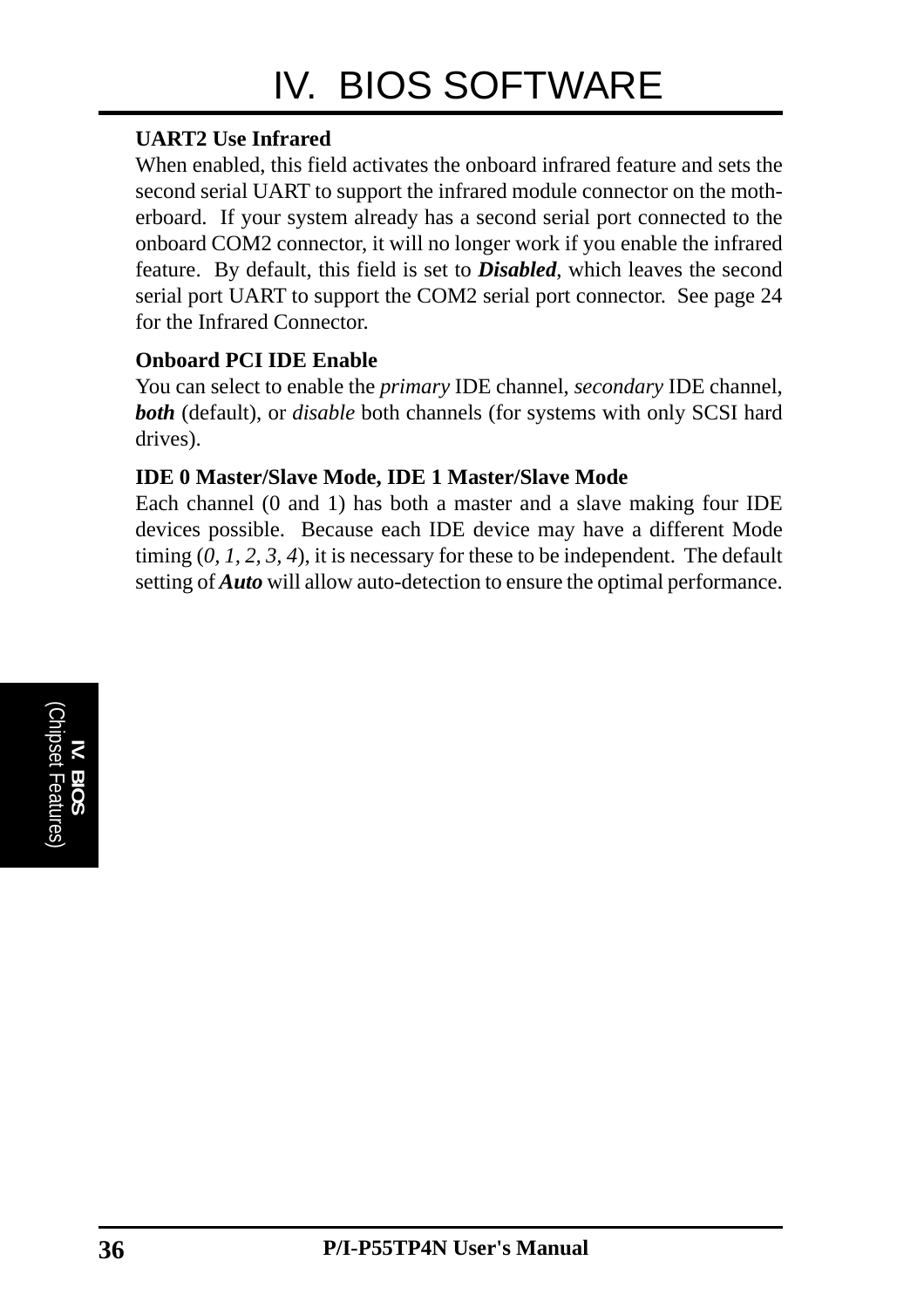## Power Management Setup

This "Power Management Setup" option allows you to reduce power consumption. This feature turns off the video display and shuts down the hard disk after a period of inactivity.

| ROM PCI/ISA BIOS (PI-5XTP4)<br>POWER MANAGEMENT SETUP<br>AWARD SOFTWARE, INC.                                                                                                                                                                               |                                                                                                                                                                                                                                                                                                               |  |  |
|-------------------------------------------------------------------------------------------------------------------------------------------------------------------------------------------------------------------------------------------------------------|---------------------------------------------------------------------------------------------------------------------------------------------------------------------------------------------------------------------------------------------------------------------------------------------------------------|--|--|
| : User Define<br>Power Management<br>Video Off Option : $susp, stby \rightarrow$ Off<br>Video Off Method : V/H SYNC+Blank<br>Suspend Switch : Enable<br>Doze Speed (div by): 8<br>Stdby Speed(div by): $32$<br>** PM Timers **<br>HDD Power Down : Disable. | (COM 2)<br>Disable<br>IRQ3<br>$\text{COM} \left( 1 \right)$<br>IRQ4<br>Enable<br>(LPT 2)<br>IRQ5<br>Enable<br>(Floppy Disk): Enable<br>IRQ6<br>$(LPT 1)$ : Enable<br>IRQ7<br>(RTC Alarm) : Disable<br>IRQ8<br>(IRQ2 Redir) : Enable<br>IRQ9<br>IRQ10 (Reserved)<br>Enable<br><b>IRQ11 (Reserved) : Enable</b> |  |  |
| Disable<br>Doze Mode<br><b>Standby Mode</b> : Disable<br>Suspend Mode<br>Disable<br>** PM Events **                                                                                                                                                         | IRQ12 (PS/2 Mouse) : Enable<br>IRQ13 (Coprocessor): Enable<br>IRQ14 (Hard Disk) : Enable<br><b>IRO15 (Reserved) : Enable</b>                                                                                                                                                                                  |  |  |
| (Wake-Up) : Disable<br>IRQ3<br>(wake-Up) : Enable<br>IRQ4<br>(wake-Up) : Disable<br>IRO <sub>8</sub><br>Enable<br>IRQ12 (Wake-Up)                                                                                                                           | ESC : Ouit<br>il-- : Select Item<br>$PU/PD/+/-$ : Modify<br>: Help<br>F1<br>: Old Values (Shift)F2 : Color<br>F <sub>5</sub><br>F <sub>6</sub><br>: Load BIOS Defaults<br>F7.<br>: Load Setup Defaults                                                                                                        |  |  |

### Details of Power Management Setup:

#### **Power Management**

This field acts as the master control for the power management modes. There are four options: "Max Saving", "Min Saving", "Disabled" and "User Defined". "Max Saving" puts the system into power saving mode after a brief period of system inactivity; "Min Saving" is almost the same as "Max Saving" except that this time the system inactivity period is longer; "Disabled" disables the power saving features; "User Defined" allows you to set power saving options according to your preference.

**IMPORTANT:** Advanced Power Management (APM) should be installed to keep the system time updated when the computer enters suspend mode activated by the BIOS Power Management. For DOS environments, you need to add DEVICE=C:\DOS\POWER.EXE in you CONFIG.SYS. For Windows 3.1x and Windows 95, you need to install Windows including the APM feature. A battery and power cord icon labeled "Power" will appear in the "Control Panel." Choose "Advanced" in the Power Management Field.

#### **Video Off Option**

This field determines when to activate the video off feature. The settings are "Susp, Stby- $>$  Off", "suspend - $>$  off", "always on", and "all modes - $>$ off." The default setting is "Susp, Stby-> Off".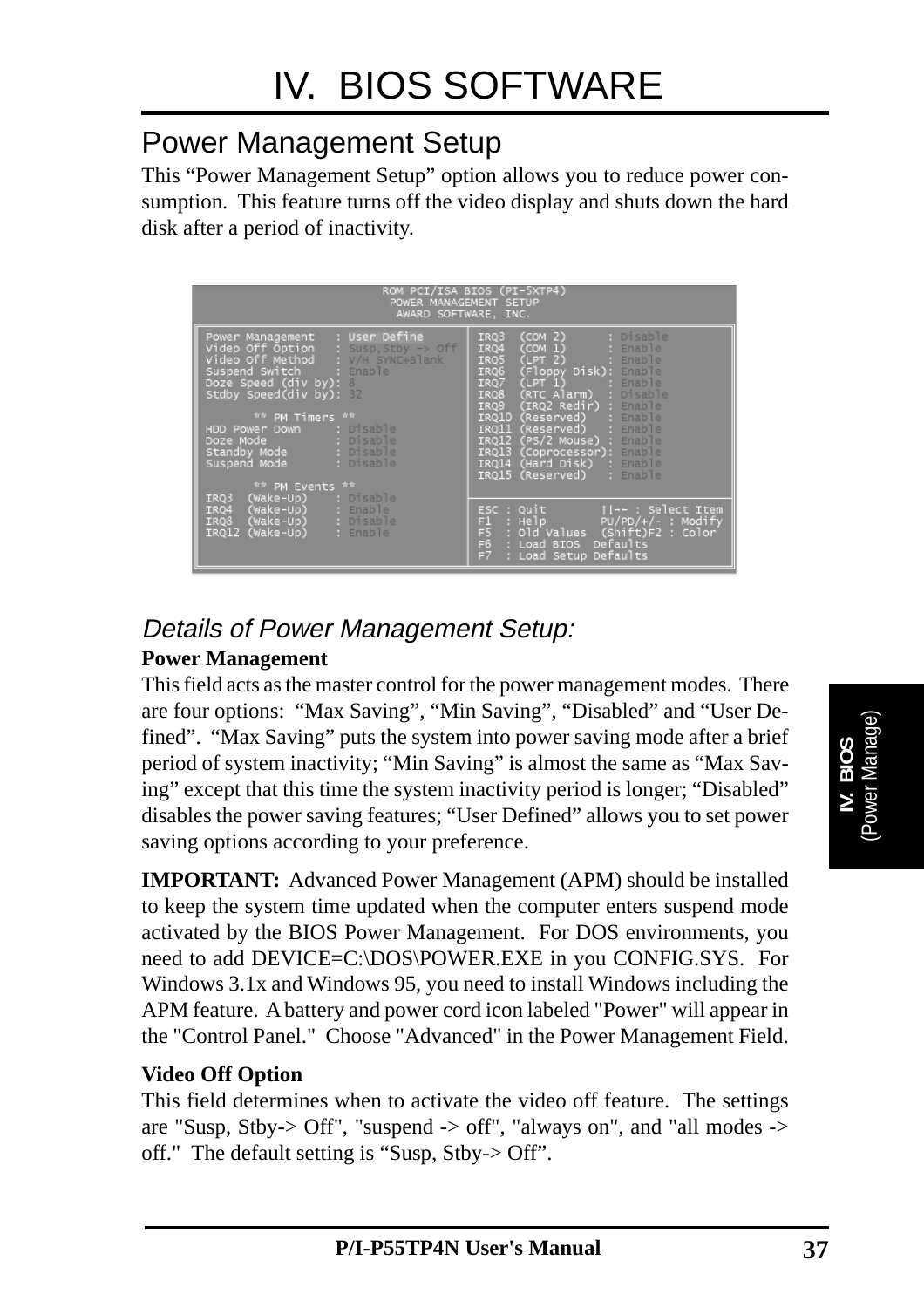#### **Video Off Method**

This field defines the video off features. Three options are available: "V/H SYNC + Blank", "DPMS" and "Blank Only". The first option, which is the default setting, blanks the screen and turns off vertical and horizontal scanning; "DPMS" (acronym for Display Power Management System) allows the BIOS to control the video display card if it supports the DPMS feature; "Blank Only" only blanks the screen. Use the latter for monitors that do not support the "Green" feature.

Take note that a screen saver software does not work with this feature. While the monitor is shut off, this software cannot display.

#### **Suspend Switch**

This field enables or disables the SMI connector on the motherboard. This connector connects to the lead from the Suspend switch mounted on the system case. Default setting for this field is "Enabled".

#### **Doze Speed, Stdby Speed**

These two fields set the CPU speed during each mode. The number indicates what the normal CPU speed is divided by.

#### **PM Timers**

This section controls the time-out settings for the Power Management scheme. The fields included in this section are "HDD Power Down", which places the hard disk into its lowest power consumption mode, and the Doze, Standby and Suspend system inactivation modes.

The system automatically "wakes up" from any power saving mode when there is system activity such as when a key is pressed from the keyboard, or when there is activity detected from the enabled IRQ channels.

"HDD Power Down" shuts down any IDE hard disk drives in the system after a period of inactivity. This time period is user-configurable to "1-15 Mins or "Disable." This feature does not affect SCSI hard drives.

The "Doze Mode", "Standby Mode" and "Suspend Mode" fields set the period of time after which each of these modes activate. At "Max Saving", these modes activate sequentially (in the given order) after one minute; at "Min Saving" after one hour.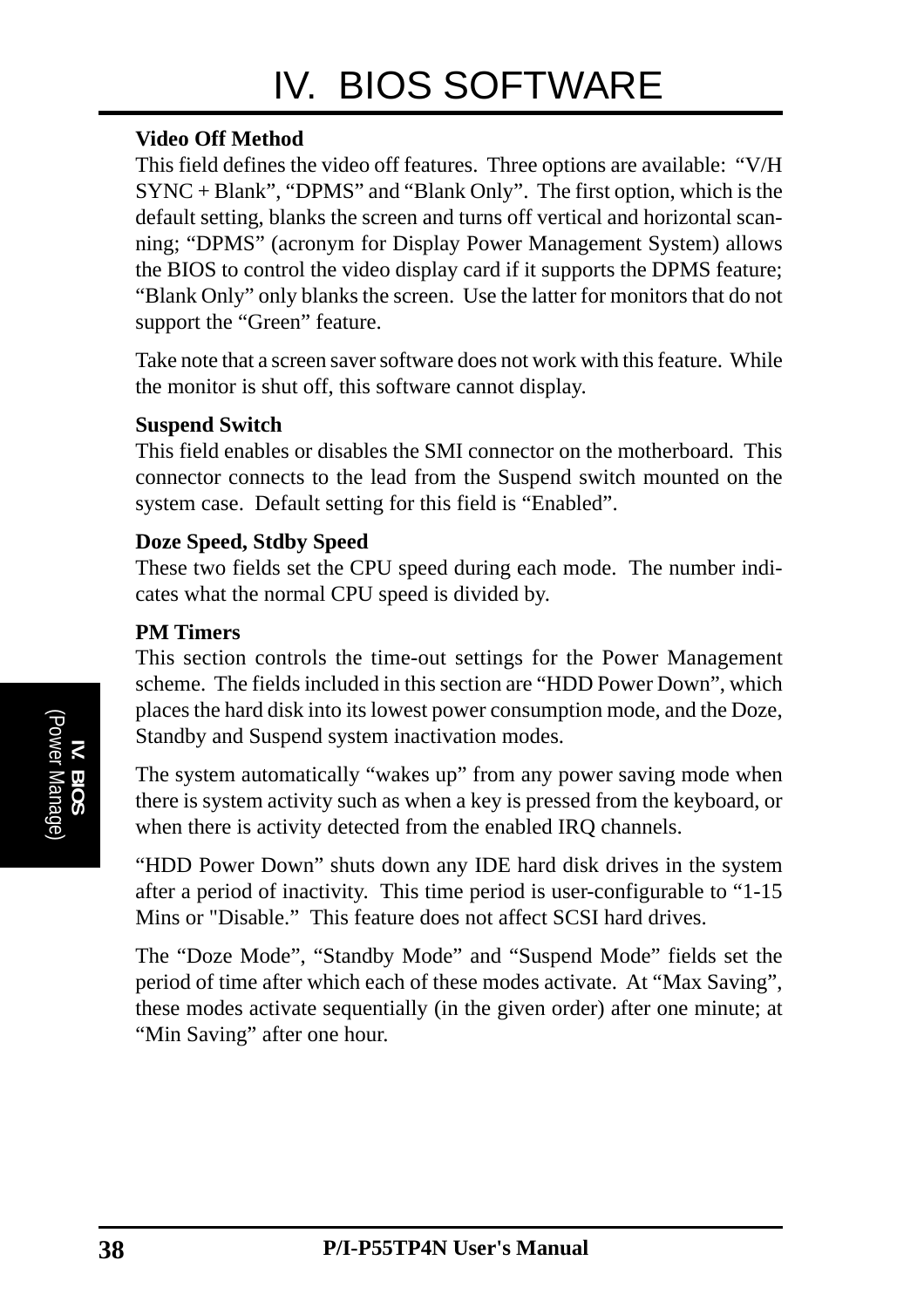#### **PM Events**

This section sets the wake-up call of the system. If activity is detected from any enabled IRQ channels in the left-hand group, the system wakes up from suspended mode. You can enable power management for IRQs  $3 \sim 15$  individually in the list at the right of the screen. The power management feature will work on the enabled IRO channels.

Take note that a Microsoft serial mouse or compatible will use either COM1 (IRQ4) or COM2 (IRQ3), and a PS/2 mouse will use IRQ12. If you know which IRQ your mouse is using, you can enable the Wake-up Event for that IRQ here and the system will wake up when you move the mouse or click its button.

#### **IRQ3 to IRQ15**

You can set IRQs  $3 \sim 15$  individually. Activity detected from any enabled IRQ channel will wake up the system.

## PNP and PCI Setup

This "PNP and PCI Setup" option configures the PCI bus slots. All PCI bus slots on the system use INTA#, thus all installed PCI cards must be set to this value.

| ROM PCI/ISA BIOS (PI-5XTP4)<br>PNP AND PCI SETUP<br>AWARD SOFTWARE, INC.                                                                                                                                                 |                                                                                                                                                                         |  |
|--------------------------------------------------------------------------------------------------------------------------------------------------------------------------------------------------------------------------|-------------------------------------------------------------------------------------------------------------------------------------------------------------------------|--|
| Slot 1 (RIGHT) IRQ : Auto<br>Slot 2 IRQ : Auto<br>Slot 3 IRQ : Auto<br>Slot 4 (LEFT) IRQ : Auto                                                                                                                          | 1 Used By ISA : No/ICU<br>DMA.<br>3 Used By ISA : No/ICU<br>DMA -<br>5 Used By ISA : No/ICU<br>DMA.                                                                     |  |
| PCI Latency Timer : 32 PCI Clock                                                                                                                                                                                         | ISA MEM Block BASE : No/ICU                                                                                                                                             |  |
| 3 Used By ISA : No/ICU<br>IRQ<br>4 Used By ISA : No/ICU<br>IRQ<br>IRQ 5 Used By ISA : No/ICUL<br>IRQ 9 Used By ISA : No/ICU<br>IRQ 10 Used By ISA : No/ICU<br>IRQ 11 Used By ISA : No/ICU<br>IRQ 15 Used By ISA : No/ICU |                                                                                                                                                                         |  |
|                                                                                                                                                                                                                          | ESC : Quit<br>11-- : Select Item<br>$F1$ : Help<br>$PU/PD/+/-$ : Modify<br>F5 : Old Values (Shift)F2 : Color<br>F6 : Load BIOS Defaults<br>FZ.<br>: Load Setup Defaults |  |

The first four fields on the screen set how IRQ use is determined for each PCI slot. The default setting for each field is "Auto", which uses autorouting to determine IRQ use. The other options are manual settings of "14" or "15" for each slot.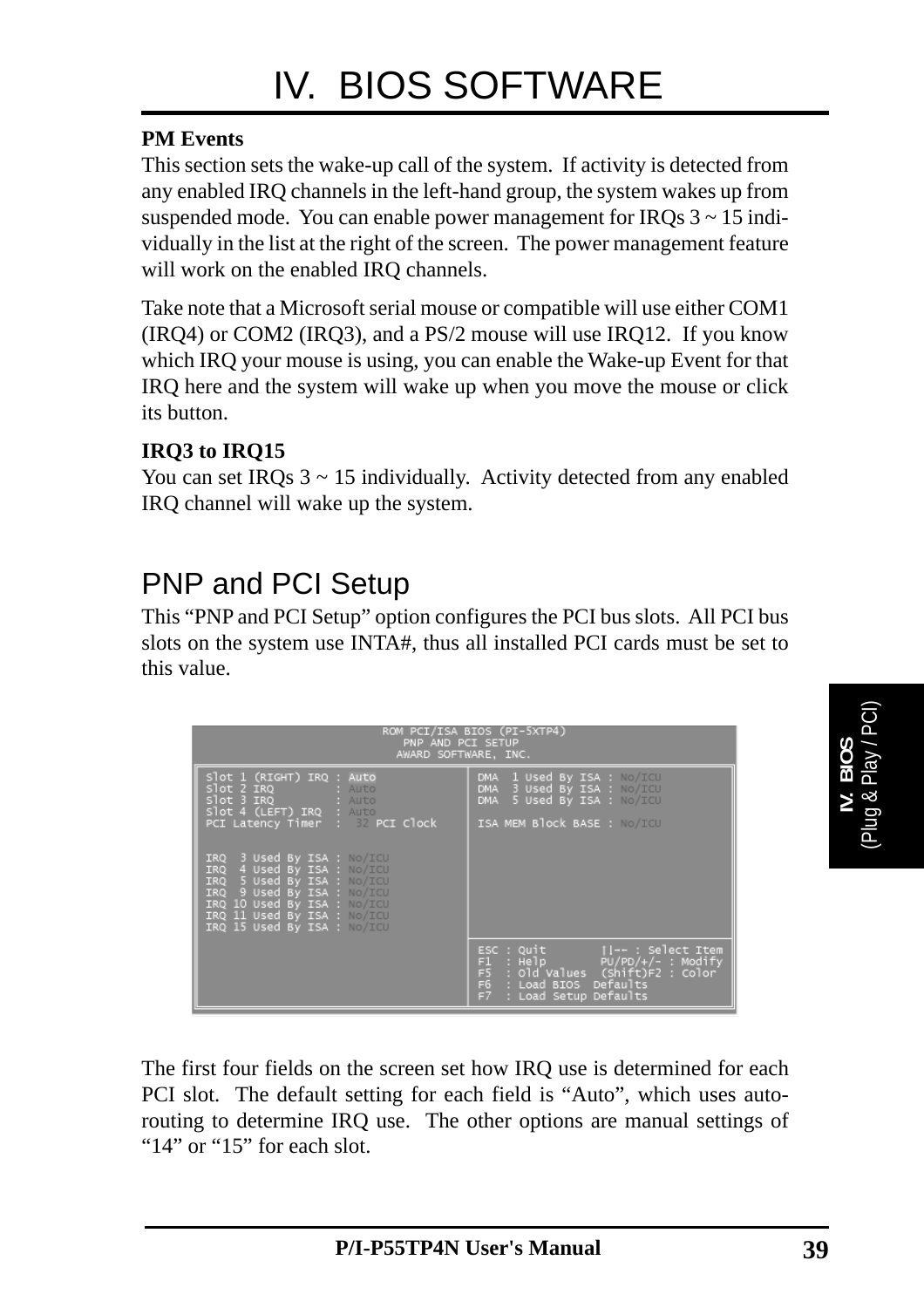The next field is the "PCI Latency Timer". Do not change the default setting of "32 PCI Clock" since this enables maximum PCI performance for this motherboard. The following describes the other user-configurable fields on this screen:

#### **IRQ xx Used By ISA**

These fields indicate whether or not the displayed IRQ for each field is being used by a Legacy (non-PnP) ISA card. Two options are available: "No/ICU" and "Yes". The first option, the default value, indicates either that the displayed IRQ is not used or an ISA Configuration Utility (ICU) is being used to determine if an ISA card is using that IRQ. If you install a Legacy ISA card that requires a unique IRQ, and you are not using an ICU, you must set the field for that IRQ to "Yes".

For example: If you install a Legacy ISA card that requires IRQ 10 lets say, then set "IRQ10 Used By ISA" to "Yes".

#### **DMA x Used By ISA**

These fields indicate whether or not the displayed DMA channel for each field is being used by a Legacy (non-PnP) ISA card. Available options include: "No/ICU" and "Yes". The first option, the default setting, indicates either that the displayed DMA channel is not used or an ICU is being used to determine if an ISA card is using that channel. If you install a Legacy ISA card that requires a unique DMA channel, and you are not using an ICU, you must set the field for that channel to "Yes".

#### **ISA MEM Block BASE**

This field allows you to set the base address and block size of a Legacy ISA card that uses any memory segment within the C800H and DFFFH address range. If you have such a card, and you are not using an ICU to specify its address range, select a base address from the six available options; the "ISA MEM Block SIZE" field will then appear for selecting the block size. If you have more than one Legacy ISA card in your system that requires to use this address range, you can increase the block size to either 8K, 16K, 36K, or 64K.

If you are using an ICU to accomplish this task, leave "ISA MEM Block BASE" to its default setting of "No/ICU".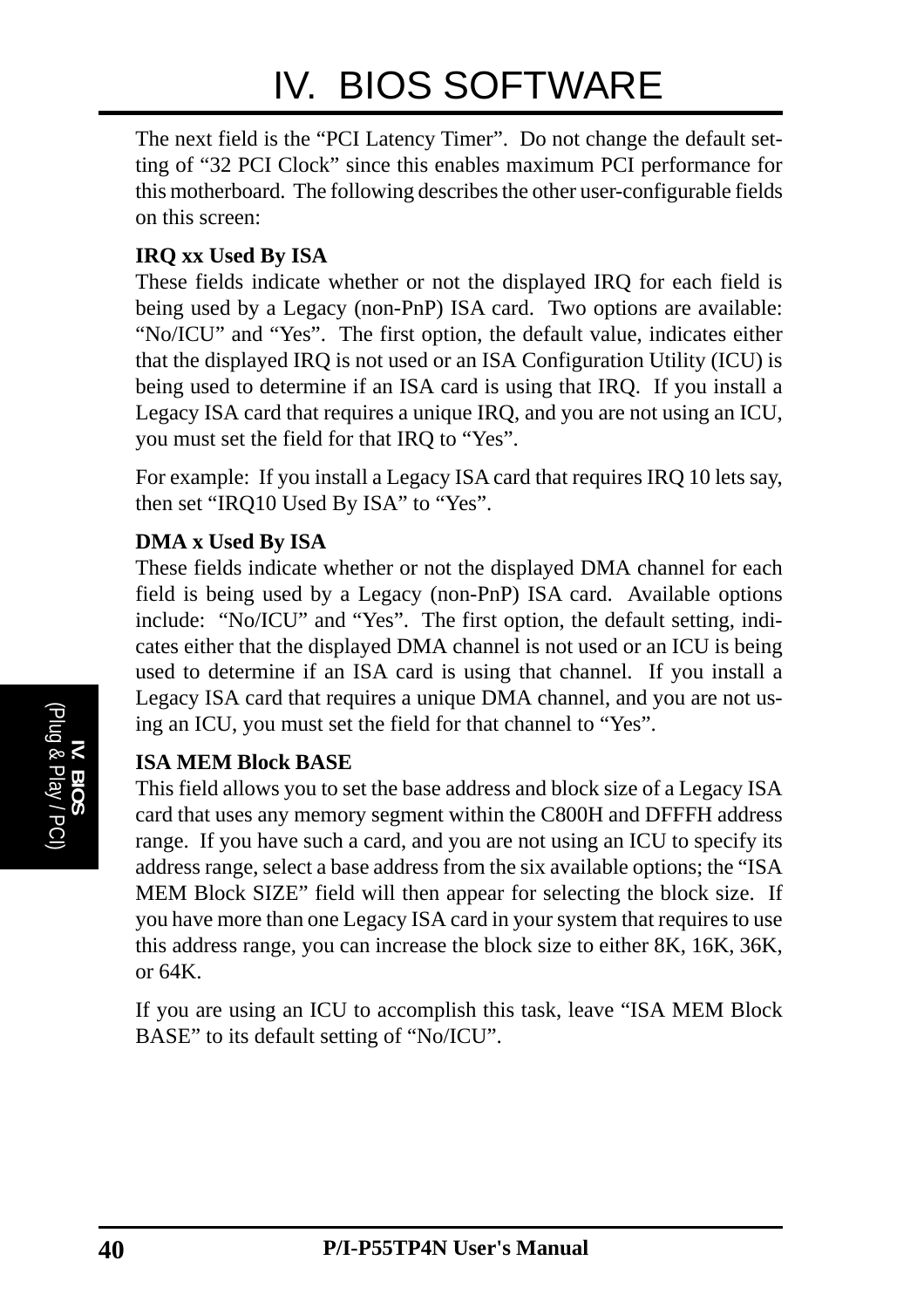## Load BIOS Defaults

This "Load BIOS Defaults" option allows you to load the troubleshooting default values permanently stored in the BIOS ROM. These default settings are non-optimal and disable all high performance features. To load these default settings, highlight "Load BIOS Defaults" on the main screen and then press the <Enter> key. The system displays a confirmation message on the screen. Press the  $\langle Y \rangle$  key and then the  $\langle$ Enter $\rangle$  key to confirm. Press the  $\langle N \rangle$  key and then the  $\langle$ Enter $\rangle$  key to abort. This feature does not affect the fields on the Standard CMOS Setup screen.

## Load Setup Defaults

This "Load Setup Defaults" option allows you to load the default values to the system configuration fields. These default values are the optimized configuration settings for the system. To load these default values, highlight "Load Setup Defaults" on the main screen and then press the <Enter> key. The system displays a confirmation message on the screen. Press the  $<\mathbf{Y}>$ key and then the  $\leq$ Enter $>$  key to confirm. Press the  $\leq N$  $>$  key and then the <Enter> key to abort. This feature does not affect the fields on the Standard CMOS Setup screen.

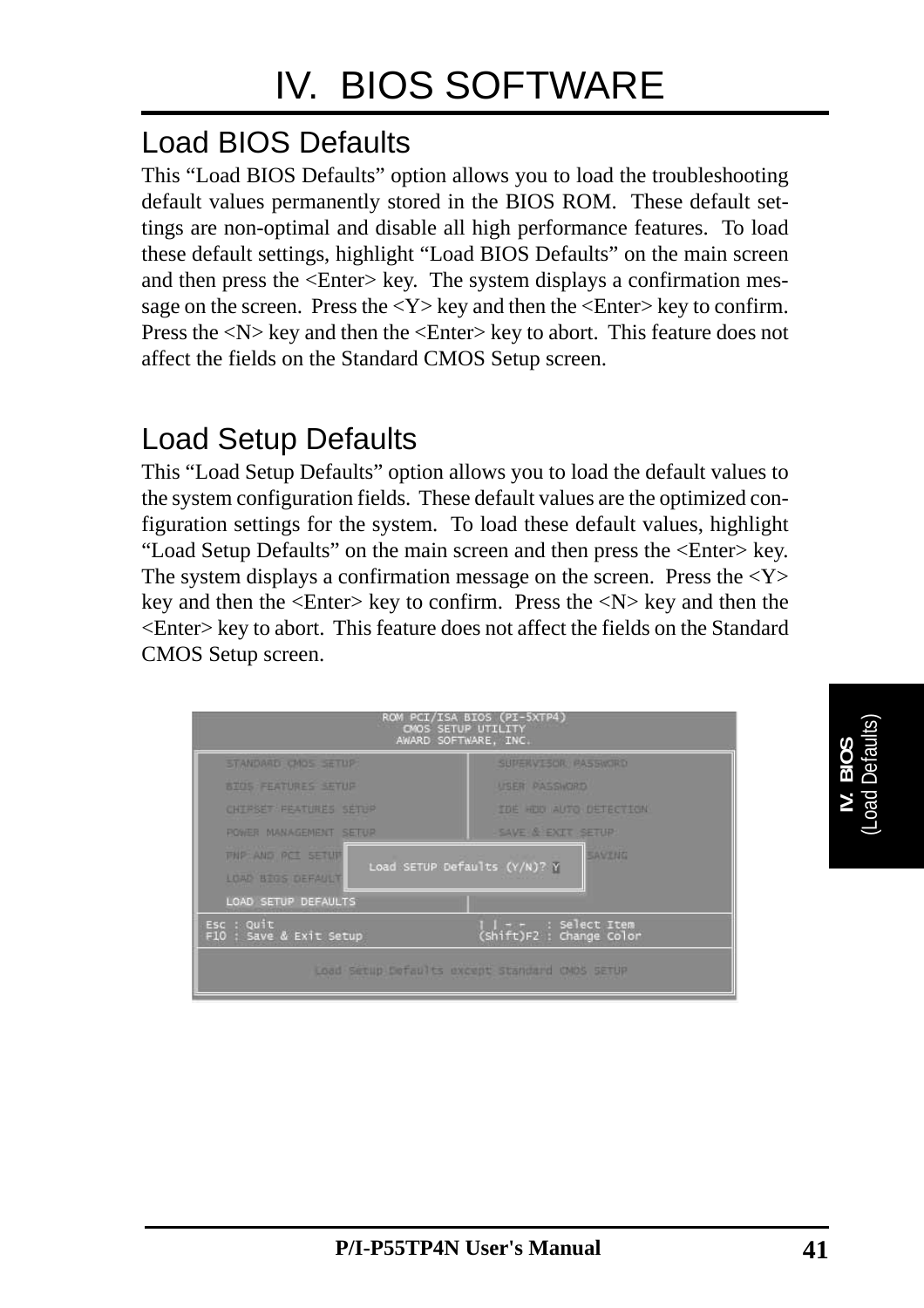## Supervisor Password and User Password

These two options set the system passwords. "Supervisor Password" sets a password that will be used to protect the system and the Setup utility; "User Password" sets a password that will be used exclusively on the system. By default, the system comes without any passwords. To specify a password, highlight the type you want and then press the  $\leq$ Enter $\geq$  key. A password prompt appears on the screen. Taking note that the password is case sensitive, and can be up to 8 alphanumeric characters long, type in your password and then press the <Enter> key. The system confirms your password by asking you to type it again. After setting a password, the screen automatically reverts to the main screen.

| ROM PCI/ISA BIOS (PI-5XTP4)<br>CMOS SETUP UTILITY<br>AWARD SOFTWARE, INC. |                                                 |  |  |  |  |
|---------------------------------------------------------------------------|-------------------------------------------------|--|--|--|--|
| SUPERVISOR PASSWORD<br>STANDARD CMOS SETUP                                |                                                 |  |  |  |  |
| <b>BIOS FEATURES SETUP</b>                                                | <b>USER PASSWORD</b>                            |  |  |  |  |
| <b>CHIPSET FEATURES SETUP</b>                                             | IDE HDD AUTO DETECTION                          |  |  |  |  |
| POWER MANAGEMENT SETUP                                                    | SAVE & EXIT SETUP                               |  |  |  |  |
| PNP AND PCI SETUP                                                         | <b>EXIT WITHOUT SAVING</b>                      |  |  |  |  |
| Enter Password:<br>LOAD BIOS DEFAULTS                                     |                                                 |  |  |  |  |
| <b>LOAD SETUP DEFAULTS</b>                                                |                                                 |  |  |  |  |
| Esc : Quit<br>F10 : Save & Exit Setup                                     | l - - : Select Item<br>(Shift)F2 : Change Color |  |  |  |  |
| Change/Set/Disable Password                                               |                                                 |  |  |  |  |

**IV. BIOS** (Passwords)

To implement the password protection, specify in the "Security Option" field of the BIOS Features Setup screen when the system will prompt for the password. If you want to disable either password, press the <Enter> key instead of entering a new password when the "Enter Password" prompt appears. A message confirms the password has been disabled.

**NOTE:** If you forget the password, see page 11 for procedures on clearing the CMOS.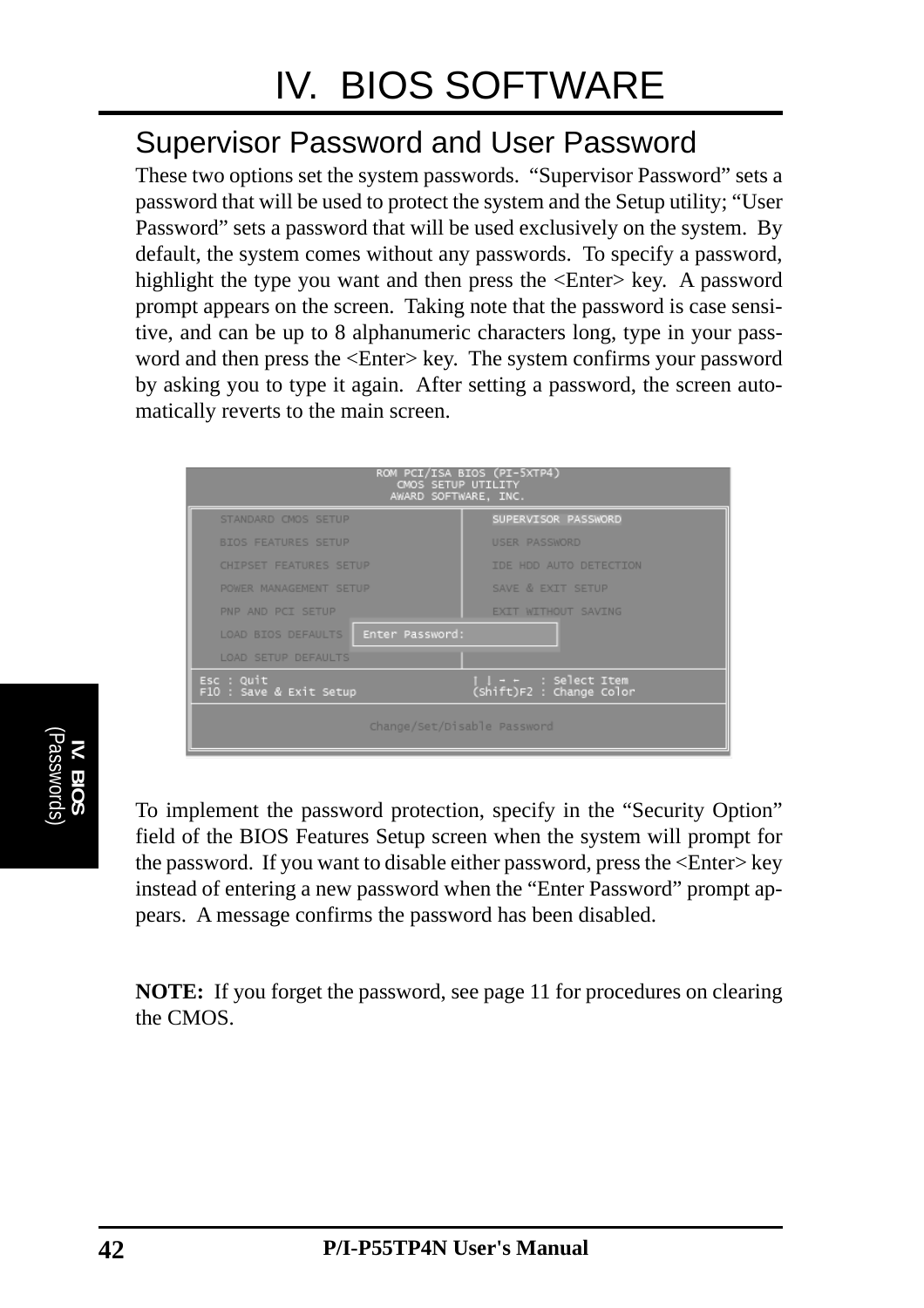## IDE HDD Auto Detection

This "IDE HDD Auto Detection" option detects the parameters of an IDE hard disk drive, and automatically enters them into the Standard CMOS Setup screen.

|                       |     |                               |          | ROM PCI/ISA BIOS (PI55T2P4)<br>CMOS SETUP UTILITY<br>AWARD SOFTWARE, INC. |                                                    |        |                         |
|-----------------------|-----|-------------------------------|----------|---------------------------------------------------------------------------|----------------------------------------------------|--------|-------------------------|
| HARD DISKS            |     | TYPE SIZE                     |          | CYLS HEAD                                                                 | PRECOMP                                            | LANDZ  | SECTOR MODE             |
| Primary Master :      |     |                               |          |                                                                           |                                                    |        |                         |
|                       |     |                               |          |                                                                           |                                                    |        |                         |
|                       |     |                               |          |                                                                           |                                                    |        |                         |
| OPTIONS               |     | SIZE CYLS HEAD                |          | Select Primary Master Option (N=Skip) : N                                 | PRECOMP LANDZ                                      | SECTOR | MODE                    |
| 2(Y)<br>$\frac{1}{3}$ | 849 | 849 823<br>849 1647 16<br>823 | 32<br>32 |                                                                           | $\Omega$<br>1646<br>65535 1646 63<br>65535 1646 63 | 63     | LBA<br>NORMAI.<br>LARGE |

Up to four IDE drives can be detected, with parameters for each listed inside the box. To accept the optimal entries, press the  $\langle Y \rangle$  key or else select from the numbers displayed under the OPTIONS field (2, 1, 3 in this case); to skip to the next drive, press the <N> key. If you accept the values, the parameters will appear listed beside the drive letter on the screen. The process then proceeds to the next drive letter. Pressing the  $\langle N \rangle$  key to skip rather than to accept a set of parameters causes the program to enter zeros after that drive letter.

Remember that if you are using another IDE controller that does not feature Enhanced IDE support for four devices, you can only install two IDE hard disk drives. Your IDE controller must support the Enhanced IDE features in order to use Drive E and Drive F. The onboard PCI IDE controller supports Enhanced IDE, with two connectors for connecting up to four IDE devices. If you want to use another controller that supports four drives, you must disable the onboard IDE controller in the Chipset Features Setup screen.

When auto-detection is completed, the program automatically enters all entries you accepted on the field for that drive in the Standard CMOS Setup screen. Skipped entries are ignored and are not entered in the screen.

If you are auto-detecting a hard disk that supports the LBA mode, three lines will appear in the parameter box. Choose the line that lists LBA for an LBA drive. Do not select Large or Normal.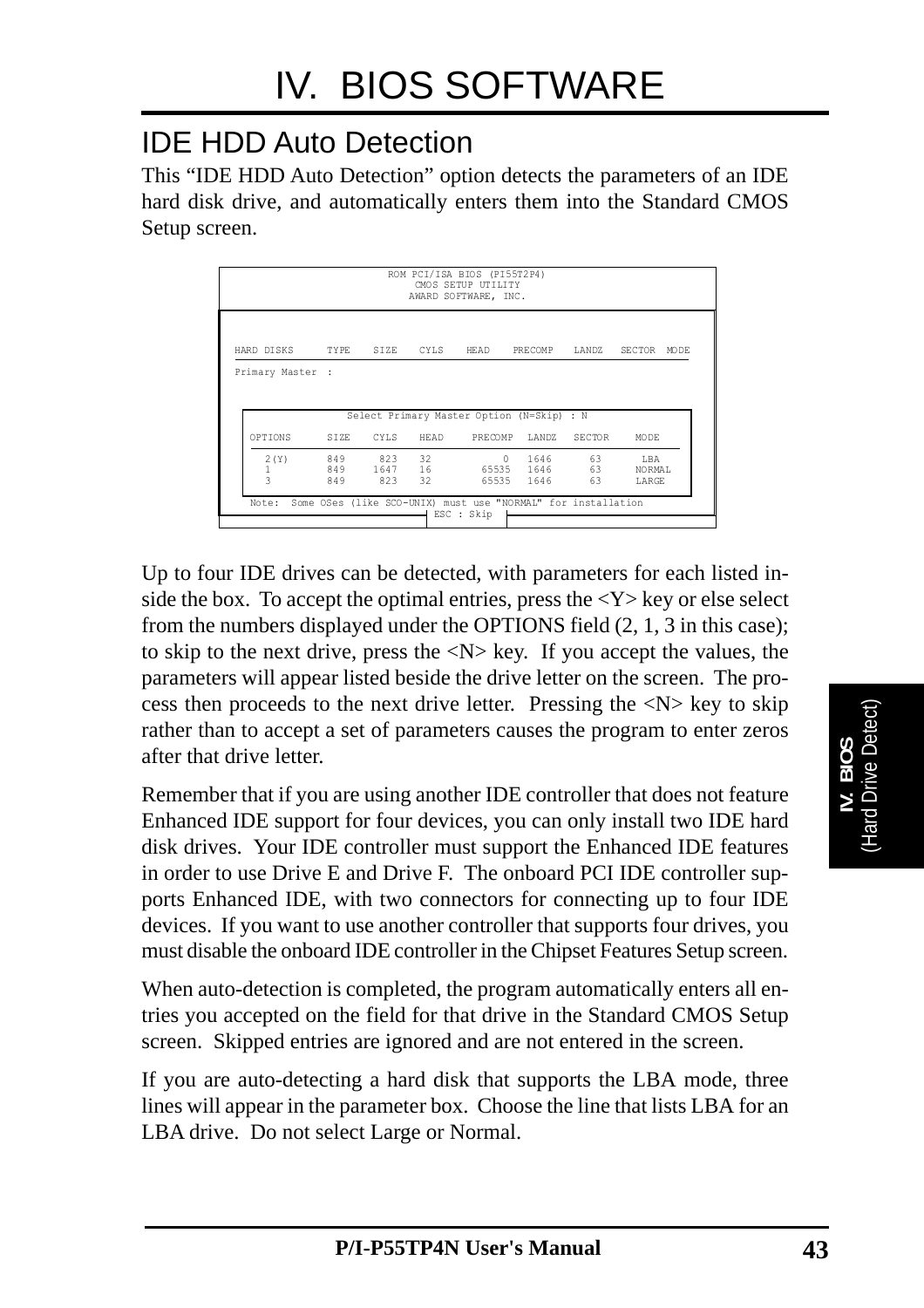If you are auto-detecting a hard disk that supports the LBA mode, three lines will appear in the parameter box. Choose the line that lists LBA for an LBA drive. Do not select Large or Normal.

The auto-detection feature can only detect one set of parameters for a particular IDE hard drive. Some IDE drives can use more than one set. This is not a problem if the drive is new and there is nothing on it. However, if the drive is already formatted when you install it and different parameters than those detected were used, you will need to enter them manually yourself.

If the parameters listed differ from the ones used when the drive was formatted, the drive will not be readable. If the auto-detected parameters do not match the ones that should be used for your drive, do not accept them. Press the  $\langle N \rangle$  key to reject the presented settings and enter the correct ones manually from the Standard CMOS Setup screen.

## Save and Exit Setup

Select this option to save into the CMOS memory all modifications you specify during the current session. To save the configuration changes, highlight the "Save & Exit Setup" option on the main screen and then press the <Enter> key.



## Exit Without Saving

Select this option to exit the Setup utility without saving the modifications you specify during the current session. To exit without saving, highlight the "Exit Without Saving" option on the main screen and then press the <Enter> key.

**IV. BIOS** (Save & Exit)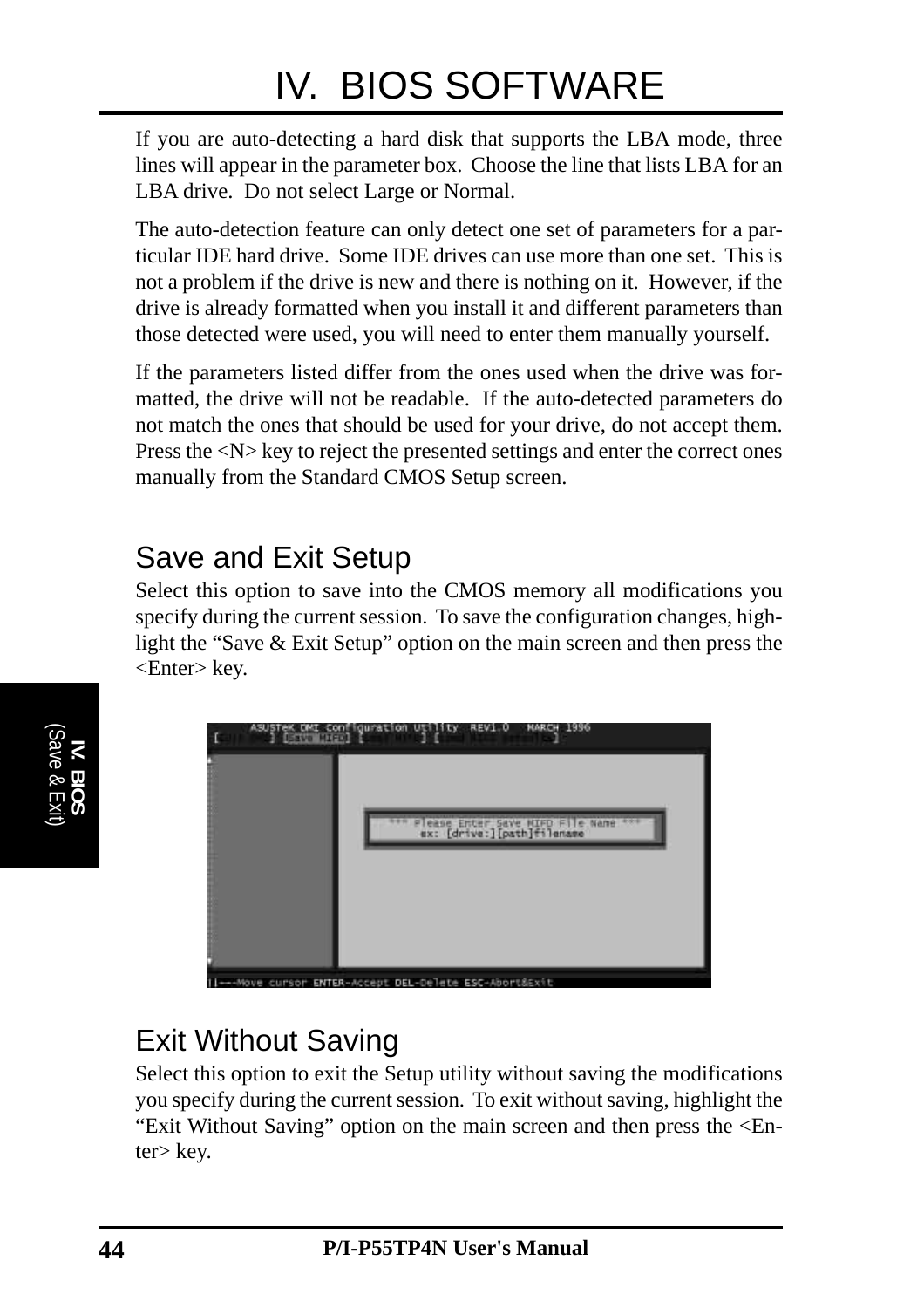## Flash Memory Writer Utility

This motherboard comes with a diskette which contains the following files:

#### **README.TXT**

A Readme text file containing information about the utility. To access or print out the contents of this file, you can use any text editor program.

#### **DMICFG.EXE**

Desktop Management Interface Utility. See page 50 for basic instructions.

#### **T25Ixxxx.AWD**

A BIOS file for this motherboard. xxxx here is a 4-digit version number; larger values denote newer BIOS versions, while smaller numbers denote older versions.

#### **PFLASH.EXE**

This is the Flash Memory Writer utility. The Flash Memory Writer utility updates the BIOS by uploading a new BIOS file to the programmable flash ROM chip on the motherboard. This BIOS file is included in the support diskette, and may be newer than the BIOS on the motherboard. To determine whether or not the provided BIOS file is newer than the current motherboard BIOS, compare the diskette's BIOS file name with the last four numbers of the code displayed on the upper left-hand corner of your screen during bootup. If the number of the BIOS file in the support diskette is larger, continue with this section to reprogram the motherboard BIOS. If the number is smaller, do not continue with this Flash Memory Writer section.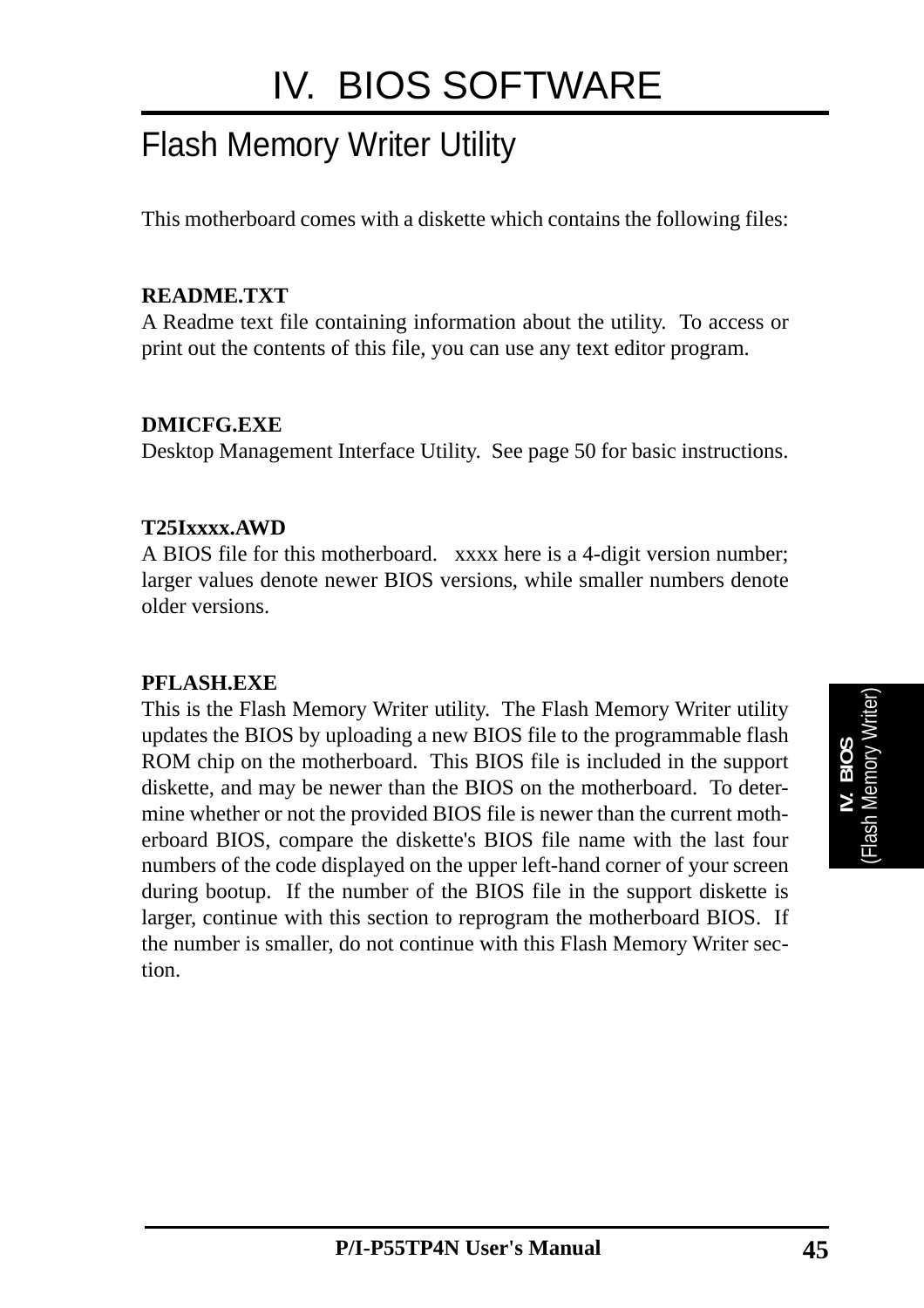#### **Before reprogramming the system BIOS, you must first do the following:**

- 1. Programming the ROM chip installed in the system requires that you first enable programming as described on page 8 "Boot Block Programming".
- 2. Make sure the system is running in real mode. This utility will not operate if the system is under protected or virtual mode. This means that you can not reprogram the system BIOS under the Windows environment or with any memory management software, including HIMEM.SYS. If you have any memory management software running, disable them first. The following describes the easiest way to ensure that your system memory is free from these programs:
- Boot from a floppy disk formatted with the "FORMAT A:/S" command without creating CONFIG.SYS and AUTOEXEC.BAT files.
- If you are using MS-DOS 6.x, you can bypass the AUTOEXEC.BAT and CONFIG.SYS by pressing  $\langle F5 \rangle$  when "Starting MS-DOS ..." line is displayed on the screen.
- For Windows 95 users, press <F8> to enter the Microsoft Windows 95 Startup Menu and then choose "Safe mode command prompt only"

Once you have accomplished the above tasks, you can run the Flash Memory Writer utility. You can copy the contents of the \FLASH directory to your hard disk drive or to a backup floppy disk. When copying the files, ensure that the BIOS file is on the same directory as the utility. To run, change to the directory containing PFLASH.EXE and then at the DOS prompt, type:

```
PFLASH <Enter>
```
**IV. BIOS**<br>(Flash Memory Writer (Flash Memory Writer)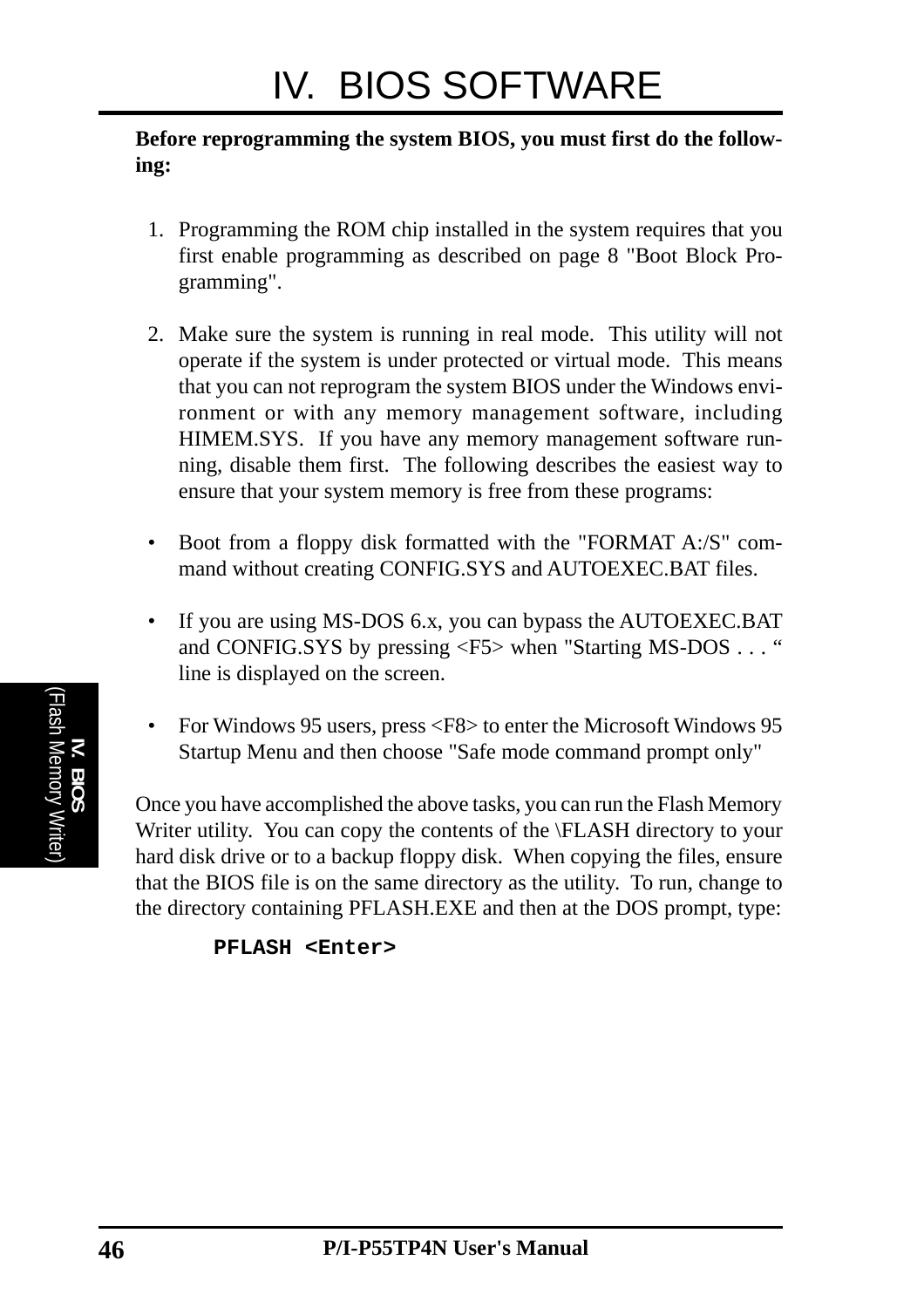### The Flash Memory Writer Utility Screen:

**ASUSTeK PNP BIOS FLASH MEMORY WRITER V1.3 Copyright (C) 1995, ASUSTeK COMPUTER Inc.** Flash Type -- SST 29EE010 Current BIOS Revision: **#401A0-0101** Choose one of the following: **1.** Save Current BIOS To File **2.** Update BIOS Main Block From File **3.** Advanced Features Enter Choice: [1] Press **ESC** To Exit

#### **IMPORTANT: Flash Type may also be "INTEL 28F001BXT." If "unknown" is after "Flash type --," then this ROM chip is not programmable or not supported with the PnP BIOS and therefore cannot use the Flash Memory Writer.**

This screen provides three command options, which you can invoke by typing the corresponding number of the command and pressing <Enter> key. The following describes each command:

#### **1. Save Current BIOS to File**

This option allows you to copy the contents of the Flash memory chip into a file in the \FLASH directory. This gives you a backup copy of the original system BIOS in case you need to re-install it. In such cases where the data on the chip get lost or corrupted, you can reprogram the chip using this backup copy. We strongly recommend that you perform this procedure.

#### **2. Update BIOS Main Block from File**

This option updates the BIOS from a file on the disk. This can either be a new file or a backup file created by the "Save Current BIOS to File" option. This will not update the Boot Block if the Boot Block is different. You will be prompted with the following if advanced features if necessary.

```
Boot Block of New BIOS is different from old one !!!
Please Use 'Advanced Feature' to flash whole bios !!!
```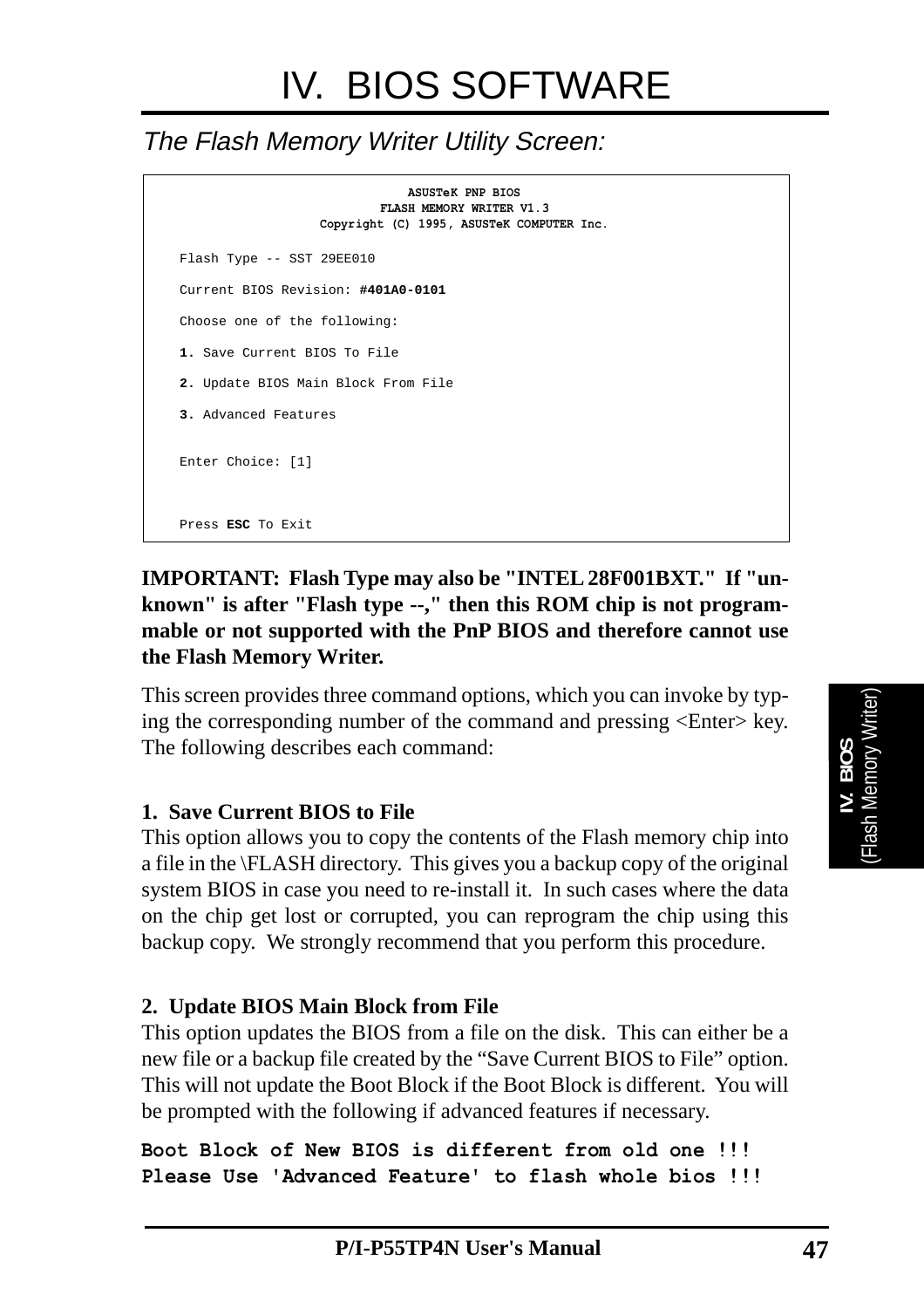#### **3. Advanced Features**

Selecting this option brings up the Advanced Features screen for clearing the PnP configuration record and updating the system BIOS.

To terminate the program and return to the DOS prompt, press the <Esc> key. Selecting the third option displays the Advanced Features screen.

| Advanced Features                            |
|----------------------------------------------|
|                                              |
| Flash Type -- SST 29EE010                    |
| Current BIOS Revision: #401A0-0101           |
| Choose one of the following:                 |
| 1. Clear PNP ESCD Parameter Block            |
| 2. Update BIOS Including Boot Block and ESCD |
|                                              |
| Enter Choice: [2]                            |
|                                              |
| Press ESC To Exit                            |
|                                              |

### Details of Advanced Features:

#### **Clear PNP ESCD Parameter Block**

This option erases the Plug-and-Play (PnP) configuration record.

#### **Update BIOS Including Boot Block and ESCD**

This option updates the Boot Block, the system BIOS and the PnP ESCD Parameter Block from a new BIOS file in the \FLASH directory.

To select an option, type its corresponding number in the provided space and then press the <Enter> key. Follow these procedure to update the PnP system BIOS.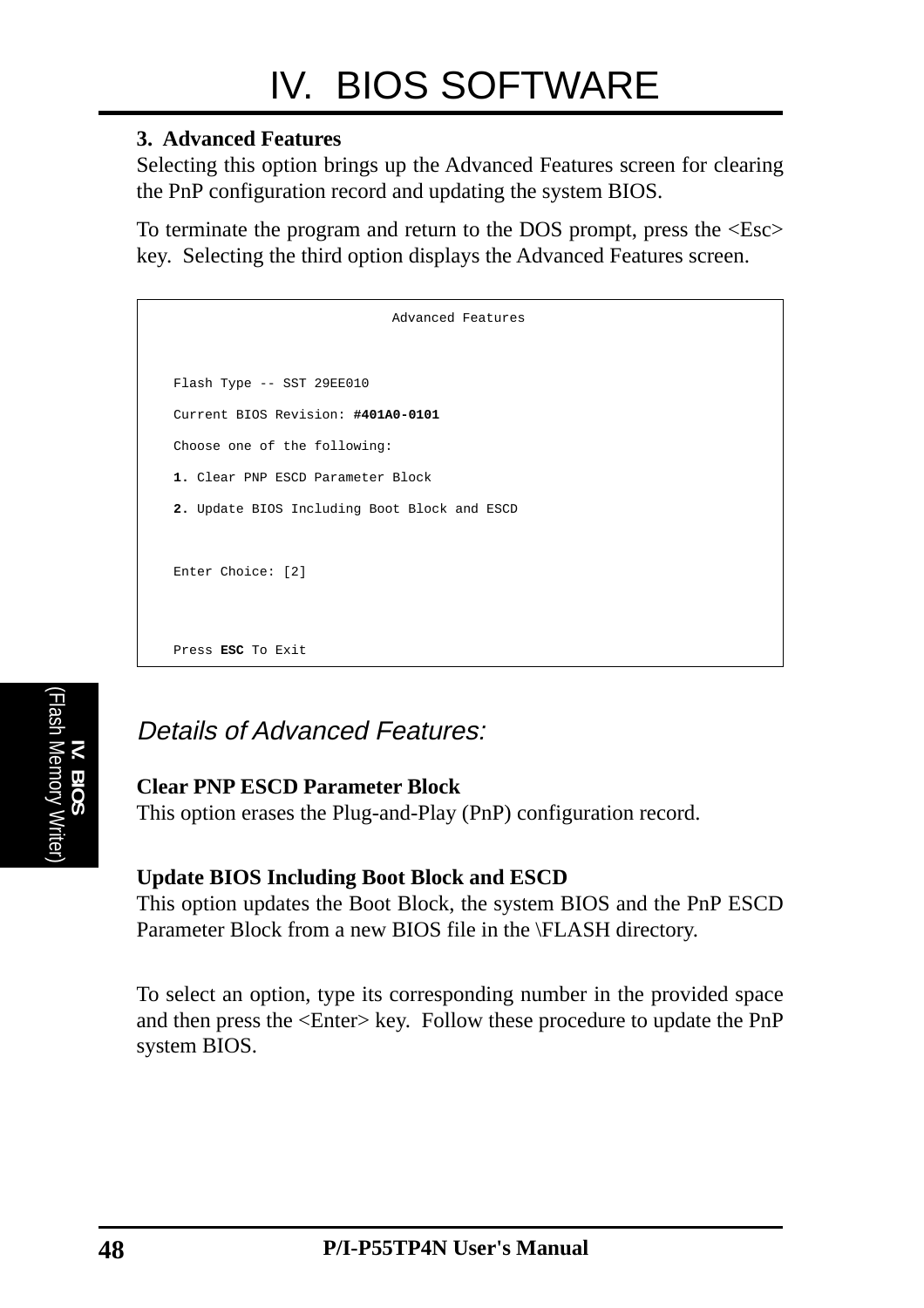- 1. For security reasons, back up your existing system BIOS using the "Save Current BIOS to File" option. If anything goes wrong with the updating process, you can still recover the original BIOS. To back up, select the first command option from the Flash Memory Writer screen. Specify a file name when prompted and then press the <Enter> key. The program then creates a file in the \FLASH directory containing the current BIOS.
- 2. Download the new BIOS by selecting the second command option from the Advanced Features screen. The program displays a second screen prompting you for the name of the BIOS file. Type in the complete name of the file, including the file name extension, and then press the  $\leq$ Enter $\geq$  key. (NOTE: The full pathname is necessary only if the new BIOS file is not in the current working directory, otherwise the filename is sufficient). The utility then downloads the new BIOS file. The following message appears:

DO NOT TURN OFF THE SYSTEM IF THERE IS A PROBLEM!

If you encounter problems while downloading the new BIOS, DO NOT turn off your system since this might prevent your system from booting up. Just repeat the process, and if the problem still persists, download the original BIOS file you created in step 1 above.

- 3. After successfully downloading the new BIOS file, exit the Flash Memory Writer utility and **then turn off your system**. Set JP5 back to its default settings of Programming "Disabled."
- 4. Turn on the system and hold down <DEL> to enter BIOS Setup. You must load "**Setup Default**" as described on page 42 to affect the new BIOS.

**WARNING:** If the Flash Memory Writer utility was not able to successfully download a complete BIOS file, your system may not be able to boot up. If this happens, your system will require service from your vendor.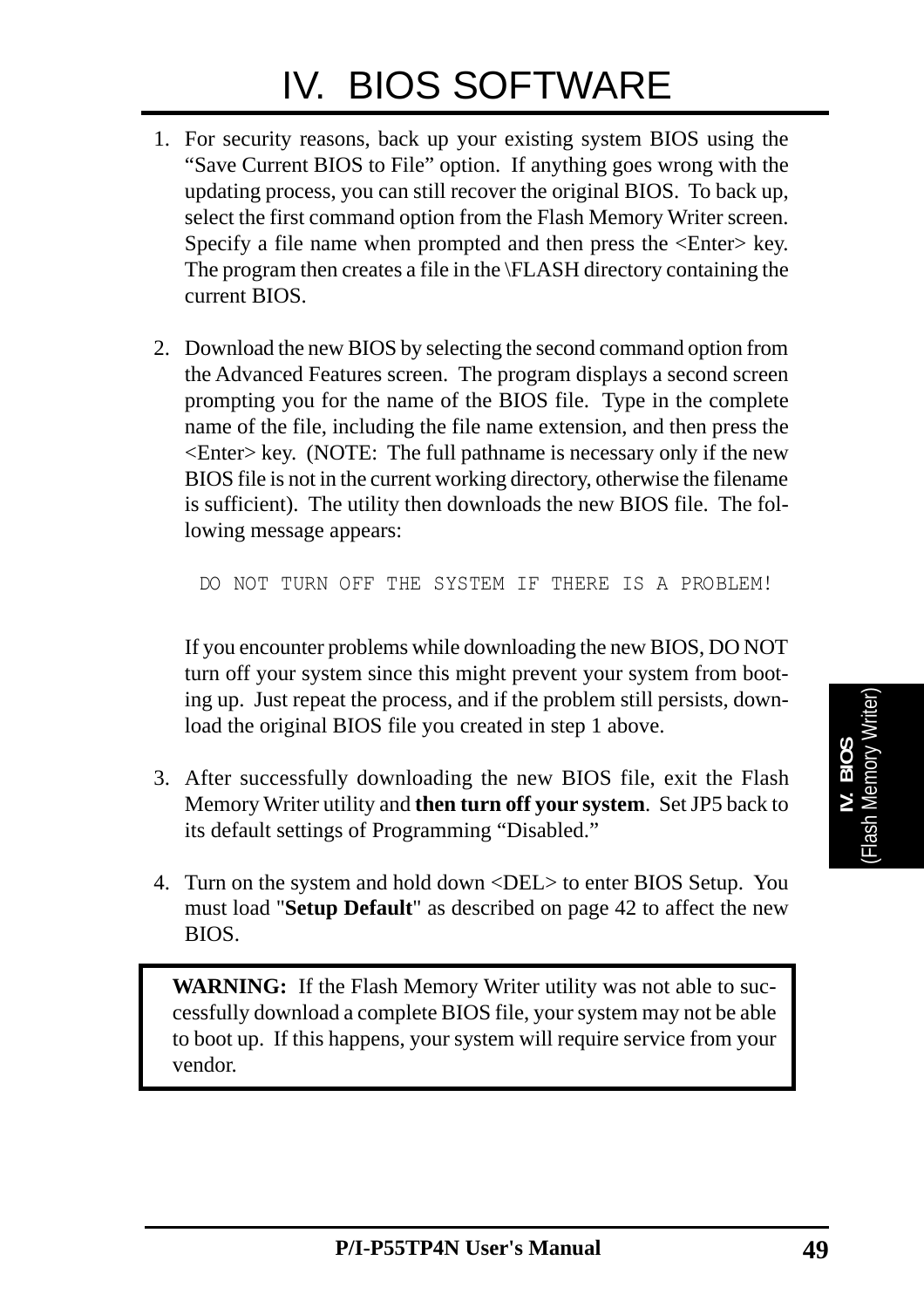# Desktop Management Interface (DMI)

### Introducing the DMI utility

This motherboard supports DMI within the BIOS level and provides a DMI Utility to maintain the Management Information Format Database (MIFD). DMI is able to auto-detect and record information pertinent to a computer's system such as the CPU type, CPU speed, and internal/external frequencies, and memory size. The onboard BIOS will detect as many system information as possible and store those collected information in a 4KB block in the motherboard's Flash EPROM and allow the DMI to retrieve data from this database. Unlike other BIOS software, the BIOS on this motherboard uses the same technology implemented for Plug and Play to allow dynamic real-time updating of DMI information versus creating a new BIOS image file and requiring the user to update the whole BIOS. This DMI utility also allows the system integrator or end user to add additional information into the MIFD such as serial numbers, housing configurations, and vendor information. Those information not detected by the motherboard BIOS and has to manually entered through the DMI Utility and updated into the MIFD. This DMI utility provides the same reliability as PnP updating and will prevent the refreshing failures associated with updating the entire BIOS.

### System Requirements

The motherboard BIOS must support DMI. The following motherboards do not support DMI:

- P/I-P6RP4
- PCI/E-P54NP4
- PCI/I-P54NP4D

The DMI Utility (DMICFG.EXE) must be ran in real mode in order for the program to run, the base memory must be at least 180K. Memory managers like HIMEM.SYS (required by windows) must not be installed. You can boot up from a system diskette without AUTOEXEC.BAT and CONFIG.SYS files, "REM" HIMEM.SYS in the CONFIG.SYS, or press <F5> during bootup to bypass your AUTOEXEC.BAT and CONFIG.SYS files.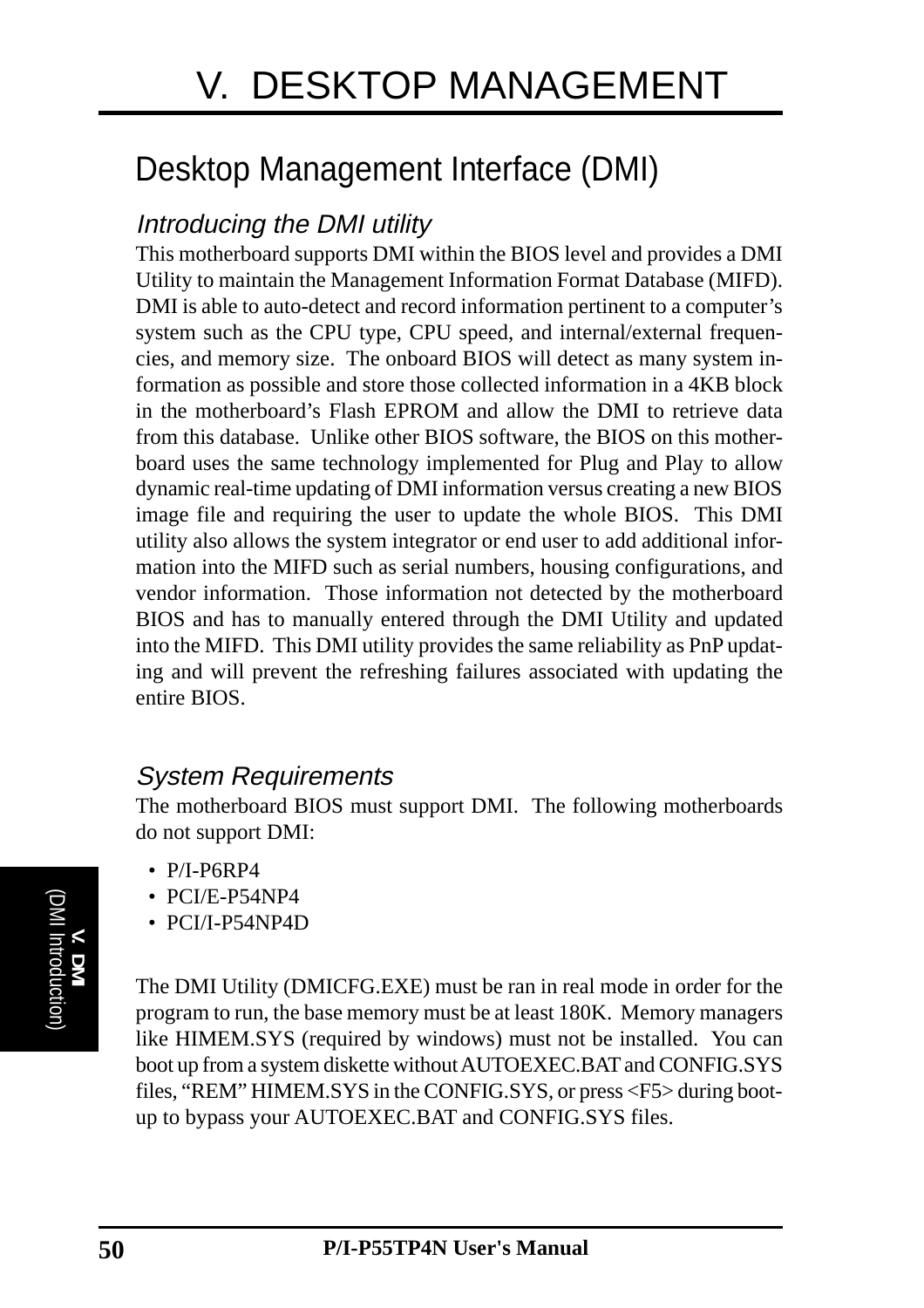### Using the DMI utility **Edit DMI (or delete)**

|                                                                                                                                                                                                                                                                                                                                                                                                                                                                                                                                                                               | ASUSTeK DMI Configuration Utility REV1.0 MARCH 1996<br>[Edit DMM] [Save MIFD] [Load MIFD] [Load BIOS Defaults]                                                                                                                                                                                                                                                  |
|-------------------------------------------------------------------------------------------------------------------------------------------------------------------------------------------------------------------------------------------------------------------------------------------------------------------------------------------------------------------------------------------------------------------------------------------------------------------------------------------------------------------------------------------------------------------------------|-----------------------------------------------------------------------------------------------------------------------------------------------------------------------------------------------------------------------------------------------------------------------------------------------------------------------------------------------------------------|
| <b>BIOS</b><br>System<br>$\blacksquare$ . The contract of the contract of the contract of the contract of the contract of the contract of the contract of the contract of the contract of the contract of the contract of the contract of the contract of the<br>Base Board<br>Enclosure/Chassis<br>Processor<br>Memory Controller<br>Memory Module<br>Memory Module<br>Memory Module<br>Memory Module<br><b>Cache</b><br>Cache<br>Port Connector<br>Port Connector<br>Port Connector<br>Port Connector<br>Port Connector<br>Port Connector<br>Port Connector<br>System Slots | Display Component<br><b>Contract Contract</b><br>lees to<br>BIOS Auto Detect ***<br>ne ne ne<br>Type : BIOS Information<br>Handle: 0000<br>Vendor Name : Award Software, Inc.<br>BIOS Version : #401A0-0106<br>BIOS starting Address Segment : F000<br>BIOS Build Date: 08/06/96<br>BIOS Characteristics : Press [ENTER] for detail<br>Size of BIOS ROM : 0128K |
|                                                                                                                                                                                                                                                                                                                                                                                                                                                                                                                                                                               | -→-Move cursor ENTER-Accept DEL-Delete ESC-Abort&Exit                                                                                                                                                                                                                                                                                                           |

Use the  $\leftarrow \rightarrow$  (left-right) cursors to move the top menu items and the  $\uparrow \downarrow$ (up-down) cursor to move between the left hand menu items. The bottom of the screen will show the available keys for each screen. Press enter at the menu item to enter the right hand screen for editing. "Edit component" appears on top. The reversed color field is the current cursor position and the blue text are available for editing. The orange text shows auto-detected information and are not available for editing. The blue text "Press [ENTER] for detail" contains a second pop-up menu is available, use the + - (plus-minus) keys to change the settings. Enter to exit *and save*, ESC to exit *and not save*.

If the user has made changes, ESC will prompt you to answer Y or N. Enter Y to go back to the left-hand screen *and save*, enter N to go back to lefthand screen and *not save*. If editing has not been made, ESC will send you back to the left hand menu without any messages.

#### Notes:

A heading, \*\*\* BIOS Auto Detect \*\*\* appears on the right for each menu item on the left that has not been modified by the user

A heading, \*\*\* User Modified \*\*\* will appear on the right for menu items that has been modified by the user.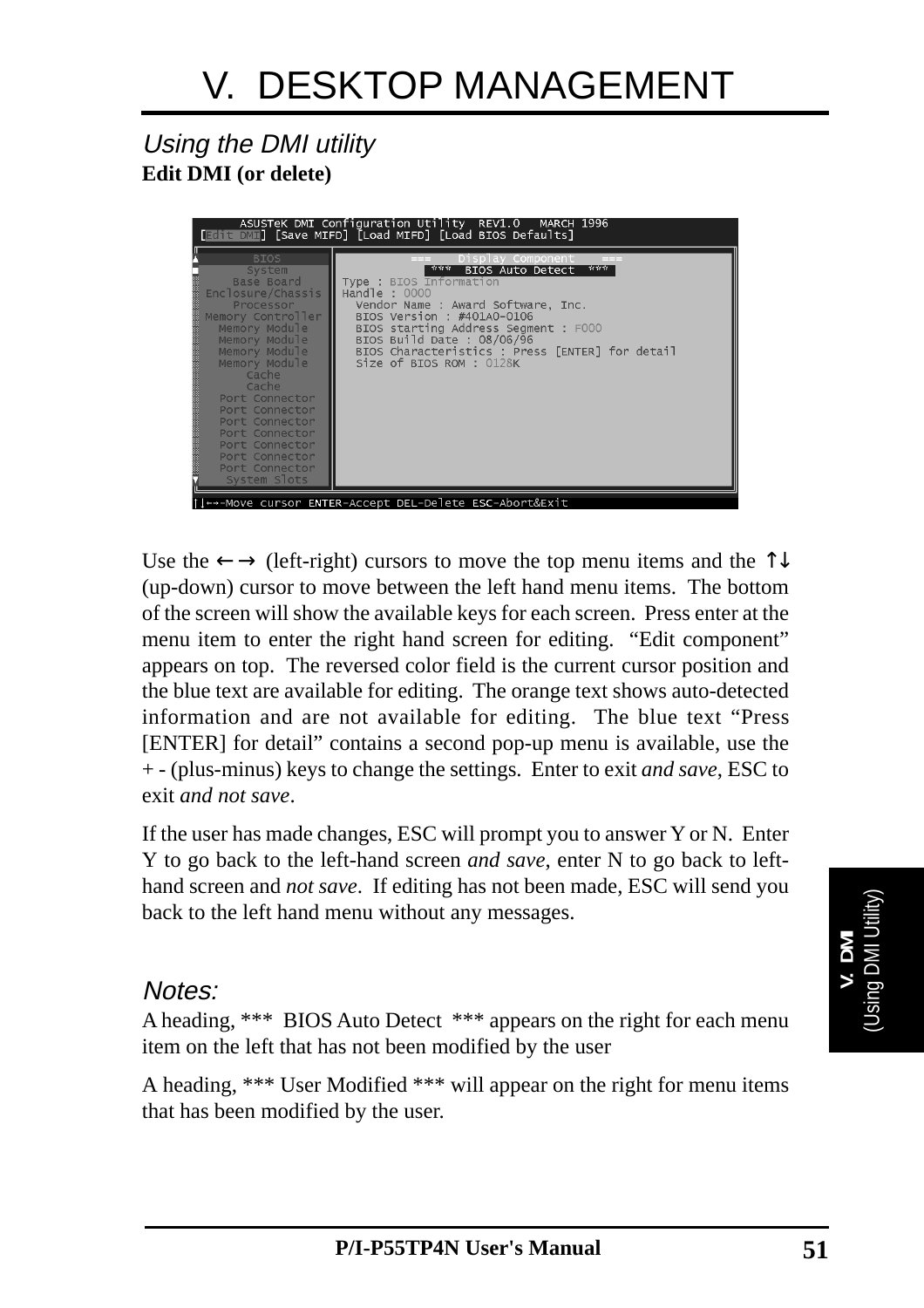**Save MIFD**



You can save the MIFD (normally only saved to flash ROM) to a file by entering the drive and path here. If you want to cancel save, you may press ESC and a message "Bad File Name" appears here to show it was not saved.

#### **Load MIFD**



You can load the disk file to memory by entering a drive and path and filename. Here.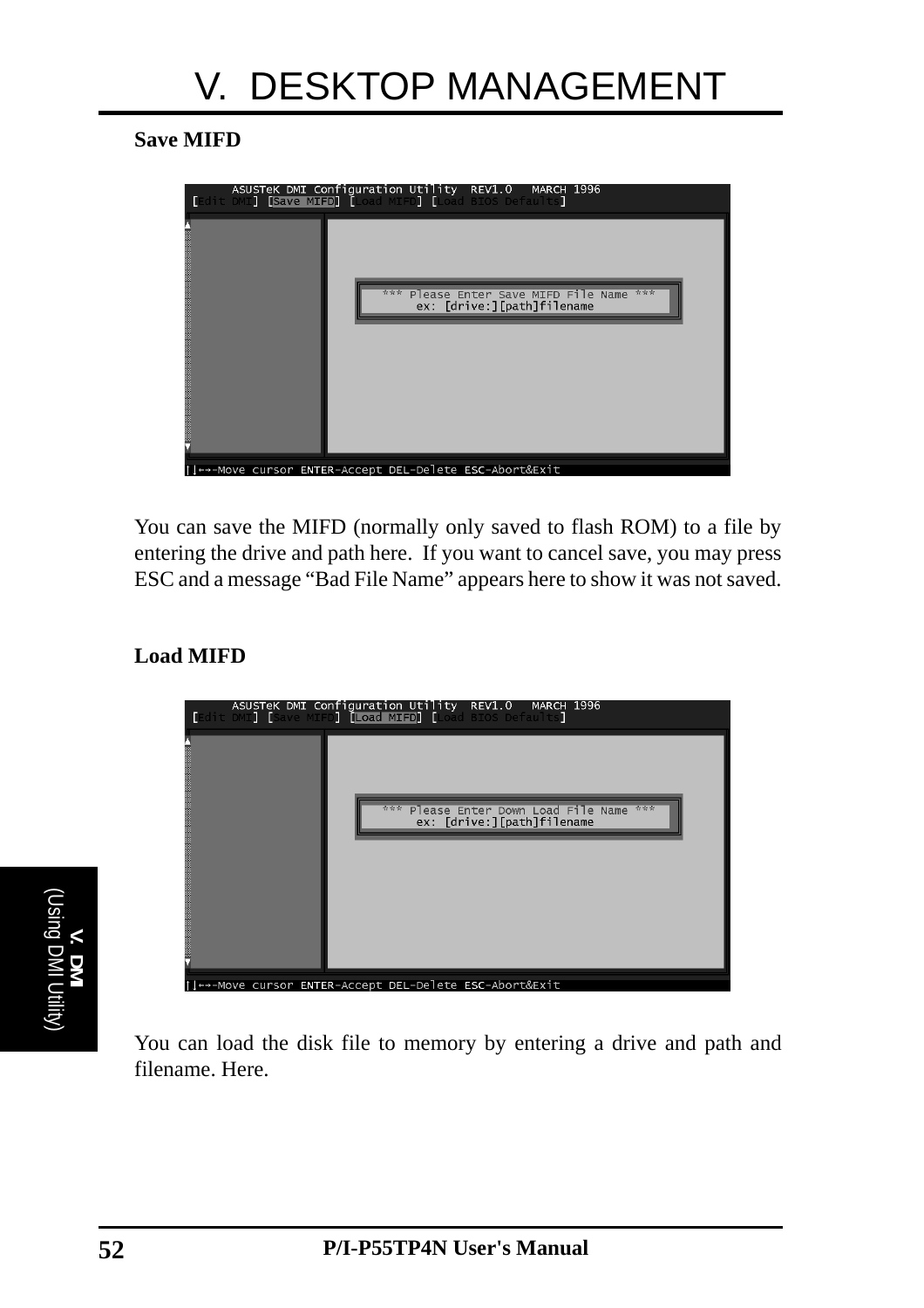#### **Load BIOS Defaults**



You can load the BIOS defaults from a MIFD file and can clear all user modified and added data. You must reboot your computer in order for the defaults to be saved back into the Flash BIOS.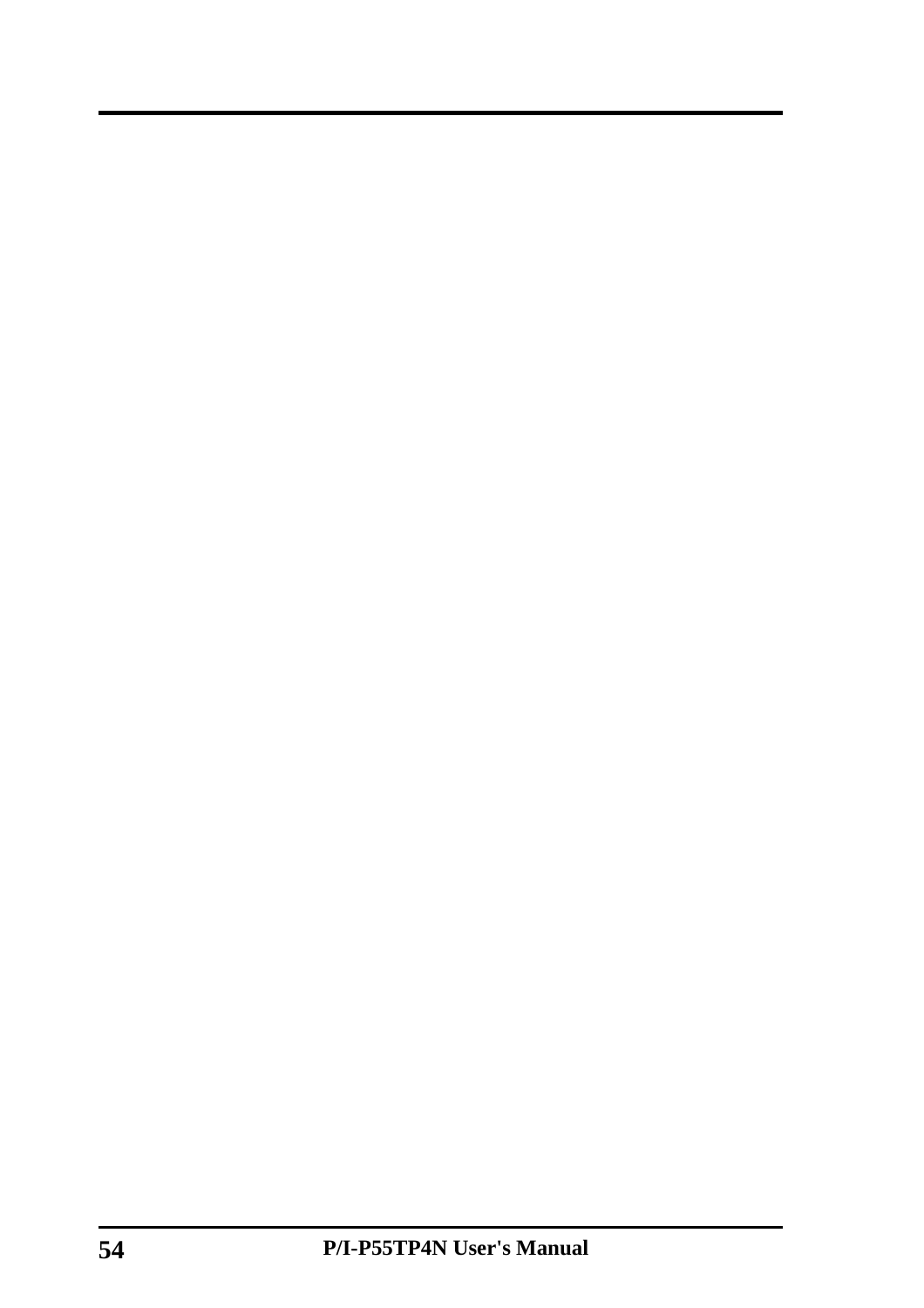# NCR SCSI BIOS and Drivers

Aside from the system BIOS, the Flash memory chip on the motherboard also contains the NCR SCSI BIOS. This SCSI BIOS works in conjunction with the optional PCI-SC200 SCSI controller card to provide a complete PCI Fast SCSI-2 interface.

All SCSI devices you install to your system require driver software to function. The NCR SCSI BIOS directly supports SCSI hard disks under the DOS, Windows and OS/2 environments. It also uses device drivers from the DOS floppy disk included in the PCI-SC200 controller card package to support hard disks and other SCSI devices working under DOS, Windows, Windows NT, Novell NetWare and OS/2. These drivers provide higher performance than the direct BIOS support. To use these drivers, you must install them into your system and add them to your system configuration files. Driver support for SCSI devices used with SCO UNIX is also provided. These drivers are included in the second SCO UNIX floppy disk. Windows 95 support is also available using the device drivers included within the Windows software. The PCI-SC200 adapter is auto detected as PCI NCRC810 SCSI HOST ADAPTER and uses the NCRC810.MPD driver.

For information about these drivers and their usage, see the Readme files included in the driver packages. You can print out the contents of these files using any text editor program.

The next few pages will instruct you on the installation of the PCI-SC200 Fast SCSI Card.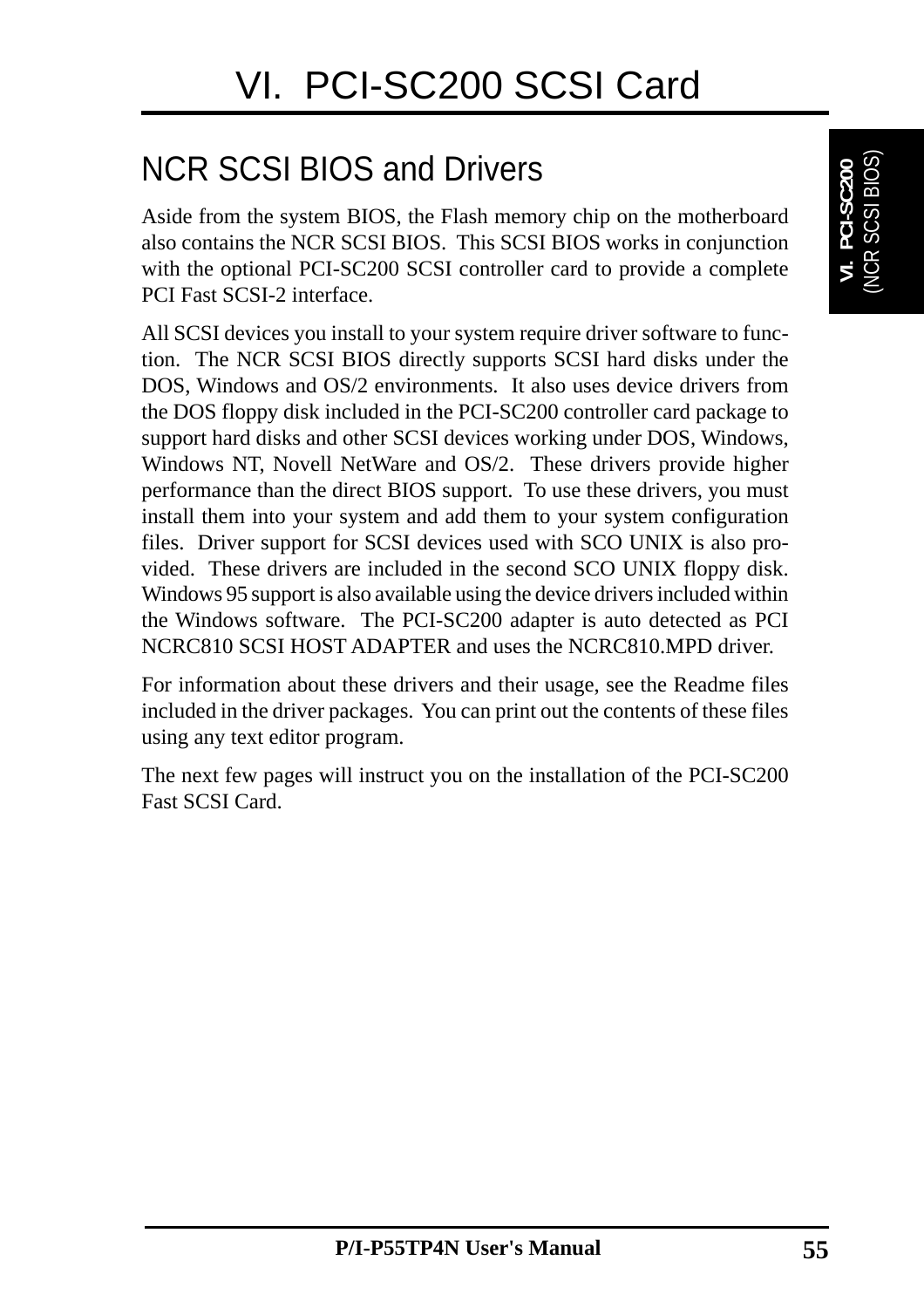# The PCI-SC200 SCSI Interface Card

Your motherboard may have come with an optional SCSI (Small Computer System Interface) controller card, the PCI-SC200. The card is also available separately. This card works with the SCSI BIOS on the motherboard. Together, they provide a complete PCI Fast SCSI-2 interface. With the card installed in your system you can connect SCSI devices installed in your system case to the internal connector on the card. You also have the additional option of connecting external SCSI devices to the external SCSI-2 connector on the card.

If you get the PCI-SC200 later on as an option, you will need to install it yourself. The setup procedure is explained here.

## Setting Up the PCI-SC200

There are two jumper settings you may need to make on the card to set it up. One setting assigns the PCI INT interrupt, the other sets the card's termination.

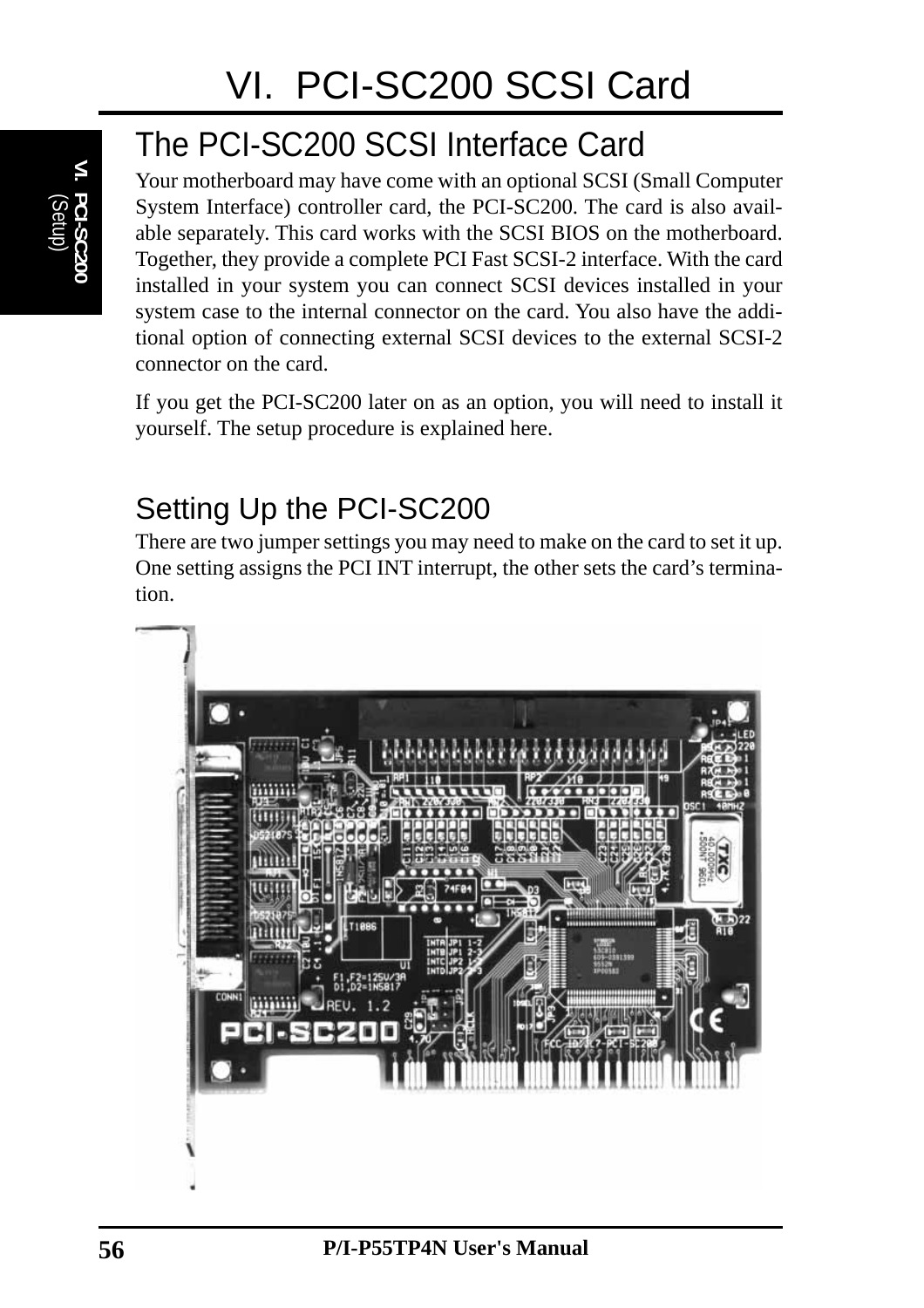## Setting the INT Assignment

You must use PCI INT A setting in order to properly assign the card's interrupt. On the PCI-SC200, you assign the INT by setting jumper JP1 or JP2. The default setting for the card already is INT A, so you do not need to change the setting to use the PCI-SC200 with this motherboard.



## Terminator Settings

SCSI devices are connected together in a "chain" by cables. Internal devices connect to the PCI-SC200 with a fifty-pin flat ribbon cable. External devices connect to the external port with a SCSI-2 cable. If there are more than one internal or external devices, additional devices are connected with cables to form a "daisy chain." The SCSI chain must be "terminated" at both ends, or the devices in the chain will not work properly.

Many SCSI devices use a set of terminating resistors to terminate the device. The PCI-SC200 has "active" termination that you set using jumper JP5. If you need to terminate the PCI-SC200, you do it by setting the jumper. The are two settings, "terminated" and "not terminated," as shown below.